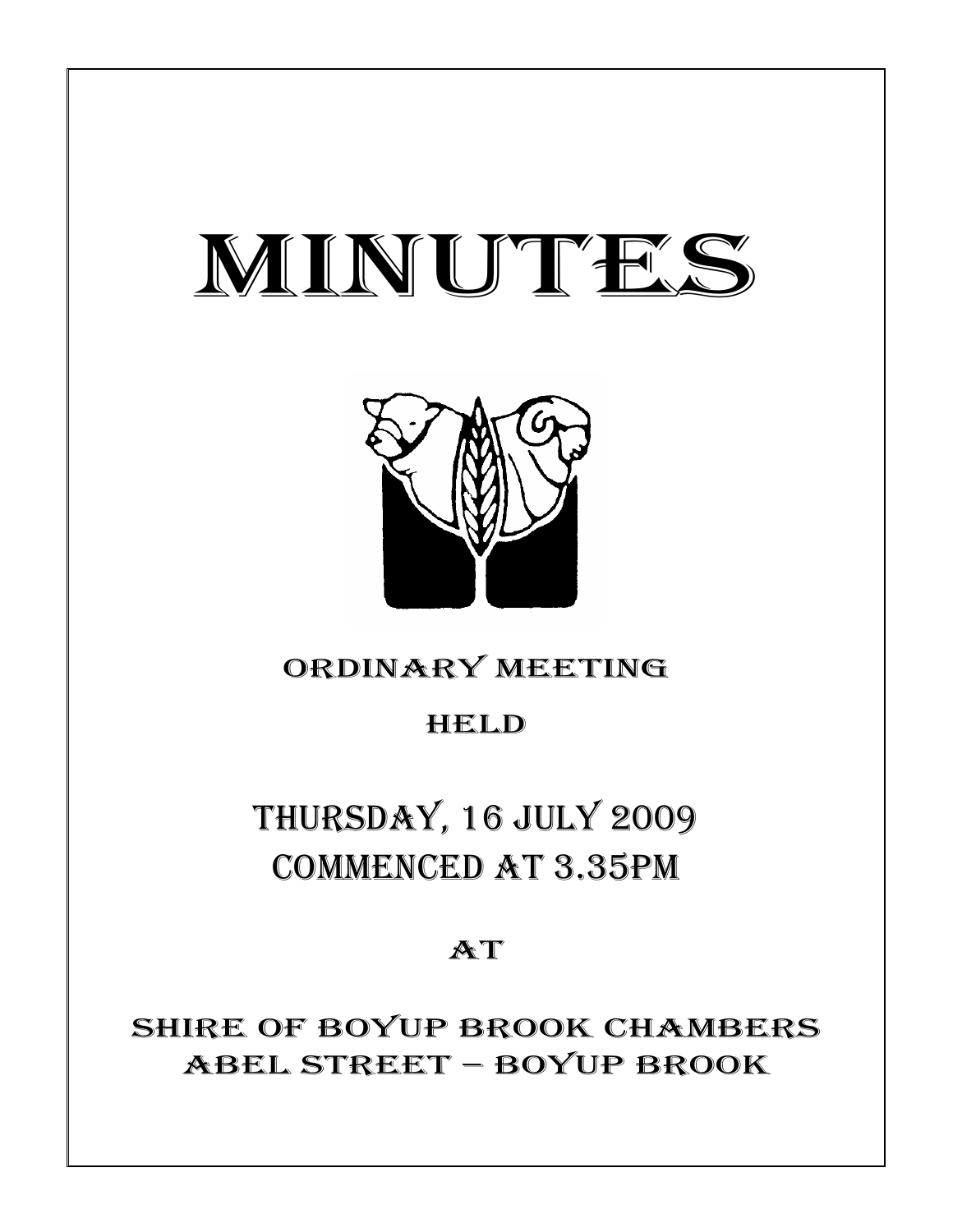# **TABLE OF CONTENTS**

| $\mathbf{1}$            | RECORD OF ATTENDANCE/APOLOGIES/LEAVE OF ABSENCE PREVIOUSLY APPROVED  3<br>1.1 |  |
|-------------------------|-------------------------------------------------------------------------------|--|
|                         | 1.2<br>1.3                                                                    |  |
| $\overline{\mathbf{2}}$ | 2.1                                                                           |  |
|                         | 2.2                                                                           |  |
| 3                       |                                                                               |  |
| 4                       |                                                                               |  |
| 5                       |                                                                               |  |
| 6                       |                                                                               |  |
| $\overline{7}$          |                                                                               |  |
|                         | 7.1                                                                           |  |
|                         | 7.2<br>7.2.1                                                                  |  |
|                         | 7.2.2                                                                         |  |
|                         | 7.3                                                                           |  |
|                         | 7.3.1                                                                         |  |
|                         | 7.3.2<br>7.3.3                                                                |  |
|                         | 7.3.4                                                                         |  |
|                         | 7.3.5                                                                         |  |
|                         | 7.3.6                                                                         |  |
|                         | 7.3.7                                                                         |  |
| 8                       |                                                                               |  |
|                         | 8.1.1                                                                         |  |
| 9                       |                                                                               |  |
| 10                      | URGENT BUSINESS - BY APPROVAL OF THE PRESIDENT OR A MAJORITY OF COUNCILLORS   |  |
|                         | 10.1                                                                          |  |
| 11                      |                                                                               |  |
|                         | 11.1                                                                          |  |
| 12                      |                                                                               |  |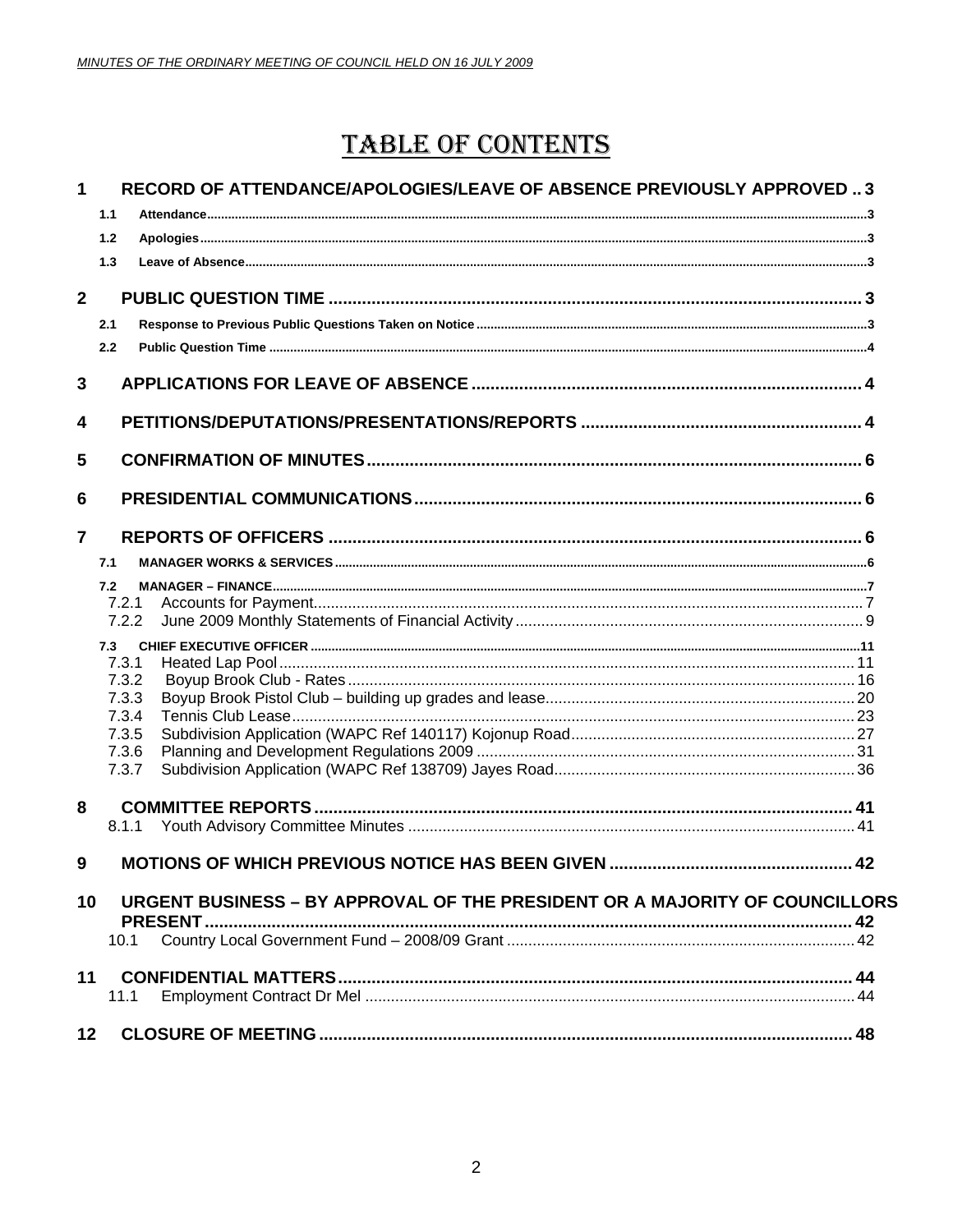### <span id="page-2-0"></span>**1 RECORD OF ATTENDANCE/APOLOGIES/LEAVE OF ABSENCE PREVIOUSLY APPROVED**

#### **1.1 Attendance**

- Cr R Downing Shire President Cr P Marshall – Deputy Shire President Cr S Broadhurst Cr M Giles Cr T Ginnane Cr E Muncey Cr A Piper
- STAFF: Mr Alan Lamb (Chief Executive Officer) Mr Keith Jones (Manager of Finance) Mr John Eddy (Manager of Works and Services) Mrs Maria Lane (Executive Assistant) PUBLIC: Cr Carol Pinkerton (Nannup Shire) (arrived at 3.30pm – left at 3.52pm) Ms Bev Coumbe (arrived at 3.30pm – left at 4.39pm) Ms Genene Lloyd (arrived at 3.30pm – left at 4.39pm) Mr Chris Hales (arrived at 3.30pm – left at 4.39pm) Ms Elizabeth Bagshaw (arrived at 3.30pm – left at 4.39pm) Mr & Mrs B Sutcliffe (arrived at 3.30pm – left at 4.39pm) Ms Sue White (arrived at 3.30pm – left at 4.39pm, returned at 4.45pm, left at 5.20pm) Ms Jacquie Chambers (arrived at 3.30pm – left at 4.49pm) Ms Audrey Hales (arrived at 3.30pm – left at 4.49pm) Ms Sandy Chambers (arrived at 3.30pm – left at 4.49pm) Ms Fleur Mead (arrived at 3.30pm – left at 4.49pm) Ms Lynn Mann (arrived at 3.30pm – left at 5.26pm) Mr Marcus Gifford (arrived at 3.30pm – left at 5.26pm) Mr Edward Jasen (arrived at 3.30pm – left at 5.26pm)

### **1.2 Apologies**

Cr Lamshed Cr O'Hare

#### **1.3 Leave of Absence**

Nil

### **2 PUBLIC QUESTION TIME**

Nil

#### **2.1 Response to Previous Public Questions Taken on Notice**

Nil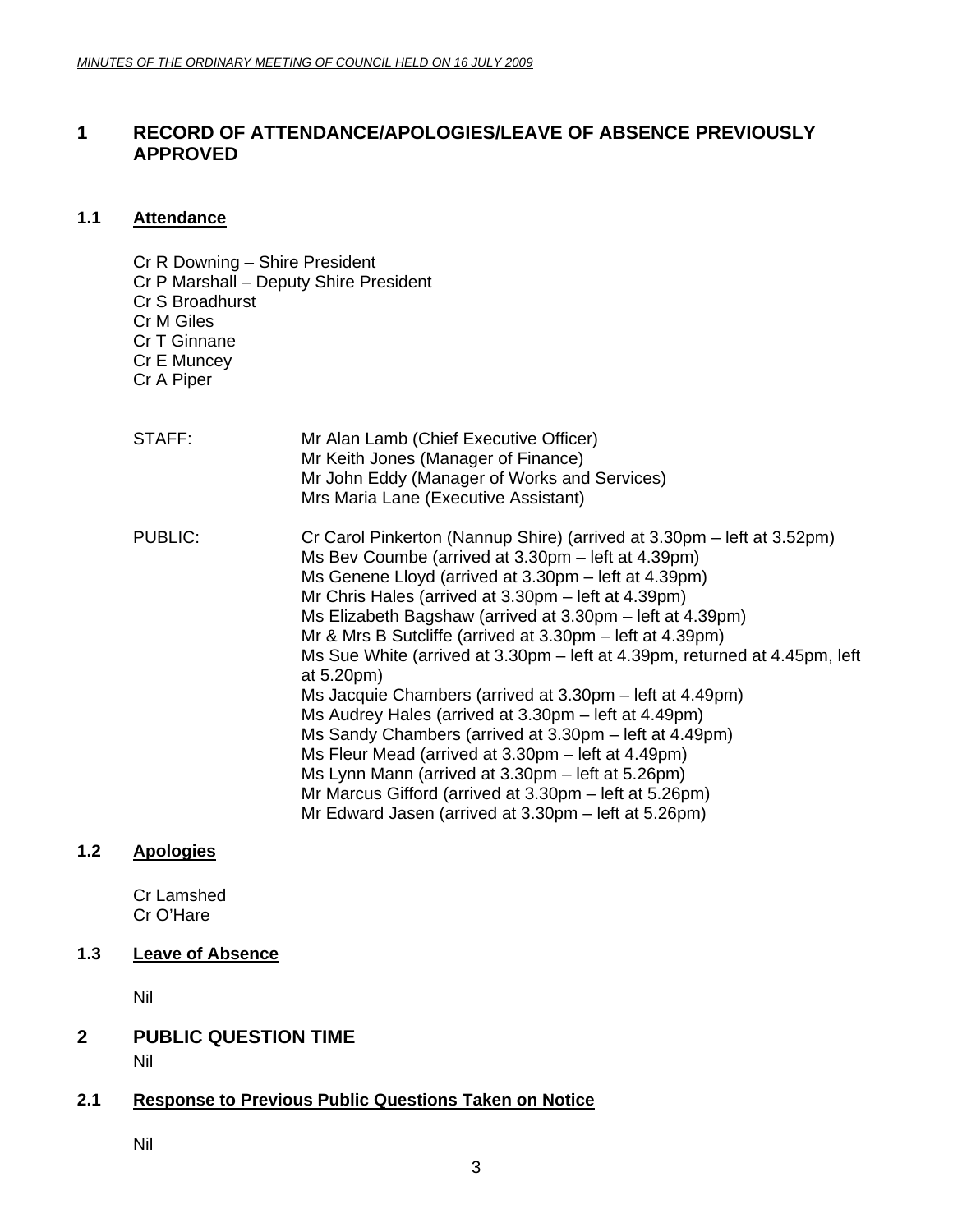#### <span id="page-3-0"></span>**2.2 Public Question Time**

### **3 APPLICATIONS FOR LEAVE OF ABSENCE**

Nil

#### **4 PETITIONS/DEPUTATIONS/PRESENTATIONS/REPORTS**

4.1 Cr Carol Pinkerton from the Nannup Shire gave a presentation regarding the following:-

The Warren Blackwood Alliance decided some time ago that in the interest of fostering the tourism sector of the area it would investigate the promotion of local trails and attempt to market them in a more accessible way.

A small group was formed and Cr Carol Pinkerton from Nannup Shire was elected chairperson of this group. Cr Pinkerton had previous experience through her membership with Blackwood River Valley Marketing group in undertaking a similar project and it is intended to combine this recorded information with similar data from the southern forests region for the benefit of locals and visitors.

3.52pm – Mrs Carol Pinkerton left the Chambers.

4.2 Cr Marshall attended Richard and Brenda Trigwell's 70<sup>th</sup> Wedding Anniversary (special morning tea) at the Lessor Hall on  $10<sup>th</sup>$  July 2009.

Cr Marshall informed Council that the Lions Club of Boyup Brook presented the Shire with a certificate of appreciation in recognition of their support towards the Lions Club of Boyup Brook Sandakan Memorial Service.

4.4 Cr Broadhurst and Cr Marshall attended the Warren Blackwood Strategic Alliance on 8<sup>th</sup> July 2009 and presented a report regarding the following:-

> Warren Blackwood Strategic Alliance Meeting with Brendon Grylls 8.7.2009 at the Manjimup Council Chambers

Councillor Broadhurst, as a Board Member of WBSA, and Councillor Marshall, as an observer, represented Boyup Brook at the above meeting with the Minister.

The following observations are presented to Council and are based on what was said and reading between the lines.

The Minister was well and truly across the detail of the Local Govt Politics and made mention of the cost shifting by state and federal governments to Local Govt and the lack of resources to deliver the services.

He saw R4R funding as a way to address these problems and indicated that with money 'driving the model' he hoped that in future it would not be known as R4R funding but successive govt's would continue to fund rural and remote areas in this way. *(I am nervous about this as I believe that if it loses its unquestionable identity it will be eroded and plundered over time. SB)* 

We were left in no doubt that regional delivery of funding was the way state government was moving.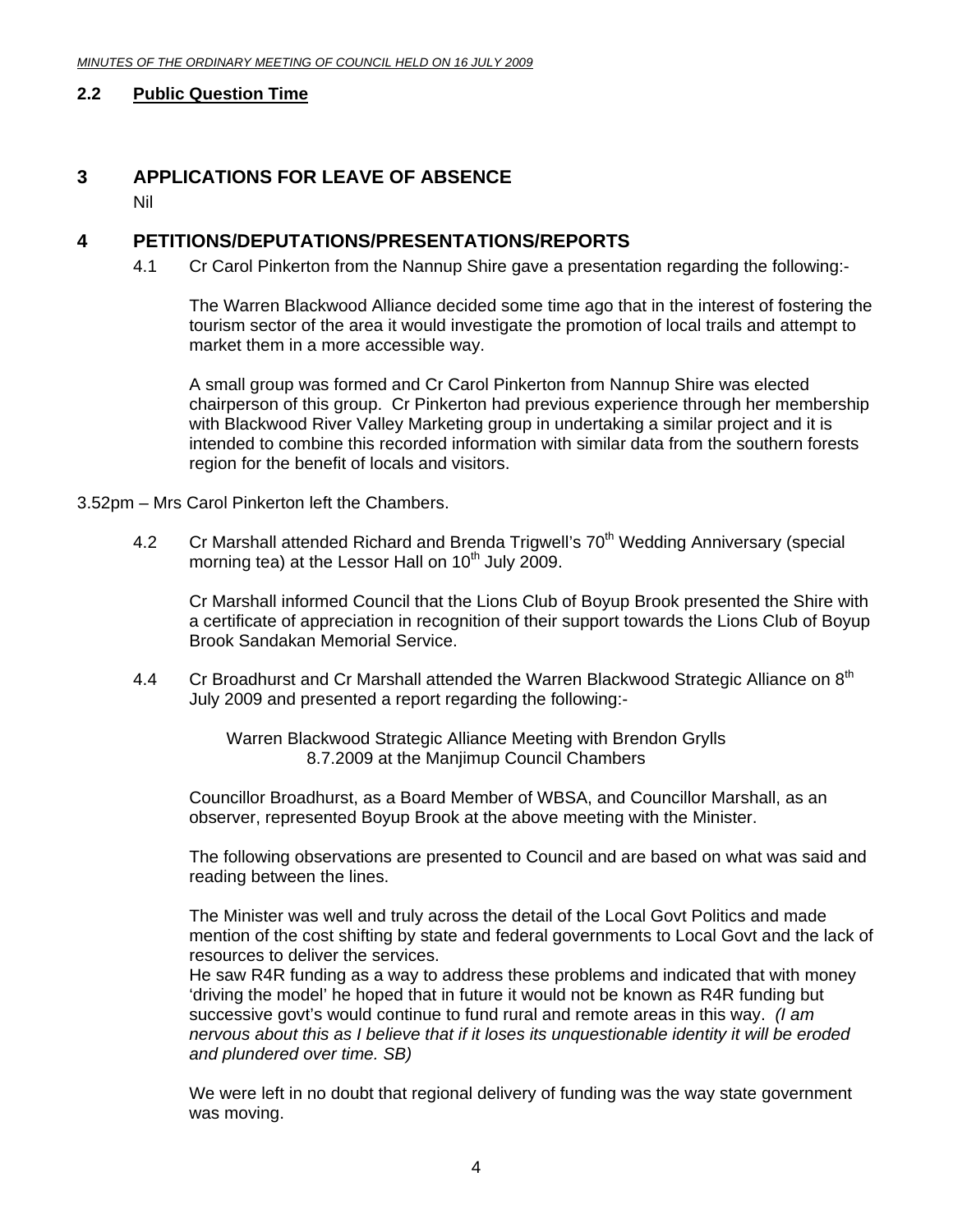To continue to get increased funds to regional Australia he 'needed a position to defend politically'. In other words we have to show our ability to use the funds wisely and sustainably and lock our thinking into Regional benefit.

As R4R funding continued to come in regionally it will force Local Government into regional decision making.

He also reminded us that most other states had regionalized Local Government. The only argument put forward against this in Western Australia has been that we are a larger State. This argument was regarded as not being very strong – particularly in Perth. *(I would dispute this as I believe the greatest argument is that studies have not shown the action to be sufficiently beneficial economically to justify the losses on a social and environmental level. However it will be up to the ROCs to ensure that this is not an outcome in WA. SB)* 

With both the Premier and Minister for Local Government in favour of amalgamation, it was Quote: "Silly to keep filling up the sandbags when the game had already moved on."

Used as an example from his own electorate: There are major education facilities at Merredin, Cunderdin Ag and Northam and education was a significant issue. He wanted to see surrounding Shires moving to support funding at these regional facilities.

He also commented that he had Shires in his electorate who had said Quote: "You draw the boundaries and we will work with them."

Minister Grylls stated that it was considered that Presidents and CEO's should be able to come together at a ROC meeting *(ROC = Regional Organisational Council – WBSA is a VROC = Volunteer ROC)* and make decisions on how and where this regional funding should be spent, *(at this point in time WBSA is leaning towards 2 Councillor reps per Council on the board)* 

In answer to the question on the use of R4R moneys for studies and consultants, and the cost of personnel and secretarial requirements to manage the ROC and its work, rather than all said funds to be used just for the infrastructure items, the attitude expressed was that if Councils weren't prepared to commit money to these aspects of a project then they weren't serious enough about its worth and it was poor use of the limited funds available for the infrastructure needed to bring about the actual development – ie they wanted the funds to be spend on things that could be seen.

Concern was expressed by him at the thinking in some quarters that the ROCs (and VROCs) could just return to individual Councils, that component which was part of the separate Council's initial allocation and endorse whatever projects were put forward, up to that value. This is not the intent and would eventually bring about the demise of the programme if allowed to become established.

On Regional Development and Industrial Land:

Barbara Dunnet, Nannup Shire President, tried to tie him down on their difficulty in getting land for abattoirs. In consultation with the Red Meat Action Group they had identified 'a couple of sites' and couldn't get through the red tape.

Mr Grylls' response was that he hadn't heard or seen anything on this issue either in the public forum of the media or personally in his mailbag and until the Council came to him with:

\*A proponent with the money.

\*And the preferred site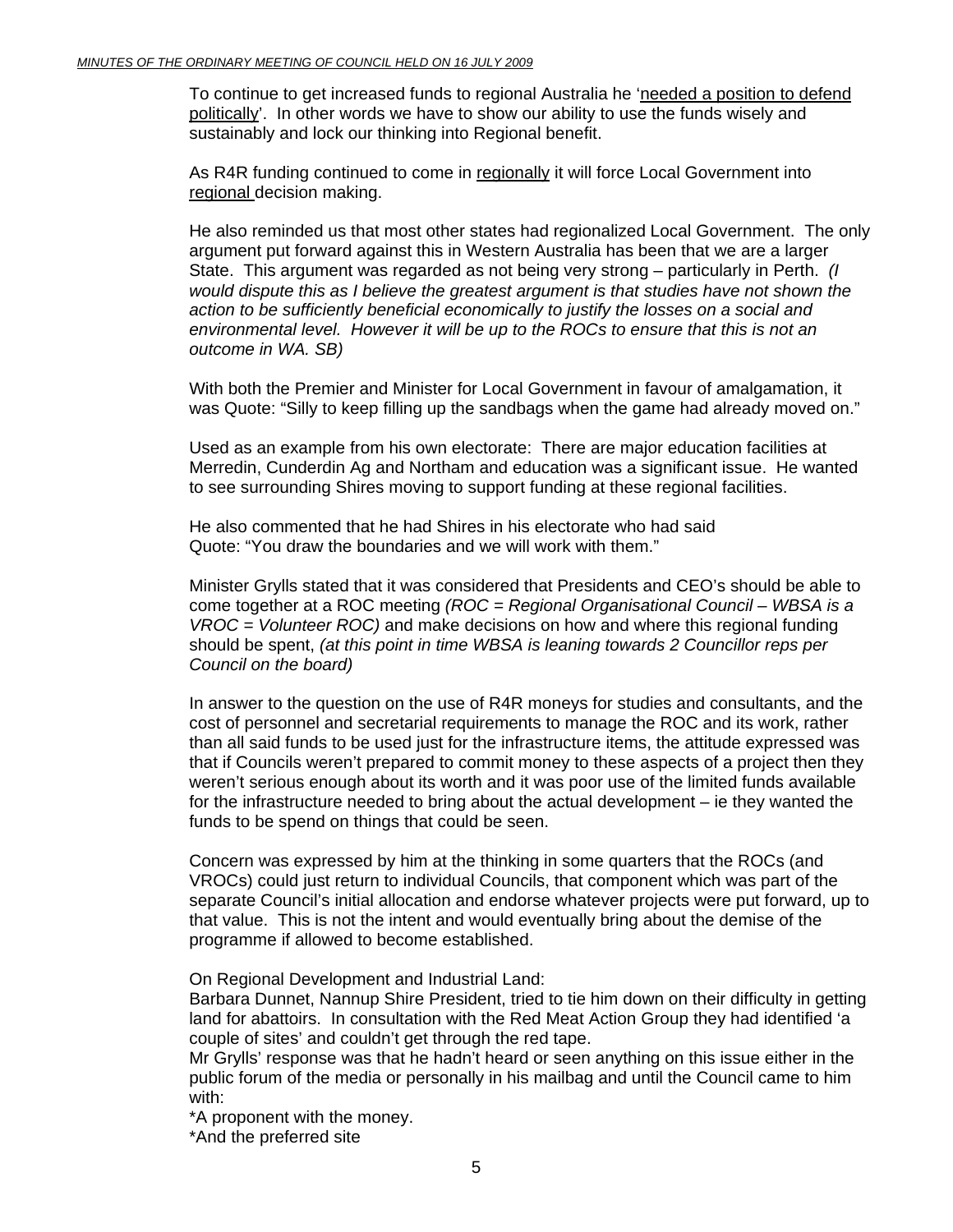<span id="page-5-0"></span>Then there was nothing he could do.

He used as an example a major industry that was proposed in Collie. The money was in place and he as Minister for Lands was in charge of fast tracking the site allocation. This would happen by Christmas.

#### Conclusion:

Local Govts may still have some form of control at a local level (similar to the SSS option). This would sort itself out over time but *ROC* Meetings were where the major development decisions would be made. This is also where he saw the bulk of funding being delivered in the future.

Cr Broadhurst per Cr Broadhurst and Councillor Marshall

#### **5 CONFIRMATION OF MINUTES**

**5.1 Ordinary meeting of Council 18 June 2009.** 

#### **COUNCIL DECISION & OFFICER RECOMMENDATION – ITEM 5.1**

#### **MOVED: Cr Ginnane SECONDED: Cr Marshall**  SECONDED: Cr Marshall

**That the minutes of the Ordinary Meeting of Council held on Thursday 18 June 2009, be confirmed as an accurate record.** 

#### **CARRIED 7/0 Res 138/09**

#### **6 PRESIDENTIAL COMMUNICATIONS**

- 19 June Met with FESA south west representative Merv McNamara and Vik Cheema in the new position of Community Emergency Management Officer. Mr. Geoff Carberry also attended.
- 27 June Attended Mayanup Progress afternoon tea, and unveiled a plaque indicating Council's contribution to their Hall upgrade.
- 1 July Met with Mrs. Glenys Day from Education Dept, for discussions about School Mentor Volunteer programs.
- 2 July Meeting with W.A. Police, Supt. Mick Sutherland and newly appointed Insp Brad Sorrell. They mentioned some staff transfer matters, and were interested in the new houses and the completion date, so that they can arrange for a third Officer to be appointed to Boyup Brook as early as practicable.

#### **7 REPORTS OF OFFICERS**

Nil

#### **7.1 MANAGER WORKS & SERVICES**

Nil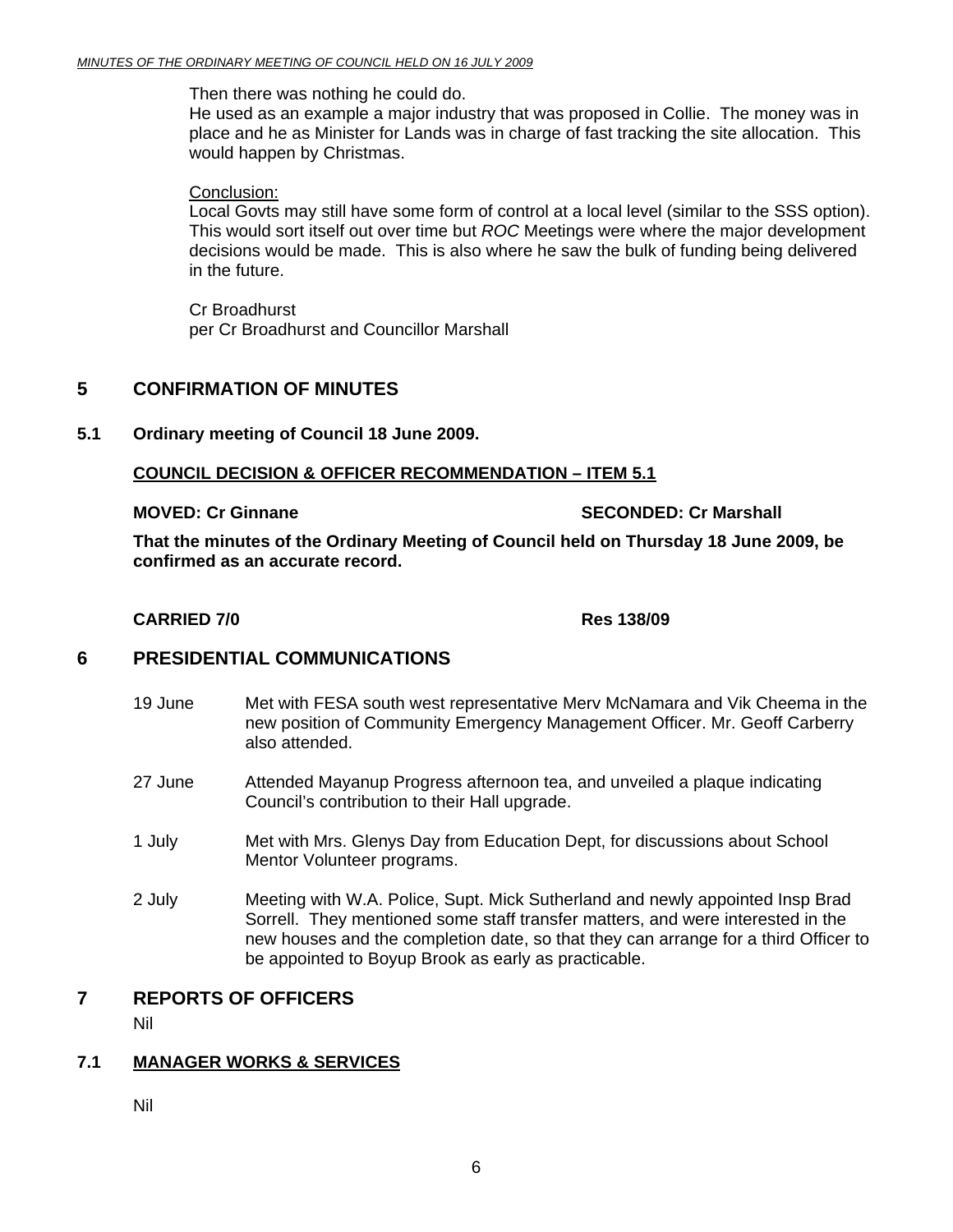#### <span id="page-6-0"></span>**7.2 MANAGER – FINANCE**

#### **7.2.1 Accounts for Payment**

| Location:                              | Not applicable                   |
|----------------------------------------|----------------------------------|
| <b>Applicant:</b>                      | Not applicable                   |
| <i>File:</i>                           | FM/1/002                         |
| <b>Disclosure of Officer Interest:</b> | None                             |
| Date:                                  | $10^{th}$ July 2009              |
| <b>Author:</b>                         | Keith Jones – Manager of Finance |
| <b>Authorizing Officer:</b>            | Not applicable                   |
| <b>Attachments:</b>                    | Yes - List of Accounts Paid      |

#### **SUMMARY**

Report recommends the acceptance and approval of the Schedule of Accounts for Payment.

#### **BACKGROUND**

Invoices have been received during the month of June 2009.

\_\_\_\_\_\_\_\_\_\_\_\_\_\_\_\_\_\_\_\_\_\_\_\_\_\_\_\_\_\_\_\_\_\_\_\_\_\_\_\_\_\_\_\_\_\_\_\_\_\_\_\_\_\_\_\_\_\_\_

#### **COMMENT**

Accounts are presented for consideration (see appendix 7.2.1) or where paid by direct debit pursuant to the Council's "Authorisation to Make Payments" policy.

#### **CONSULTATION**

Nil

#### **STATUTORY OBLIGATIONS**

Local Government (Financial Management) Regulations Act 1009, Regulation 12; and Regulations 13(3) (a) (b); 13(1); and 13(4).

#### **POLICY IMPLICATIONS**

Accounts are presented for consideration or where paid by direct debit pursuant to the Council's "Authorization to Make Payments" policy.

#### **BUDGET/FINANCIAL IMPLICATIONS**

Account payments are in accordance with the adopted budget for 2008/09 or authorized by separate resolution.

#### **STRATEGIC IMPLICATIONS**

Nil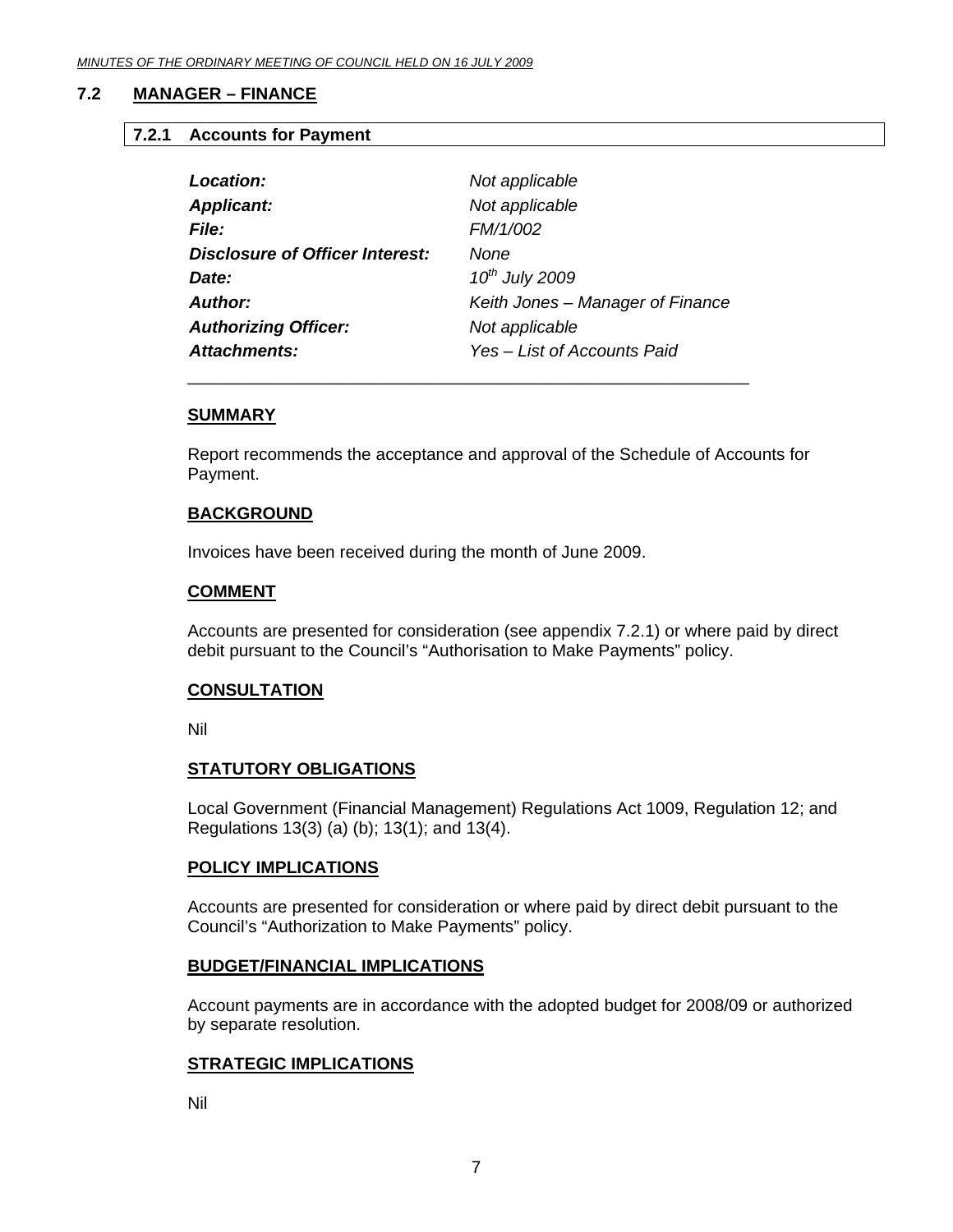#### **VOTING REQUIREMENTS**

Simple Majority

#### **COUNCIL DECISION & OFFICER RECOMMENDATION – ITEM 7.2.1**

**MOVED: Cr Giles SECONDED: Cr Piper** 

**That the payment of accounts for June 2009 as presented totalling \$529181.67 and as represented by cheque voucher numbers 17522 – 17571 totalling \$96,464.51, and accounts paid by direct electronic payments through the Municipal Account totalling \$427,717.16 be endorsed.** 

**CARRIED 7/0 Res 139/09**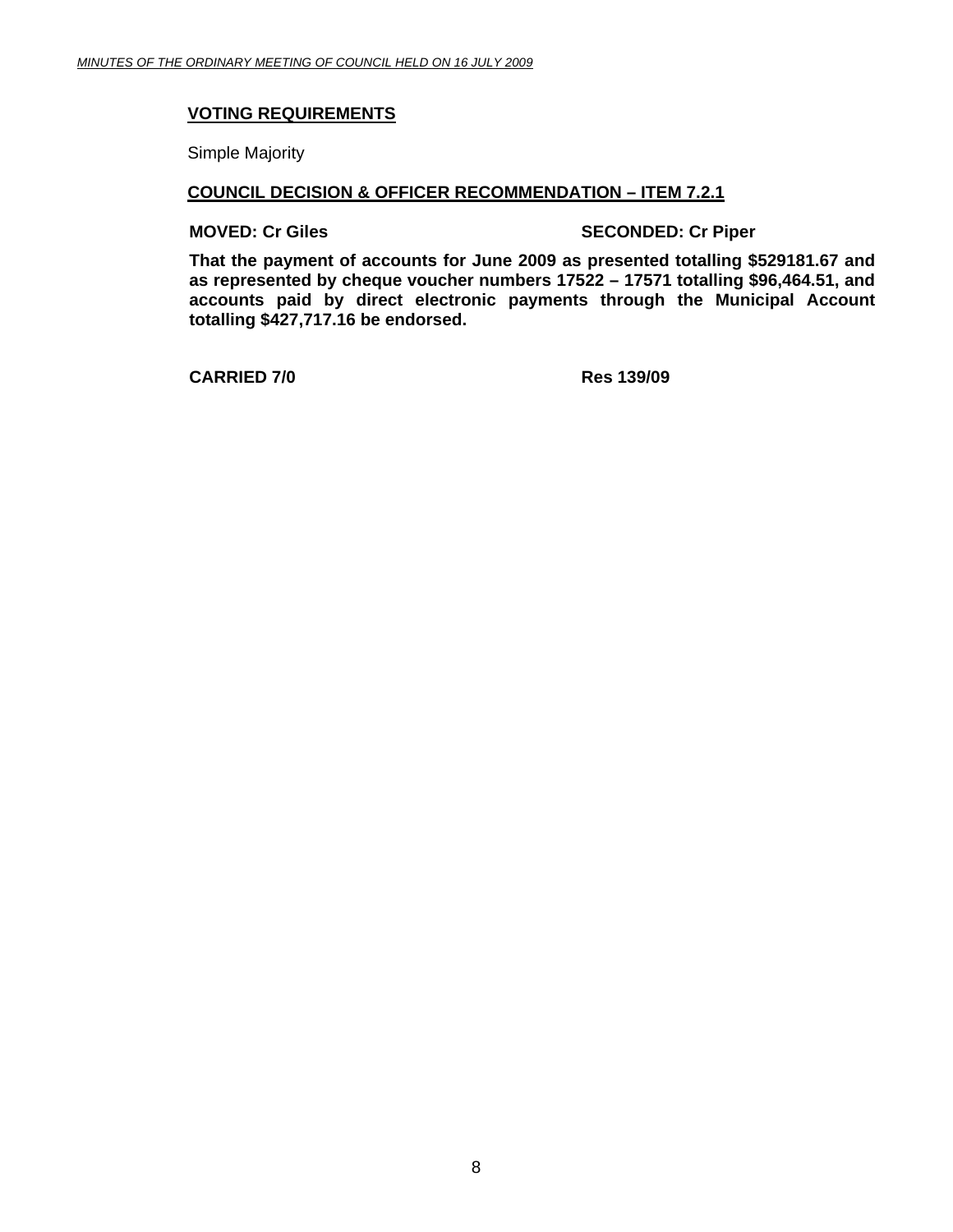#### <span id="page-8-0"></span>**7.2.2 June 2009 Monthly Statements of Financial Activity**

| Location:                                                            | Not applicable                                                                       |
|----------------------------------------------------------------------|--------------------------------------------------------------------------------------|
| <b>Applicant:</b>                                                    | Not applicable                                                                       |
| <i>File:</i>                                                         | FM/10/003                                                                            |
| <b>Disclosure of Officer Interest:</b>                               | None                                                                                 |
| Date:                                                                | 10 July 2009                                                                         |
| <b>Author:</b><br><b>Authorizing Officer:</b><br><b>Attachments:</b> | Keith Jones - Manager of Finance<br>Not applicable<br><b>Yes - Financial Reports</b> |

#### **SUMMARY**

Report recommends Council receive the Balance Sheet and Operating Statement for the month ended 30 June 2009 and Investment Schedule for the month ended 31 July 2009.

#### **BACKGROUND**

Section 6.4 of the Local Government Act 1995 places financial reporting obligations on local government operations.

Regulation 34 (1)–(4) of the Local Government (Financial Management) Regulations 1996 requires the local government to prepare a 'Monthly Statement of Financial Activity'.

The regulations also prescribe the content of the report.

The reports are attached – see appendix 7.2.2

#### **COMMENT**

Nil

#### **CONSULTATION**

Nil

#### **STATUTORY OBLIGATIONS**

Local Government (Financial Management) Regulations 1996, s34 (1) (a) Local Government (Financial Management) Regulations 1996, s19 (1) (2) (a) (b) Local Government (Financial Management) Regulations 1996, s34 (2) (a) (b)

#### **POLICY IMPLICATIONS**

Nil

#### **BUDGET/FINANCIAL IMPLICATIONS**

Nil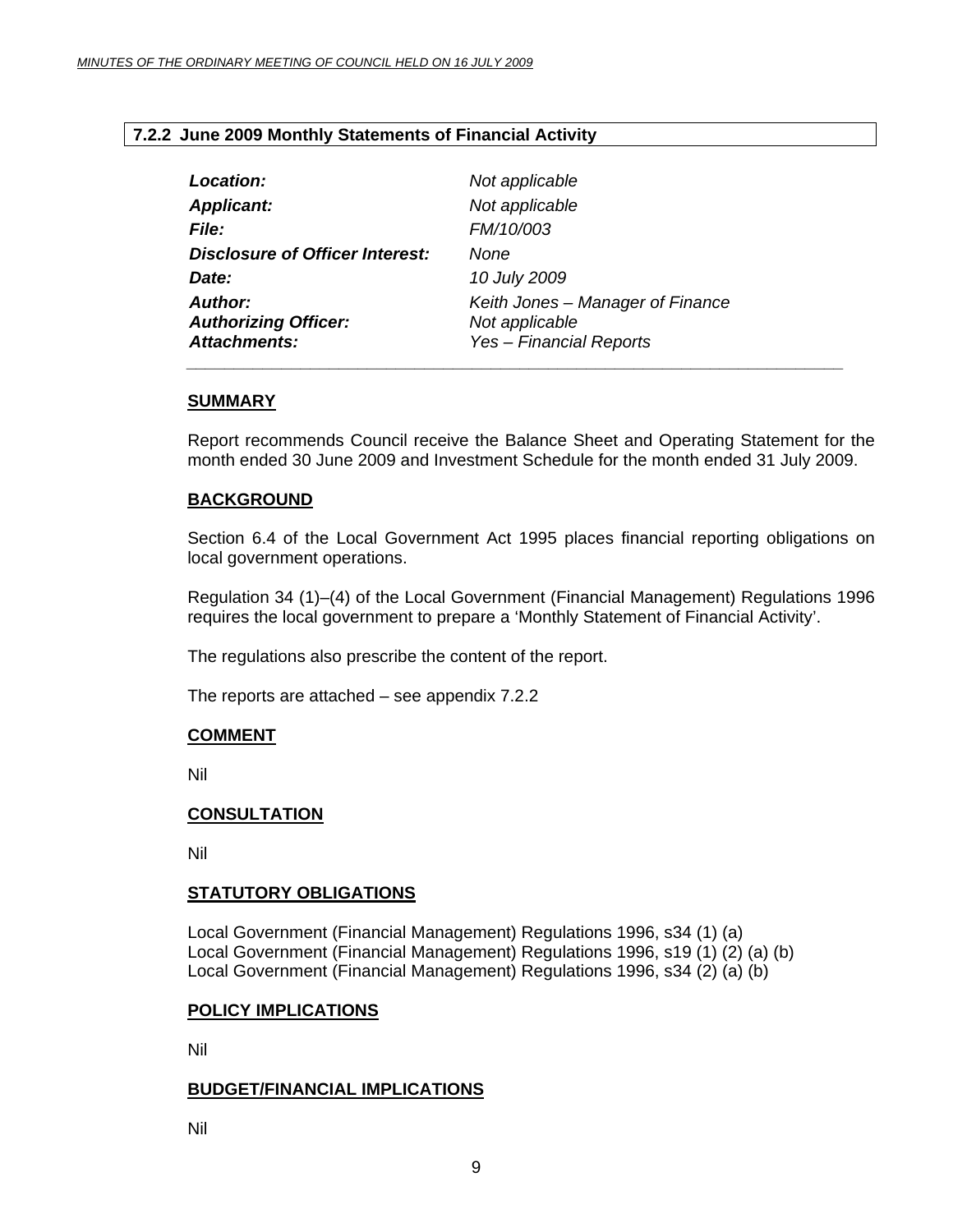#### **STRATEGIC IMPLICATIONS**

Nil

#### **VOTING REQUIREMENTS**

Simple Majority

#### **COUNCIL DECISION & OFFICER RECOMMENDATION – ITEM 7.2.2**

**MOVED: Cr Giles SECONDED: Cr Piper** 

**That the June 2009 Monthly Statements of Financial Activity as presented, be received.** 

**CARRIED 7/0 Res 140/09**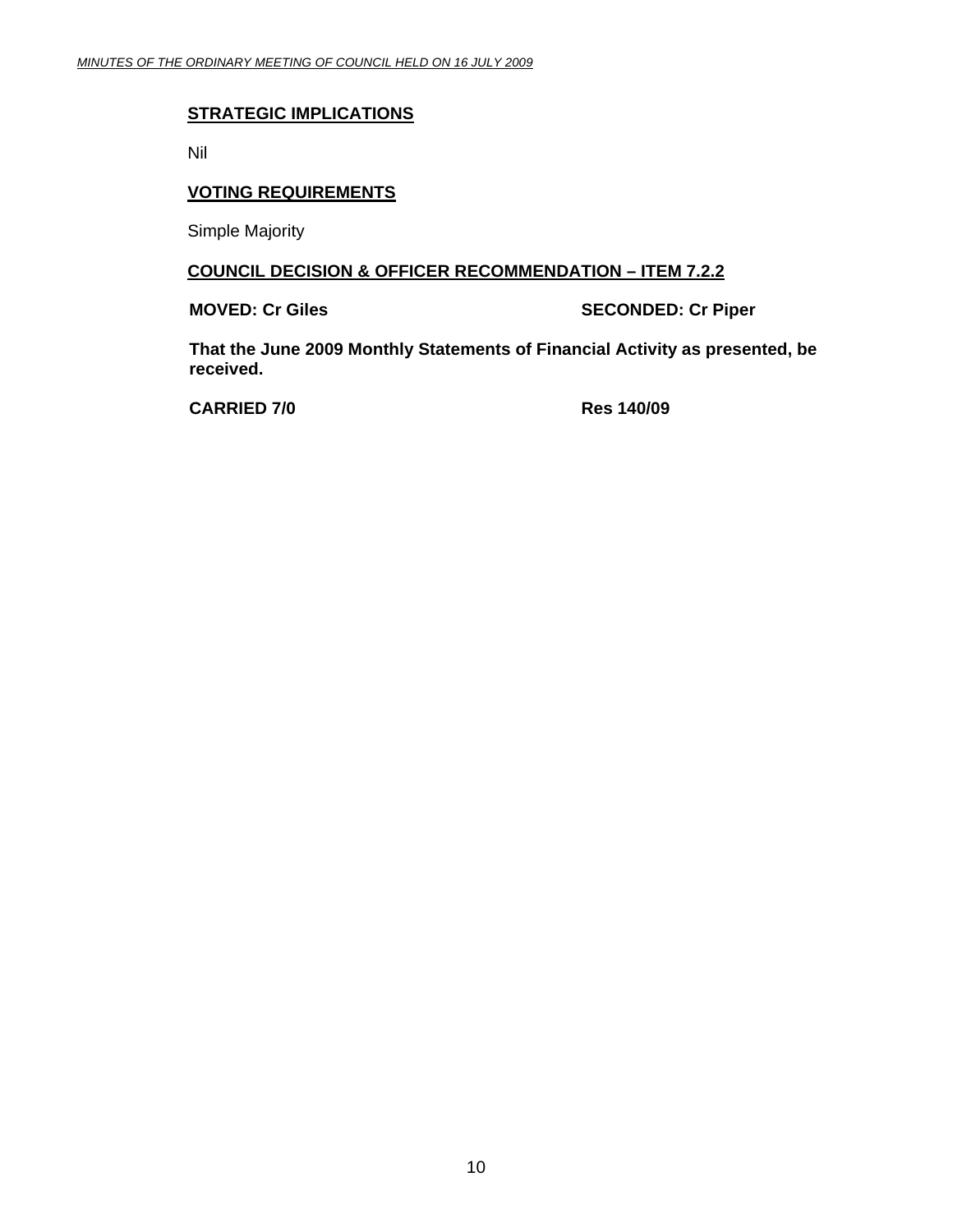#### <span id="page-10-0"></span>**7.3 CHIEF EXECUTIVE OFFICER**

#### **7.3.1 Heated Lap Pool**

| Location:                       | <b>Boyup Brook district</b>                                        |
|---------------------------------|--------------------------------------------------------------------|
| <b>Applicant:</b>               | Boyup Brook Heated Multi Purpose                                   |
|                                 | <b>Therapeutic Pool Committee</b>                                  |
| <i>File:</i>                    | RE/45/002                                                          |
| Disclosure of Officer Interest: | Nil                                                                |
| Date:                           | 9 July 2009                                                        |
| Author:                         | Mr Alan Lamb – Chief Executive Officer                             |
| <b>Authorizing Officer:</b>     | <b>Not Applicable</b>                                              |
| Attachments:                    | Yes – Letter from applicant and applicant's<br>consultant's report |
|                                 |                                                                    |

 *\_\_\_\_\_\_\_\_\_\_\_\_\_\_\_\_\_\_\_\_\_\_\_\_\_\_\_\_\_\_\_\_\_\_\_\_\_\_\_\_\_\_\_\_\_\_\_\_\_\_\_\_\_\_\_\_\_\_\_* 

#### **SUMMARY**

The Boyup Brook Heated Multi Purpose Therapeutic Pool Committee (BBHMPTPC*)* has put forward a firm proposal and formal, as requested by Council, and it is recommended that Council supports the proposal provided it is not required to provide any funds toward the cost of the new facility.

#### **BACKGROUND**

The idea of a heated pool has been around for some time and that matter has been before Council on a number of occasions. Council dealt with a notice of motion at its May 2009 meeting and passed the following resolution;

*That a draft list of questions be circulated to all Councillors for comment before being put to the Lap Pool Committee and that the Committee be asked for a final and fully costed proposal for the proposed heated lap pool.* 

 It was noted at the Council Briefing session held just prior to the June Council meeting that it had been suggested that the Committee be asked for a final and fully costed proposal and that no other questions or requests have been put forward.

The president of the BBHMPTPC provided the attached letter setting out the Committee's proposal.

#### **COMMENT**

It will be noted that the Committee has put forward that;

- the facility would be built without any monetary contribution from Council
- Council would be responsible for all ongoing costs

The Committee does not detail how it will fund the project. It notes that "it is envisaged that sufficient funds will be forthcoming to cover the estimated cost, so Council will not be expected to make a monetary contribution". First observation is that this is insufficient for Council to assure itself that it will not be left with an unexpected cost from an under funded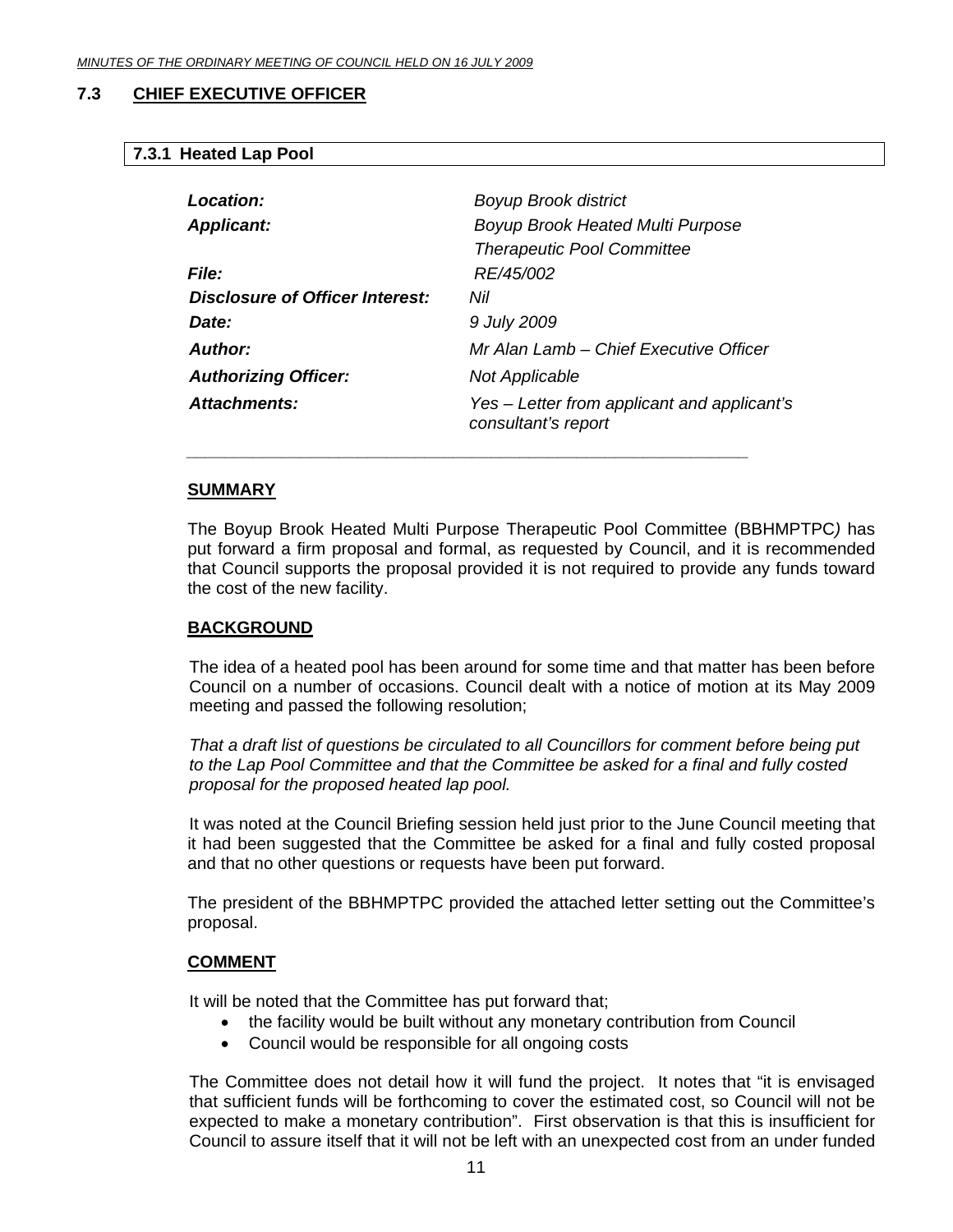project. However it is noted that the Committee has indicated that it was confident of local donations and the like but needed to have Council approval for the project to confirm much of this source of funds. The Committee is also hopeful of gaining substantial grant funds and it is noted that as part of funding application processes it will have to detail how the project will be funded. It is expected that the Committee would be in a better position to provide Council and funding bodies with the level of detail required once they get the "green light:" from Council for the project.

It is noted that the Committee is basing its cost estimates on cost estimates provided by its consultant (\$540,000) and so the consultant's recommended construction, buildings and equipment is what the Committee puts forward as what is to be provided. Whilst this appears to be at odds with the suggestion that a committee be formed with Council and Committee representatives to oversee the design phase, it is suggested that this would allow amendments to be made to the consultant's recommendations as seen to be needed by both parties and so should be workable.

The Committee further suggested that Council seek grant funding for the project and that Council manage the construction (capital works). It may be better for the Committee to make grant applications and for Council to assist with this however this is suggested to be a minor point. It is however suggested that it is important that Council manage the construction phase as it will end up having to maintain the assets, and so it is recommended that this is an important point.

The Committee has made recommendations on opening times for the heated facility. That the "winter" season be from the end of the "summer season" (mid April) to the start of the next "summer" season (November), and that the pool be closed for the month of July for maintenance. That the heated facility be open as much as practicable during normal pool hours in the "summer" and the opening hours for winter be 9am to 12.30pm and 1.30pm to 5.00 pm each Monday, Wednesday, Friday and Saturday. It is suggested that the opening hours appear to be well considered and a good basis for initial operation, operating cost estimates etc.

Similarly, the Committee has recommended that the entry fee for winter be in the order of \$5.00 per adult and \$4.00 per child. It is suggested that the facility could not operate on a full cost recovery basis because the level of fees required would be prohibitive but the Committee's recommended fees could be viewed as a "fair" price as it has come from the considered views of a community group.

### **STATUTORY OBLIGATIONS**

Nil

### **POLICY IMPLICATIONS**

Nil

#### **BUDGET/FINANCIAL IMPLICATIONS**

There will be no impact in terms of cash but there will be Administration costs associated with this project and the level of this will depend on the level of Council involvement. It is expected there may be a reasonably high level of involvement in the design phase, grant application processes, and construction phase, but it is difficult to assess the level of involvement, and so cost, at this time.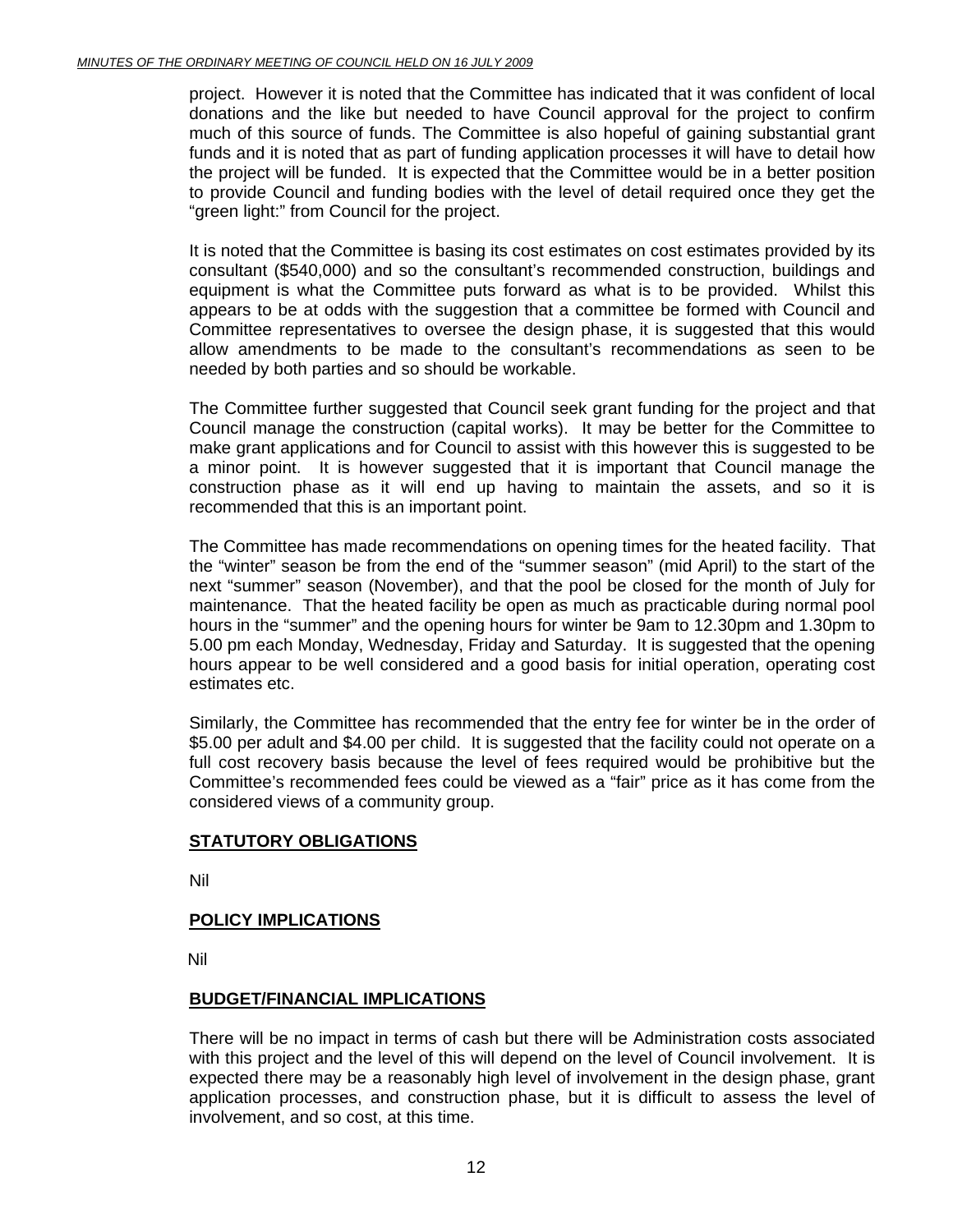| Area           | <b>Details</b>                                                                                                                                                                                                                               | <b>Annual cost</b> |
|----------------|----------------------------------------------------------------------------------------------------------------------------------------------------------------------------------------------------------------------------------------------|--------------------|
| Employee costs | Based on a half of a full time equivalent                                                                                                                                                                                                    | 35,800             |
| Depreciation   | Based on consultant's report \$10,800 (is based on a 50<br>year life for all on the new assets) modified for assets<br>with a shorter life (ie pumps etc) NOTE, depreciation will<br>depend on actual costs and so this is an estimate only. | 14,956             |
| Other          | Electricity, chemicals, general maintenance from the<br>consultants report \$16,000 plus water (1,500), insurance<br>(400), additional telephone (500), first aid supplies (100)<br>and cleaning (900).                                      | 19,400             |
| Total          |                                                                                                                                                                                                                                              | 70,156             |

The ongoing operating costs are expected to be as follows:

It is expected that income will increase due to increased patronage but there could be some debate over the level of this additional patronage. The consultant estimated that the "summer" patronage could increase, as the result of the new facility, by 18% and so yield an additional \$4,700 in income. He suggested that the out of season, or "winter", patronage could be in the order of 300 people per week for 26 weeks. Based on \$3 per visit he suggested additional income of \$23,000. This was based on the pool being open for 7 days per week for 26 weeks of the "winter' period. It is suggested that 300 attendances per week in winter might be optimistic, it is noted that the "winter" season proposed by the Committee is less than 26 weeks and that the recommended fee is higher.

Taking a conservative approach to estimating the additional income it is suggested that the additional yield for "summer" might be achievable (\$4,700). Also that the "winter" patronage might be in the order of 20 people per day (that is an average of 10 people for the morning session and 10 for the afternoon session each day) for the 4 days per week the pool would be open. Based on a "winter season of five and a half months (22 weeks) and an average admittance fee of \$4.50 the income could be \$7,920 which would result in a total additional income of \$12,620.

Taking the consultants "winter" season estimate and modifying it for the reduced number of days of operation and increased fee, it is noted that an average of 75 fee paying attendances per day would be required and if achievable this would yield \$29,700.

The draft budget for 2009/10 indicates that the current pool facility will cost \$180,794 to run and attract income of \$26,500 resulting in a pool service net cost of \$154,294 per year. Based on the foregoing it is expected that the net cost would increase by between \$57,536 and \$40,456 per year and so be in the order of \$200,000 per year.

It should perhaps be noted that municipal swimming pools generally are run at as a service to the community (that is they do not break even) and that this was recognised by the State Government years ago when it introduced the pool subsidy of \$3,000 per year. Unfortunately the subsidy has not been increased and so has greatly diminished in real terms.

Swimming pool facilities might best seen in the light of other services such as parks and gardens, playing fields and the like where the emphasis is on the level of service and not necessarily the net cost. For example, the 2009/10 draft budget indicates expenditure in the area of "Other Recreation and Sport" will be \$317,122 and income in this area will be \$33,300, a net service cost of \$283,822.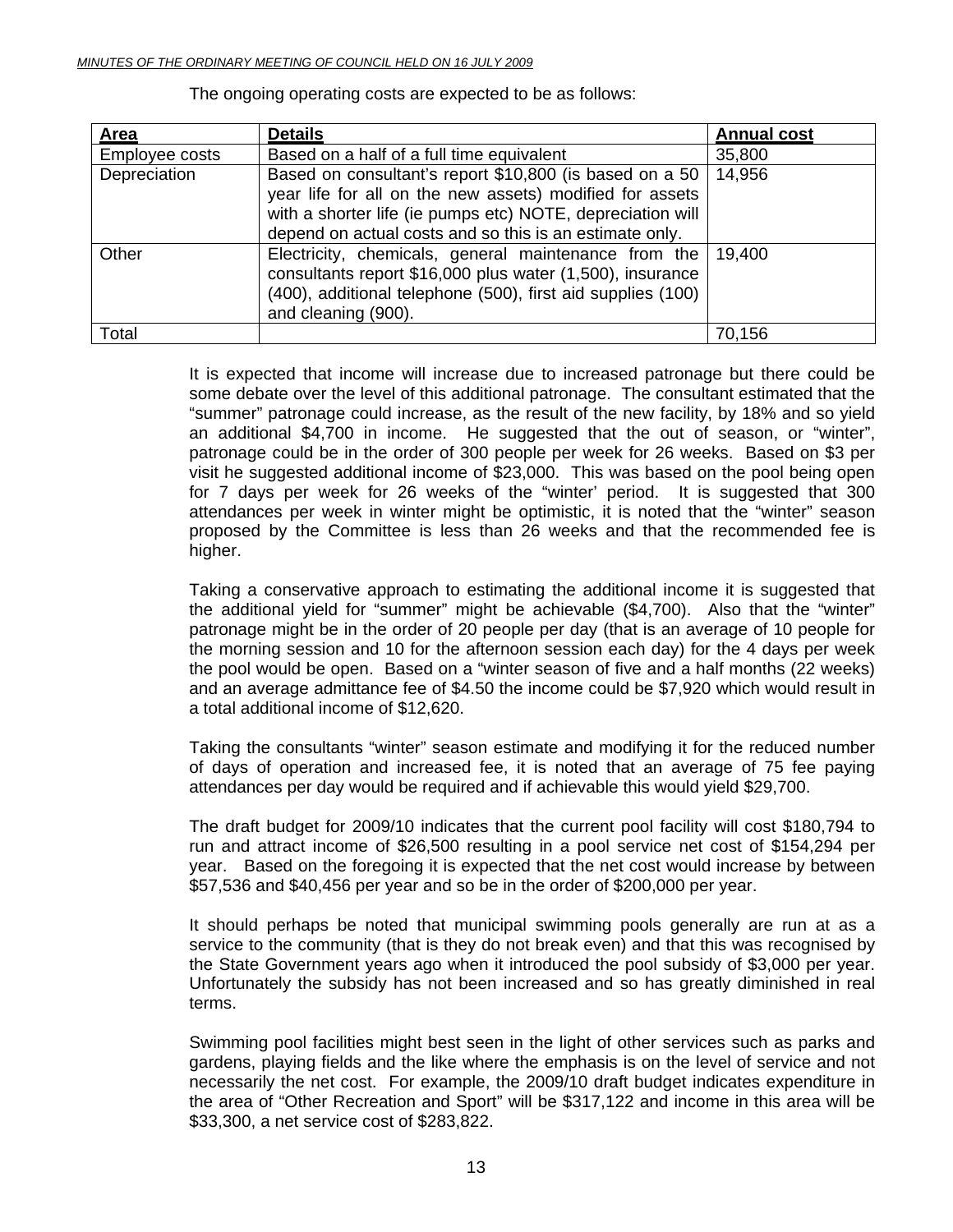#### **STRATEGIC IMPLICATIONS**

The Strategic Plan includes the following:

| B      | PART B = Long Term $-2009 +$<br><b>PRIORITY = Low</b> |                                                                                          |                    |          |           |                       |
|--------|-------------------------------------------------------|------------------------------------------------------------------------------------------|--------------------|----------|-----------|-----------------------|
| 6<br>0 | Action:<br>Reason:<br>Expected<br>Outcome:            | Installation of a 3-lane<br>heated lap pool at the<br>swimming complex<br><b>Ref 202</b> | To be<br>estimated | Oct 2010 | \$500,000 | <b>CEO</b><br>Council |

#### **SUSTAINABILITY IMPLICATIONS**

#### ¾ **Environmental**

There are no known environmental issues at this stage.

#### ¾ **Economic**

The new facility would increase the cost to Council for providing a swimming pool facility but may make the town more attractive to potential residents.

¾ **Social** 

It is expected that the heated pool facility would meet some of the needs of some members of the community.

#### **VOTING REQUIREMENTS**

Simple Majority

#### **COUNCIL MOVE INTO COMMITTEE**

#### **MOVED: Cr Giles SECONDED: Cr Piper**

**That the Council move into a committee of the whole under clause 15.6 of the Standing Orders, Local Law No.1**.**to allow members free discussion on the matter.** 

#### **CARRIED 6/1 Res 141/09**

#### **COUNCIL MOVE OUT OF COMMITTEE**

**MOVED: Cr Ginnane SECONDED: Cr Broadhurst** 

**That the Council moves out of committee of the whole under clause 15.6 of the Standing Orders, Local Law No.1.** 

**CARRIED 7/0 Res 142/09**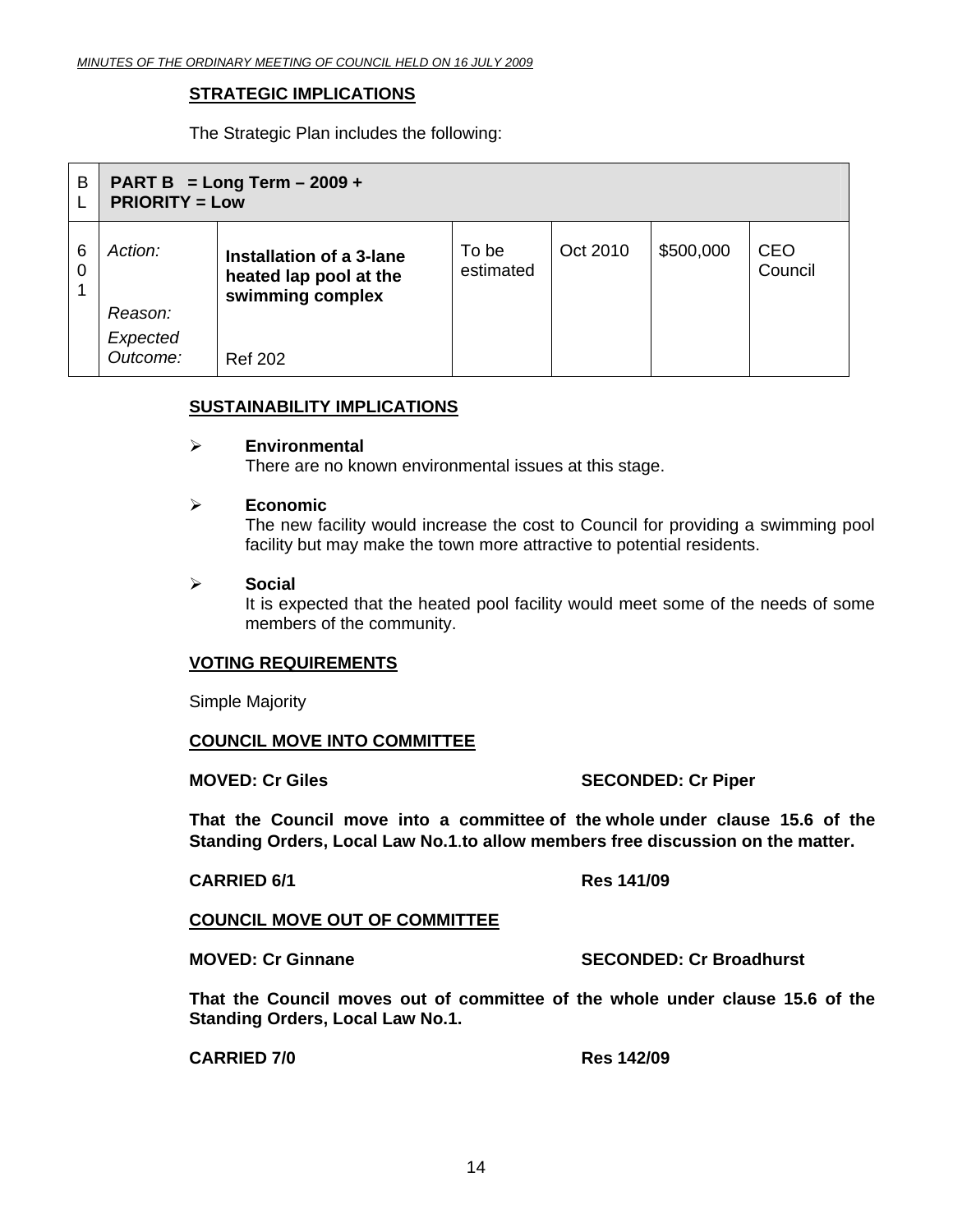#### **OFFICER RECOMMENDATION – ITEM 7.3.1**

**That Council supports the Boyup Brook Heated Multi Purpose Therapeutic Pool Committee's proposed heated pool proposal provided it is not required to provide any funds toward the cost of the new facility.** 

#### **COUNCIL DECISION – ITEM 7.3.1**

**MOVED: Cr Ginnane SECONDED: Cr Broadhurst**  SECONDED: Cr Broadhurst

- **1. That Council supports the Boyup Brook Heated Multi Purpose Therapeutic Pool Committee's proposed application for funding of the heated pool provided Council is not required to contribute any funds towards the construction costs of the new facility.**
- **2. That Council form a Heated Multi Purpose Therapeutic Pool Committee. comprising of Shire President, Chief Executive Officer and 2 representatives from the Lap Pool Committee, Ms Sue White and Mr Bob Sutcliffe, to pursue costings and funding applications for construction of the heated multi purpose therapeutic pool.**

#### **CARRIED 7/0 Res 143/09**

**4.39pm – Ms Bev Coumbe, Ms Genene Lloyd, Ms Elizabeth Bagshaw, Mr & Mrs Sutcliffe and Ms Sue White left the Chambers.**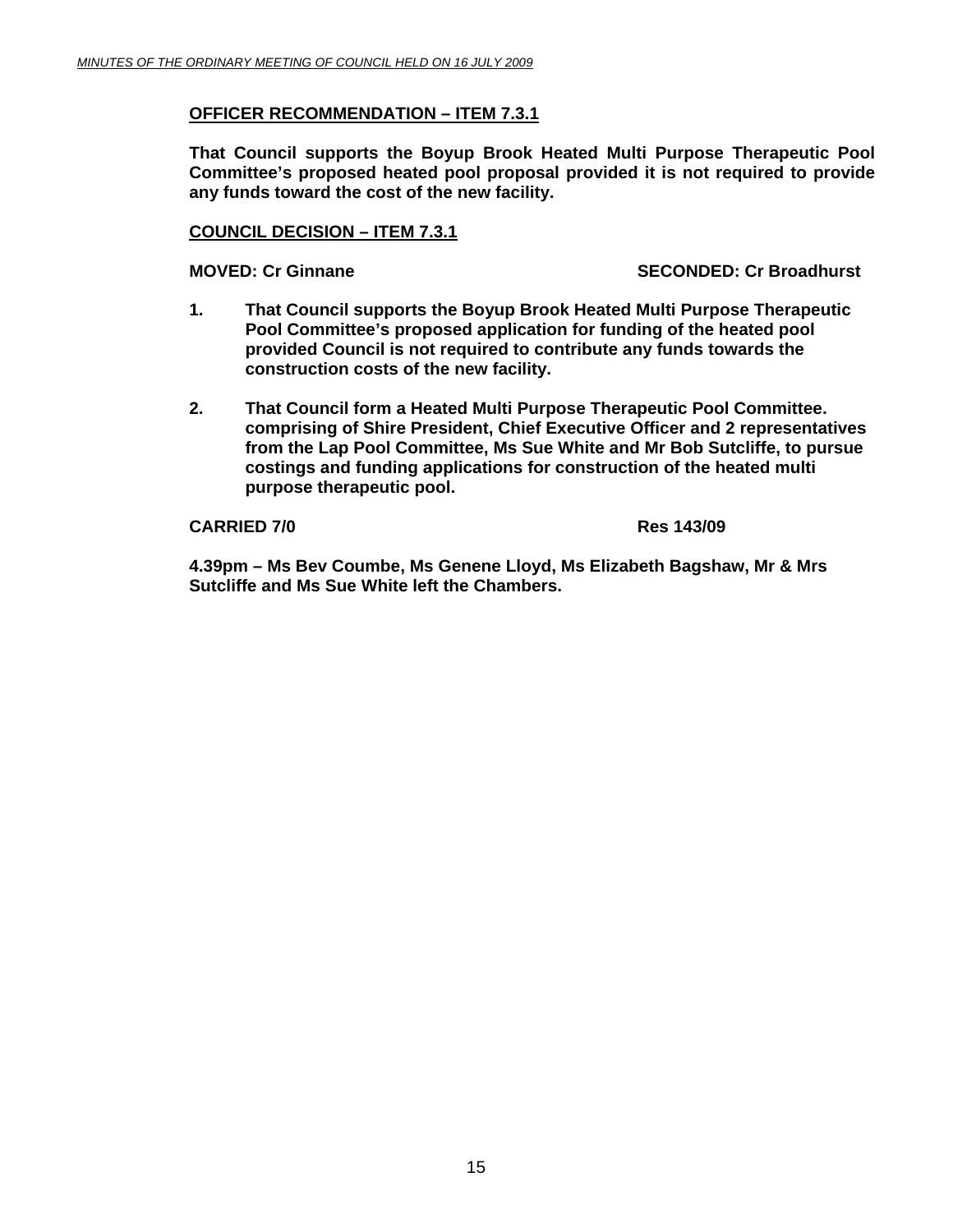#### <span id="page-15-0"></span>**Impartiality Interest**

The Chief Executive Officer – Mr Alan Lamb, Cr Downing, Cr Marshall, Cr Broadhurst, Cr Giles, Cr Piper and Mr John Eddy – Manager of Works and Services declared an impartiality interest in the following item due to their membership at the Boyup Brook Club.

#### **7.3.2 Boyup Brook Club - Rates**

| Location:                       | <b>Boyup Brook district</b>                                                                                           |
|---------------------------------|-----------------------------------------------------------------------------------------------------------------------|
| <b>Applicant:</b>               | <b>Boyup Brook Club</b>                                                                                               |
| <b>File:</b>                    | AS242                                                                                                                 |
| Disclosure of Officer Interest: | The author makes a declaration of impartiality and<br>notes that he is an ordinary member of the Boyup<br>Brook Club. |
| Date:                           | 9 June 2009                                                                                                           |
| Author:                         | Alan Lamb – Chief Executive Officer                                                                                   |
| <b>Authorizing Officer:</b>     | Not Applicable                                                                                                        |
| Attachments:                    | Yes - Letter from Boyup Brook Club                                                                                    |
|                                 |                                                                                                                       |

 *\_\_\_\_\_\_\_\_\_\_\_\_\_\_\_\_\_\_\_\_\_\_\_\_\_\_\_\_\_\_\_\_\_\_\_\_\_\_\_\_\_\_\_\_\_\_\_\_\_\_\_\_\_\_\_\_\_\_\_* 

#### **SUMMARY**

 This item is brought to Council with a recommendation that Council waive the rate charge for the Boyup Brook Club

#### **BACKGROUND**

 The Club seeks relief fro the need to pay rates. Under the previous Local Government Act sporting bodies were included in the section that listed organisations that were exempt from rates but the 1995 act omitted these entities. It is the author's experience that many Local Governments do not charge sporting bodies with rates.

#### **COMMENT**

 It is noted that the annual rate charge for the Club is a significant expenditure (\$4,158.00 in 2008/09). The Club has made a part payment toward last years rates and a portion remains outstanding.

The Club paid \$123.00 in 2008/09 for the ESL and \$315 for rubbish removal but is not seeking relief from these.

It is noted that the Act provides Council with the power to waive or offer a concession for rates but that this relates to the annual raising of rates and so it could not give a permanent exemption. Council could however deal with the matter now with respect to the 2008/09 rates and either offer a concession of a portion or all of the outstanding amount. Or, alternatively decide to waive the rate and refund the portion paid. As part of the budget process Council could resolve to waive, or provide a concession, the Club's 2009/10 rate account.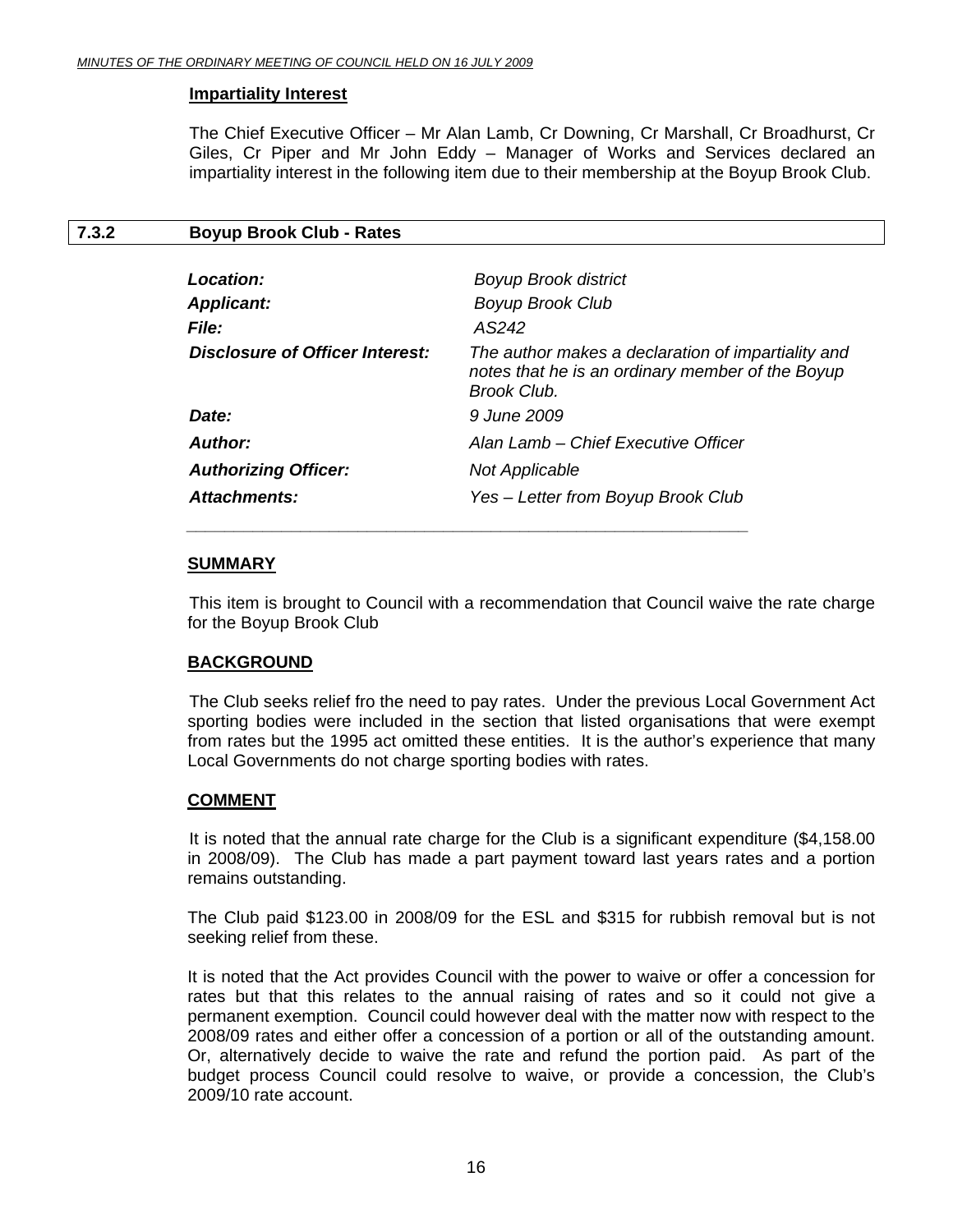It is recommended that Council offer a concession to the Boyup Brook Club with respect to the unpaid rates for 2008/09 and waive the 2009/10 rate charge.

#### **STATUTORY OBLIGATIONS**

The following sections of the local Government Act apply:

### *6.26. Rateable land*

- (1) Except as provided in this section all land within a district is rateable land.
- (2) The following land is not rateable land
	- (a) land which is the property of the Crown and
		- (i) is being used or held for a public purpose; or
		- (ii) is unoccupied, except
			- (I) where any person is, under paragraph (e) of the definition of "owner" in section 1.4, the owner of the land other than by reason of that person being the holder of a prospecting licence held under the *Mining Act 1978* in respect of land the area of which does not exceed 10 hectares or a miscellaneous licence held under that Act; or
			- (II) where and to the extent and manner in which a person mentioned in paragraph (f) of the definition of "owner" in section 1.4 occupies or makes use of the land;
	- (b) land in the district of a local government while it is owned by the local government and is used for the purposes of that local government other than for purposes of a trading undertaking (as that term is defined in and for the purpose of section 3.59) of the local government;
	- (c) land in a district while it is owned by a regional local government and is used for the purposes of that regional local government other than for the purposes of a trading undertaking (as that term is defined in and for the purpose of section 3.59) of the regional local government;
	- (d) land used or held exclusively by a religious body as a place of public worship or in relation to that worship, a place of residence of a minister of religion, a convent, nunnery or monastery, or occupied exclusively by a religious brotherhood or sisterhood;
	- (e) land used exclusively by a religious body as a school for the religious instruction of children;
	- (f) land used exclusively as a non-government school within the meaning of the *School Education Act 1999*;
	- (g) land used exclusively for charitable purposes;
	- (h) land vested in trustees for agricultural or horticultural show purposes;
	- (i) land owned by Co-operative Bulk Handling Limited or leased from the Crown or a statutory authority (within the meaning of that term in the *Financial Management Act 2006*) by that company and used solely for the storage of grain where that company has agreed in writing to make a contribution to the local government;
	- (j) land which is exempt from rates under any other written law; and
	- (k) land which is declared by the Minister to be exempt from rates.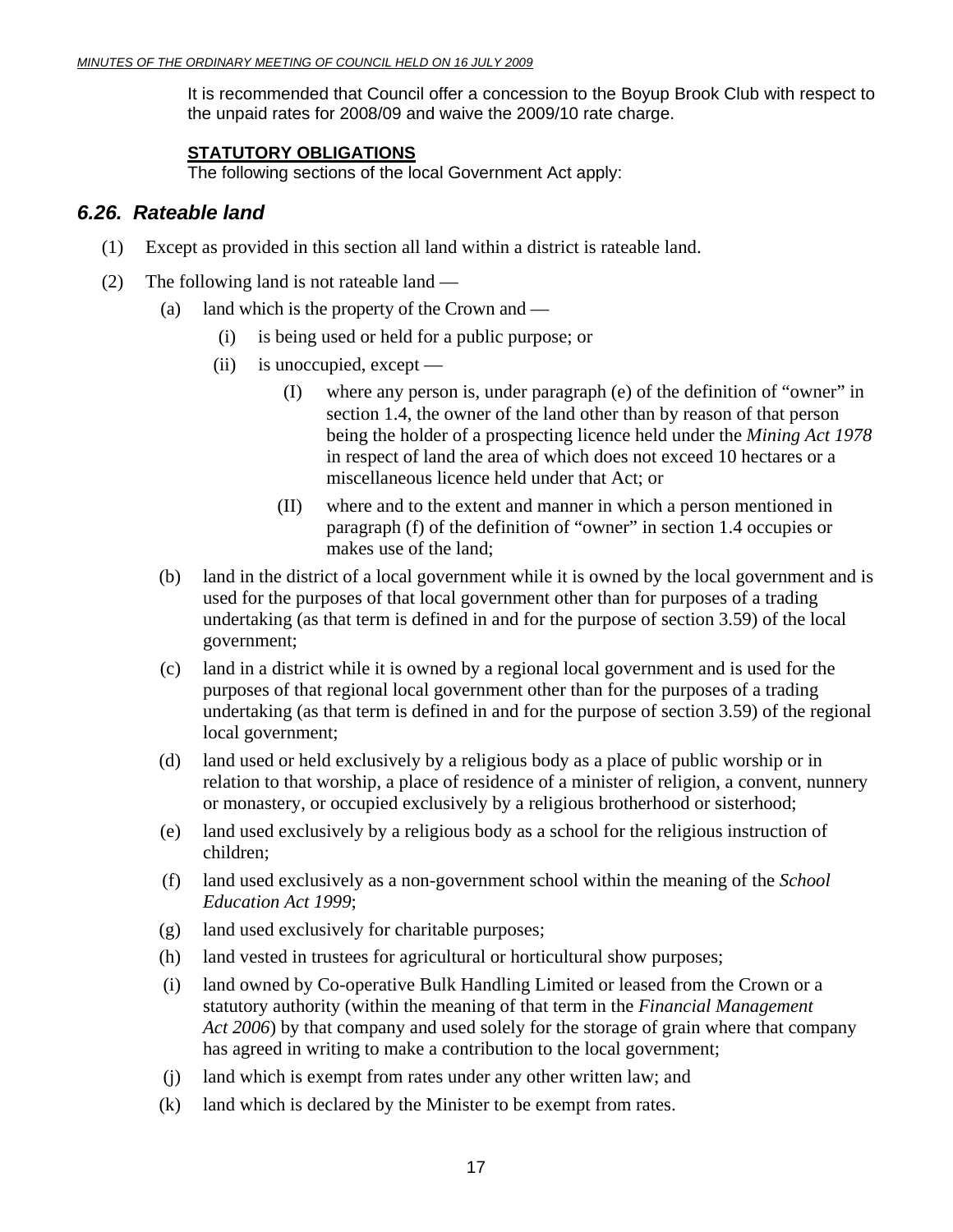- (3) If Co-operative Bulk Handling Limited and the relevant local government cannot reach an agreement under subsection (2)(i) either that company or the local government may refer the matter to the Minister for determination of the terms of the agreement and the decision of the Minister is final.
- (4) The Minister may from time to time, under subsection  $(2)(k)$ , declare that any land or part of any land is exempt from rates and by subsequent declaration cancel or vary the declaration.
- (5) Notice of any declaration made under subsection (4) is to be published in the *Gazette*.
- (6) Land does not cease to be used exclusively for a purpose mentioned in subsection (2) merely because it is used occasionally for another purpose which is of a charitable, benevolent, religious or public nature.

 *[Section 6.26 amended by No. 36 of 1999 s. 247; No. 77 of 2006 s. 17.]* 

### *6.47. Concessions*

 Subject to the *Rates and Charges (Rebates and Deferments) Act 1992*, a local government may at the time of imposing a rate or service charge or at a later date resolve to waive\* a rate or service charge or resolve to grant other concessions in relation to a rate or service charge.

 *\* Absolute majority required.* 

### **POLICY IMPLICATIONS**

Nil

### **BUDGET/FINANCIAL IMPLICATIONS**

If Council chooses to waive the rates or offer a concession the budget impact will be equal to the value of the rates waived or the concession given.

#### **STRATEGIC IMPLICATIONS**

Nil

#### **SUSTAINABILITY IMPLICATIONS**

- ¾ **Environmental:**  There are no known environmental issues at this stage.
- ¾ **Economic:**

Reducing the rate burden for the Club would ease its position but would increase the burden for other ratepayers.

#### ¾ **Social:**

There are no known social issues at this stage.

4.45pm – Ms Sue White returned to the Chambers.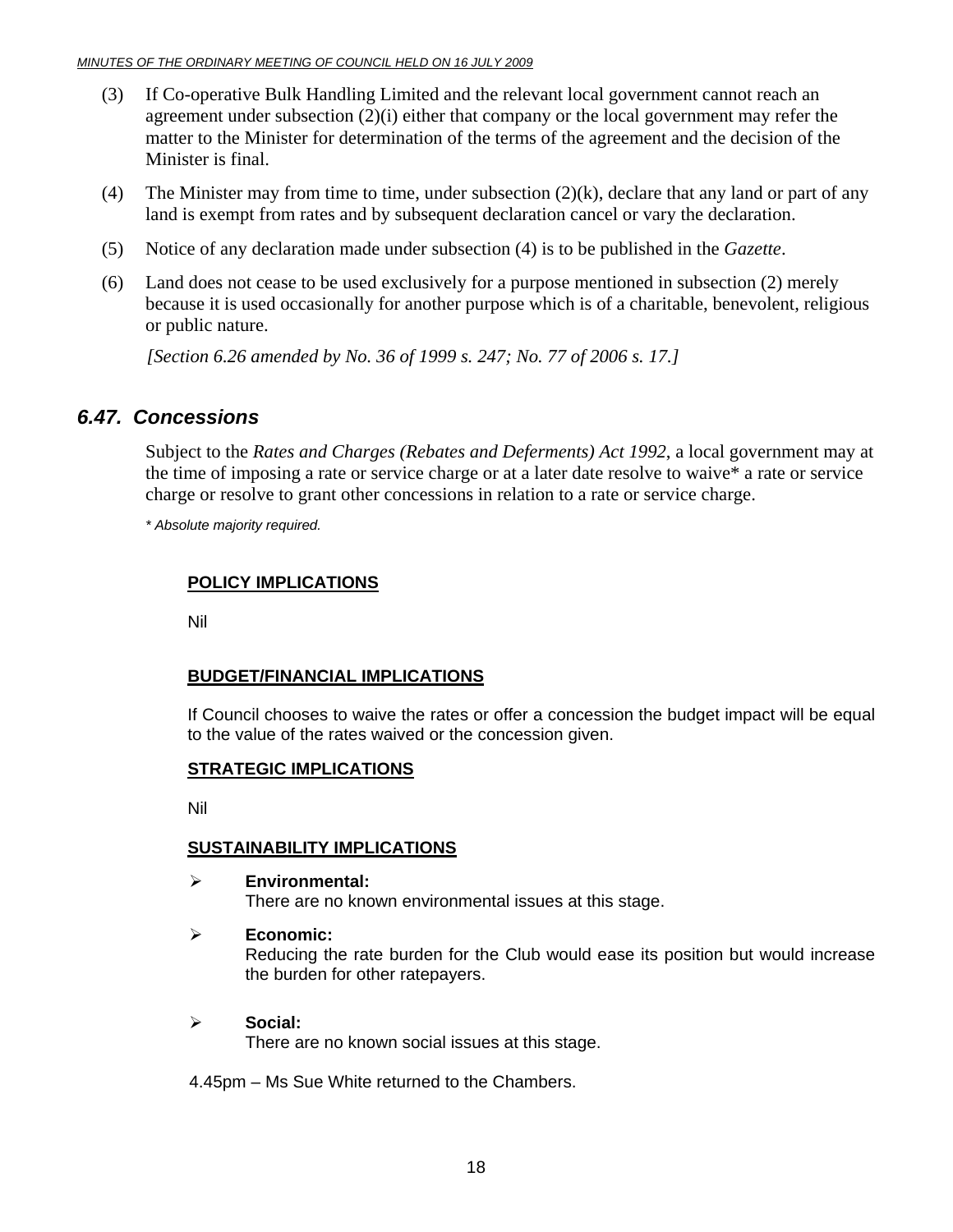#### **VOTING REQUIREMENTS**

Absolute Majority

#### **COUNCIL MOVED INTO COMMITTEE**

**MOVED: Cr Marshall SECONDED: Cr Broadhurst**  SECONDED: Cr Broadhurst

**That the Council move into a committee of the whole under clause 15.6 of the Standing Orders, Local Law No.1**.**to allow members free discussion on the matter.** 

**CARRIED 5/2 Res 144/09** 

#### **COUNCIL MOVED OUT OF COMMITTEE**

**MOVED: Cr Broadhurst SECONDED: Cr Muncey** 

**That the Council moves out of committee of the whole under clause 15.6 of the Standing Orders, Local Law No.1.** 

**CARRIED 7/0 Res 145/09** 

**COUNCIL DECISION & OFFICER RECOMMENDATION – ITEM 7.3.2**

**MOVED: Cr Broadhurst SECONDED: Cr Piper** 

**That Council offer a concession to the Boyup Brook Club with respect to the unpaid rates for 2008/09 and waive the 2009/10 rate charge.** 

**LOST 0/7 Res 146/09**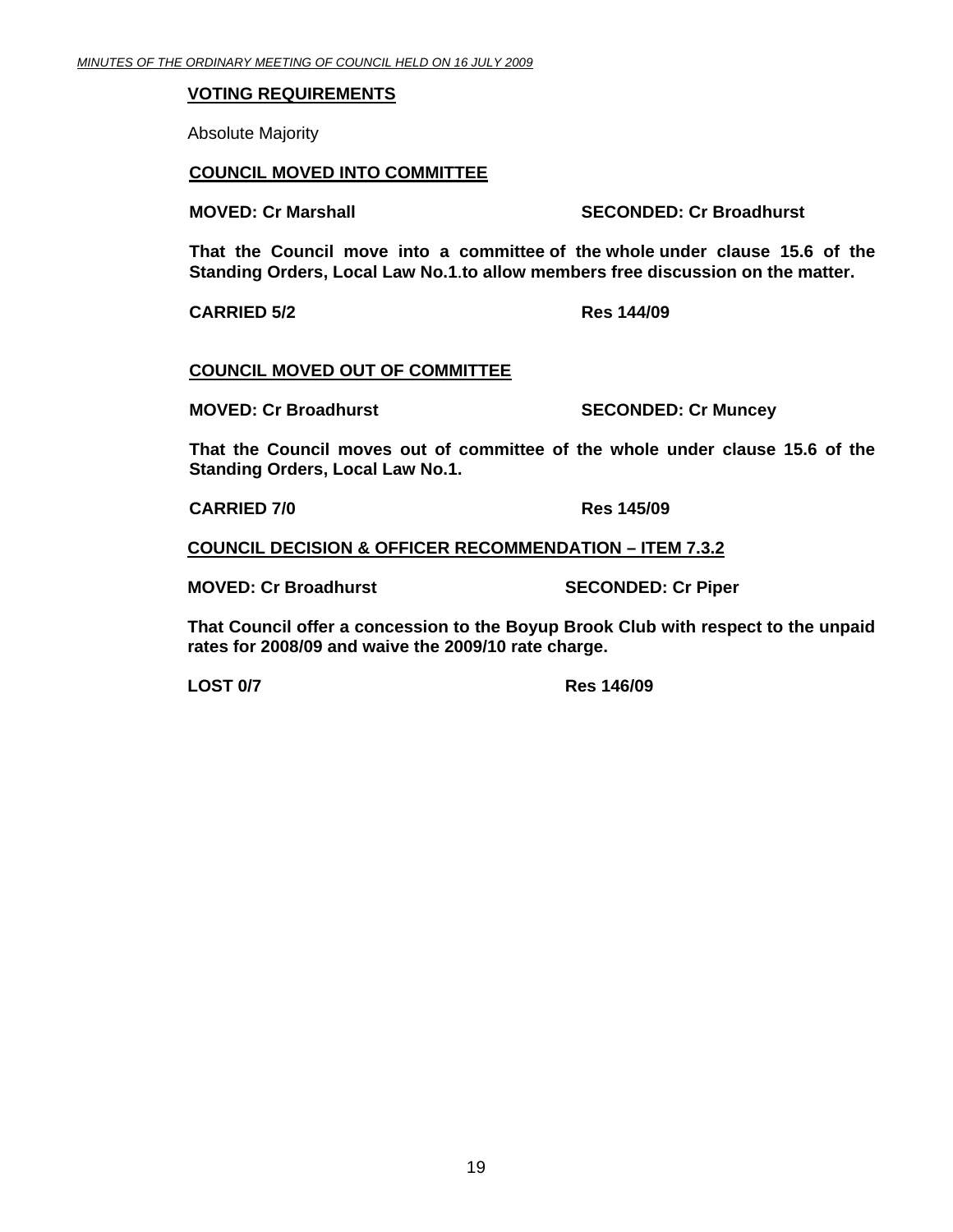#### **4.49pm – Ms Audrey Hales, Ms Fleur Mead & Mr & Mrs Chambers left the Chambers.**

#### <span id="page-19-0"></span>**7.3.3 Boyup Brook Pistol Club – building up grades and lease**

| Location:                       | <b>Boyup Brook district</b>         |
|---------------------------------|-------------------------------------|
| <b>Applicant:</b>               | <b>Boyup Brook Pistol Club</b>      |
| <b>File:</b>                    | CR/31/015                           |
| Disclosure of Officer Interest: | None                                |
| Date:                           | 10 July 2009                        |
| Author:                         | Alan Lamb – Chief Executive Officer |
| <b>Authorizing Officer:</b>     | N/A                                 |
| Attachments:                    | Yes - Letter from Club              |

#### **SUMMARY**

 The purpose of this report is to bring the matters raised by the Pistol Club to Council wit the recommendations that Council approve the proposed building improvements and agree to commence the process to enter into a lease with the club.

#### **BACKGROUND**

 With regard to the lease, the Pistol Club occupies a portion of Boyup Brook Town Lot 336 which is owned by Council. As Council will be aware, where Reserves are concerned Council is restricted by the purpose of the reserve, the extension or not of the power to lease, limits on the term of the lease and the Minister for Lands must approve the lease. In this case the land is freehold (or at least is shown as such on Landgate) and so none of these restrictions exist.

The Pistol Club has made improvements to the facilities in the past and the Club is active. The Club seeks to upgrade the kitchen, toilets and showers, and improve the shooting range. The Club will have to obtain a building licence for these improvements and so Council could be assured that the works will be to an acceptable standard.

#### **COMMENT**

 It is recommended that Council raise no objections as the owner of the property to the improvements proposed by the Club.

It is also recommended that Council agree to commence the process to lease a portion of Lot 336 to the Club. It should be noted that Council is not compelled to go through a tendering process to lease the land to the Club (Local Government Functions and General) Regulation 30(2)(b)(i)).

#### **STATUTORY OBLIGATIONS**

The following Regulation applies:

### *30. Dispositions of property to which section 3.58 of Act does not apply*

 (1) A disposition that is described in this regulation as an exempt disposition is excluded from the application of section 3.58 of the Act.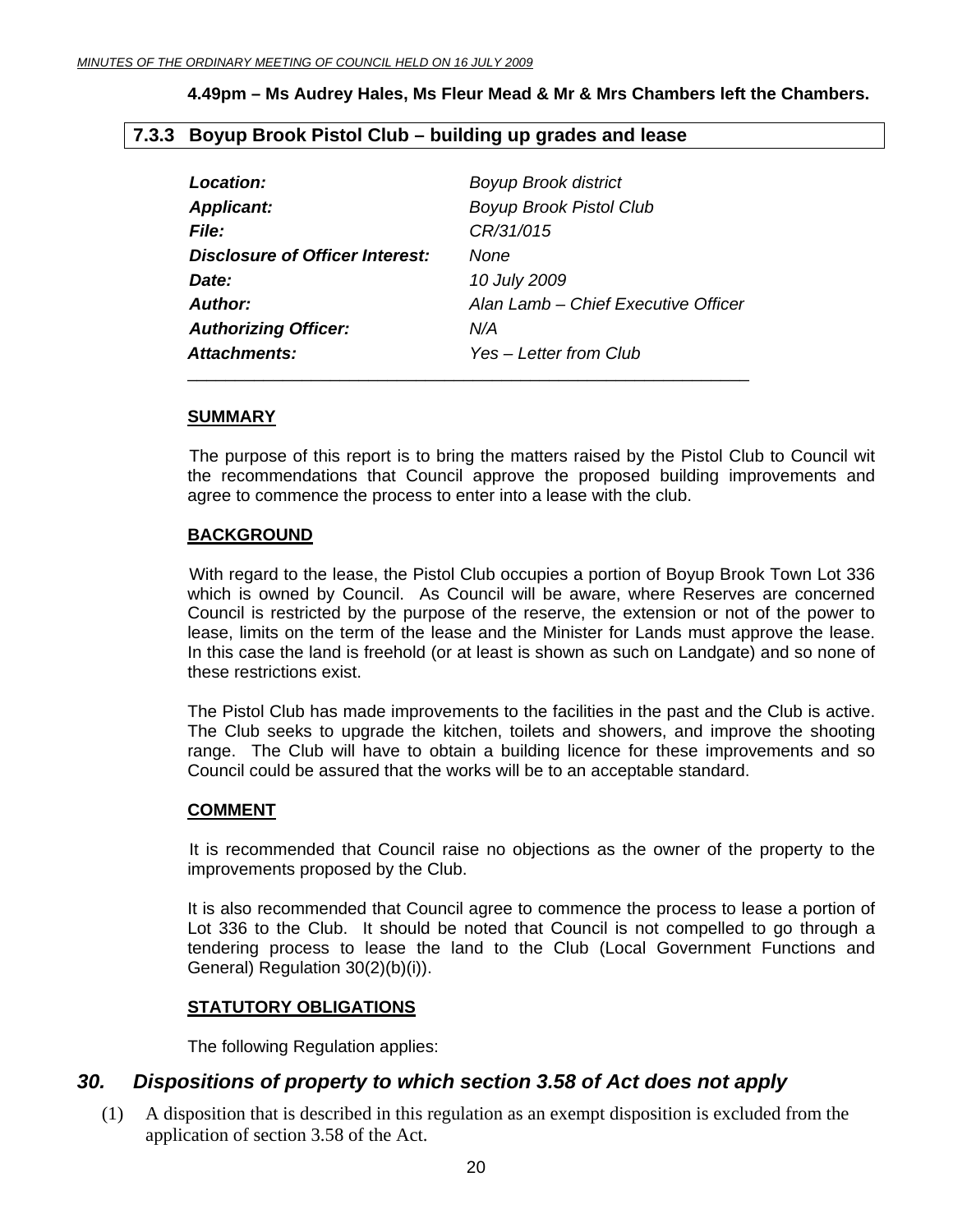- (2) A disposition of land is an exempt disposition if
	- (a) the land is disposed of to an owner of adjoining land (in this paragraph called *the transferee*) and —
		- (i) its market value is less than \$5 000; and
		- (ii) the local government does not consider that ownership of the land would be of significant benefit to anyone other than the transferee;
	- (b) the land is disposed of to a body, whether incorporated or not
		- (i) the objects of which are of a charitable, benevolent, religious, cultural, educational, recreational, sporting or other like nature; and
		- (ii) the members of which are not entitled or permitted to receive any pecuniary profit from the body's transactions;
	- (c) the land is disposed of to  $-$ 
		- (i) the Crown in right of the State or the Commonwealth;
		- (ii) a department, agency, or instrumentality of the Crown in right of the State or the Commonwealth; or
		- (iii) another local government or a regional local government;
	- (d) it is the leasing of land to an employee of the local government for use as the employee's residence;
	- (e) it is the leasing of land for a period of less than 2 years during all or any of which time the lease does not give the lessee the exclusive use of the land;
	- (f) it is the leasing of land to a "medical practitioner" (as defined in section 3 of the *Medical Act 1894*) to be used for carrying on his or her medical practice; or
	- (g) it is the leasing of residential property to a person.
- (2a) A disposition of property is an exempt disposition if the property is disposed of within 6 months after it has been —
	- (a) put out to the highest bidder at public auction, in accordance with section  $3.58(2)(a)$  of the Act, but either no bid is made or any bid made does not reach a reserve price fixed by the local government;
	- (b) the subject of a public tender process called by the local government, in accordance with section 3.58(2)(b) of the Act, but either no tender is received or any tender received is unacceptable; or
	- (c) the subject of Statewide public notice under section 3.59(4), and if the business plan referred to in that notice described the property concerned and gave details of the proposed disposition including —
		- (i) the names of all other parties concerned;
		- (ii) the consideration to be received by the local government for the disposition; and
		- (iii) the market value of the disposition as ascertained by a valuation carried out not more than 12 months before the proposed disposition.
- (2b) Details (*see section 3.58(4) of the Act*) of a disposition of property under subregulation (2a) must be made available for public inspection for at least 12 months from the initial auction or tender, as the case requires.
- (3) A disposition of property other than land is an exempt disposition if
	- (a) its market value is less than \$20 000; or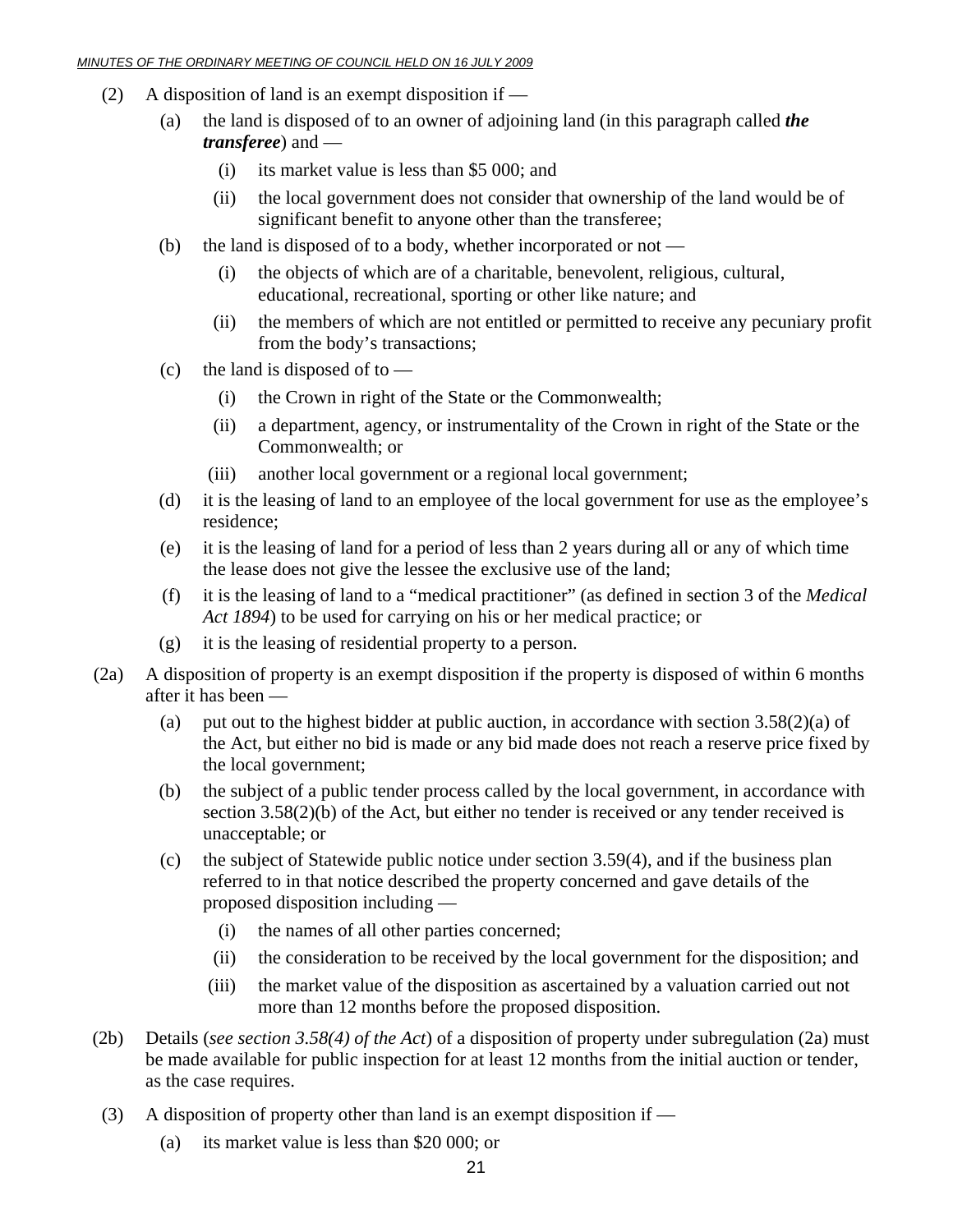(b) it is disposed of as part of the consideration for other property that the local government is acquiring for a consideration the total value of which is not more, or worth more, than \$50 000.

 *[Regulation 30 amended in Gazette 25 Feb 2000 p. 974-5; 28 Apr 2000 p. 2041; 31 Mar 2005 p. 1055-6.]* 

#### **POLICY IMPLICATIONS**

Nil

#### **BUDGET/FINANCIAL IMPLICATIONS**

It is expected that lease drafting costs would be less than \$2,000.

#### **STRATEGIC IMPLICATIONS**

Nil

#### **SUSTAINABILITY IMPLICATIONS**

- ¾ **Environmental**  There are no known environmental issues at this stage.
- ¾ **Economic**  A lease would provide the Pistol Club with security.
- ¾ **Social**  A lease would provide both entities with a clear understanding of arrangements and the more long term and formal arrangement may help to improve participation and increase membership.

#### **VOTING REQUIREMENTS**

Absolute Majority

#### **COUNCIL DECISION & OFFICER RECOMMENDATION – ITEM 7.3.3**

**MOVED: Cr Giles SECONDED: Cr Piper** 

 **That Council:** 

- **1. in its capacity as the property owner, agree to the Boyup Brook Pistol Club's proposed improvements to the Club kitchen, toilets and showers, and shooting range.**
- **2. agree to commence the process to lease a portion of Lot 336 to the Boyup Brook Pistol Club.**

**CARRIED 7/0 Res 147/09**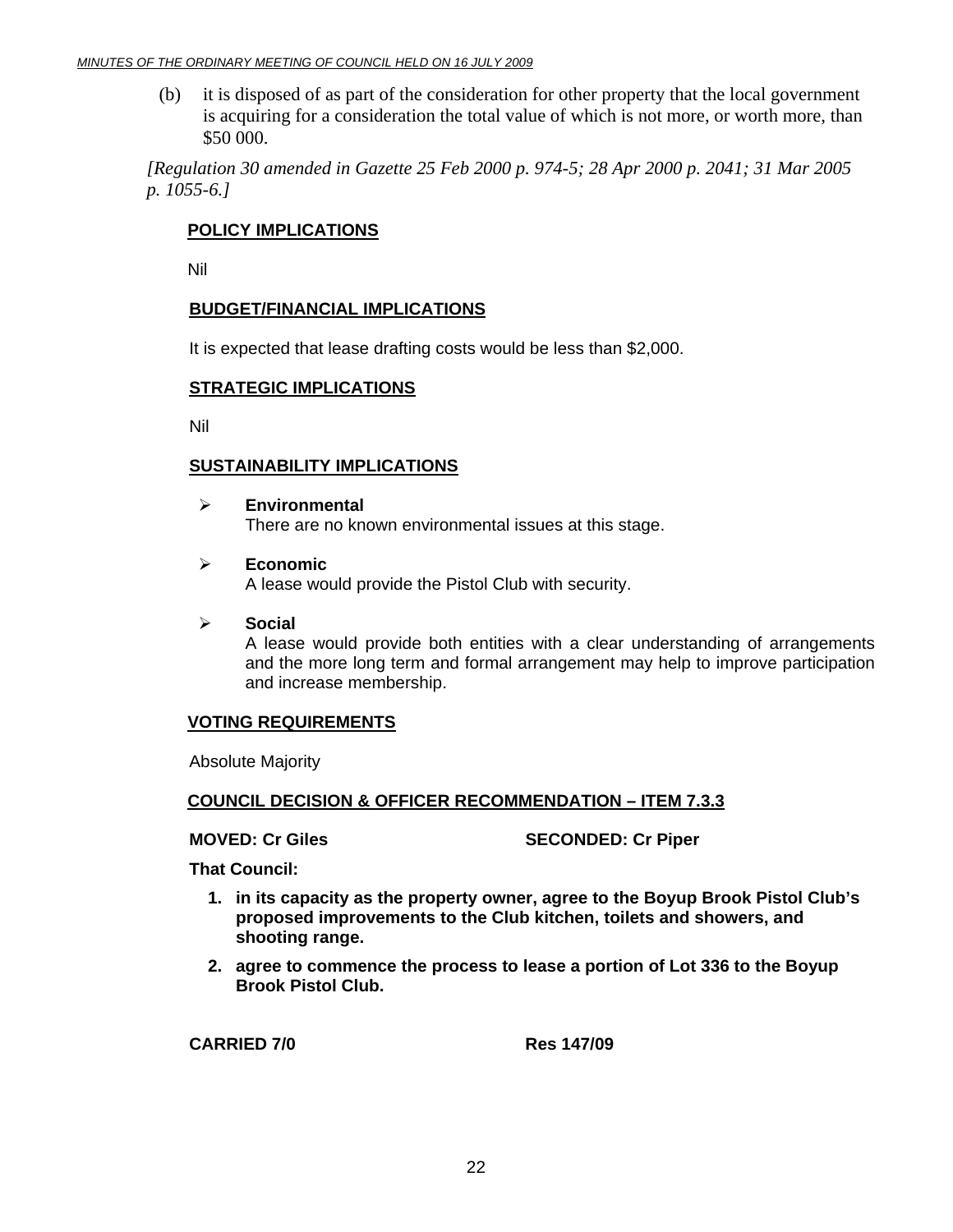#### <span id="page-22-0"></span>**Impartiality Interest**

Mr John Eddy declared an impartiality interest in the following item due to his membership at the Tennis Club.

|  | 7.3.4 Tennis Club Lease |  |  |
|--|-------------------------|--|--|
|--|-------------------------|--|--|

| Location:                       | <b>Boyup Brook district</b>         |
|---------------------------------|-------------------------------------|
| <b>Applicant:</b>               | <b>Boyup Brook Tennis Club</b>      |
| <b>File:</b>                    | CR/31/016                           |
| Disclosure of Officer Interest: | None                                |
| Date:                           | 9 July 2009                         |
| Author:                         | Alan Lamb - Chief Executive Officer |
| <b>Authorizing Officer:</b>     | N/A                                 |
| Attachments:                    | Yes – Copy of draft lease document  |

#### **SUMMARY**

 The purpose of this item is to bring before Council the Tennis Club draft lease, note to Council changes sought by the Club and recommend that Council accept the lease agreement as amended and authorise the Shire President and CEO to affix the common seal to it.

#### **BACKGROUND**

 Representatives of the Boyup Brook Tennis Club attended a Council meeting and discussed their desire to have a lease over the portion of reserve land the Club occupies. Council agreed to have a lease drawn up and the draft lease is now before Council.

The Club also sought assistance from Council in the areas of grounds maintenance and the like and it was understood that this would be included in the lease.

#### **COMMENT**

 Attached is the draft lease as prepared for Council by its lawyers. It includes some of the things that the Club sought and at a recent meeting with a Club representative the following amendments were sought:

| <b>Clause</b> | <b>Amendment</b>                            | <b>Comment</b>                                                                                                                                                                                       |
|---------------|---------------------------------------------|------------------------------------------------------------------------------------------------------------------------------------------------------------------------------------------------------|
| 3(b)          | Lessor to pay for lease preparation<br>fees | In commercial leases the lessee pays<br>to have the lease drawn up<br>but<br>Council's generally absorb this cost<br>where sporting and community groups<br>are involved                             |
| 6             | Indemnity clause to be deleted              | Here the indemnity sought is for any<br>insurance claim shortfall.<br>suggested that Council would ensure<br>against all of its potential liability and<br>for the full value of the building and so |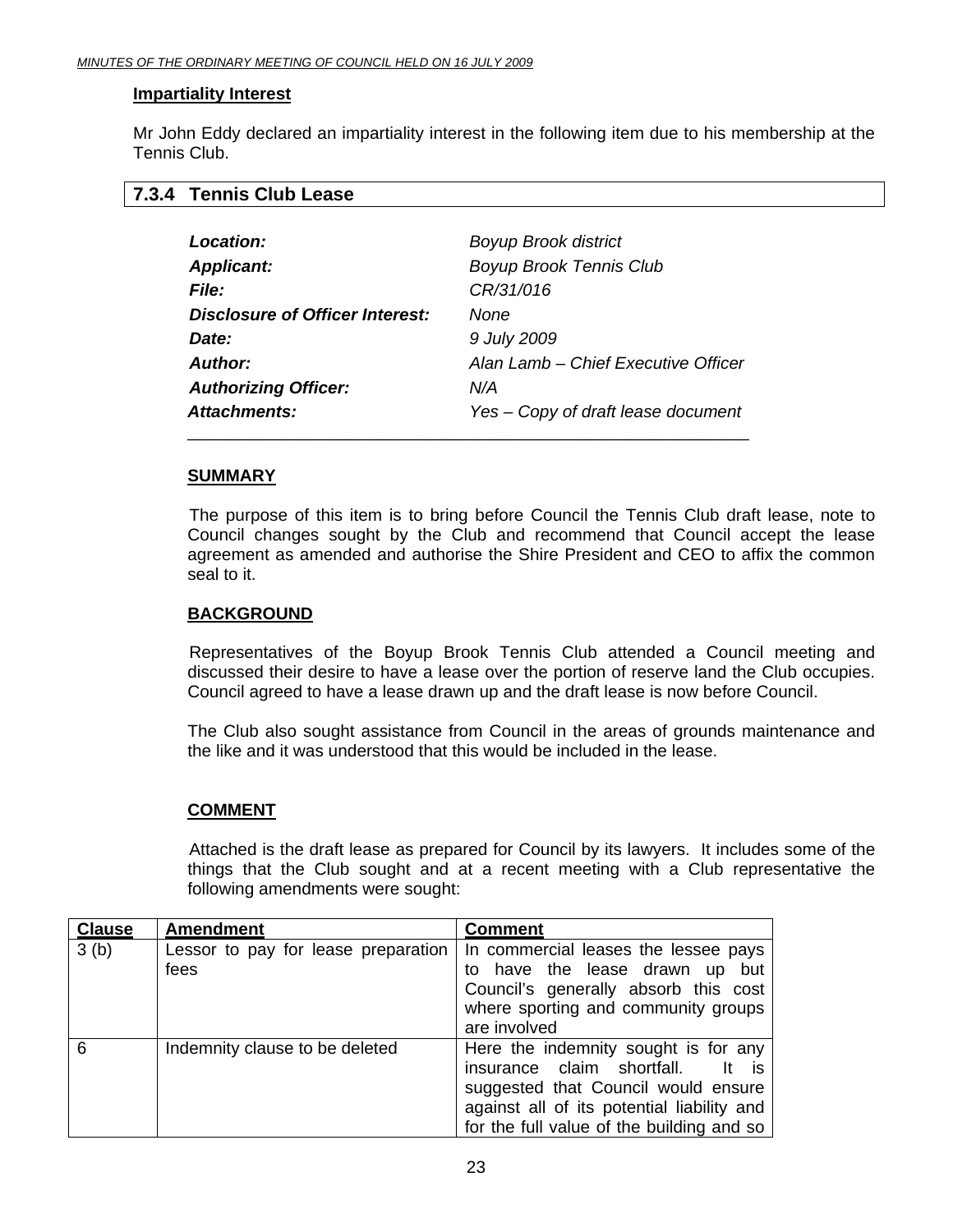|                                      |                                                                                                                                                                                | there should be no shortfall other than<br>an excess Council may elect to take.                                                                                                                                                                                                                                                                                                            |
|--------------------------------------|--------------------------------------------------------------------------------------------------------------------------------------------------------------------------------|--------------------------------------------------------------------------------------------------------------------------------------------------------------------------------------------------------------------------------------------------------------------------------------------------------------------------------------------------------------------------------------------|
| 7.1(e)                               | No Signs the word "permanent" to be<br>included between the words "any"<br>and "signs".                                                                                        | The Club wants to be able to put up<br>temporary signs without the need to<br>seek approval each time.                                                                                                                                                                                                                                                                                     |
| 8                                    | Maintenance and Cleaning - the<br>Club seeks for Council to maintain<br>the premises and for the Club to be<br>responsible<br>for<br>cleaning<br>the<br>premises.              | The grounds maintenance is as set out<br>in the document plus the Club wishes<br>to include mowing of the courts. The<br>Club also wishes for Council<br>− to<br>maintain the structures and for the<br>Club to keep the premises clean. The<br>Manager of Works has estimated that<br>the additional works for Council would<br>\$9,000<br>amount to between<br>and<br>\$10,000 per year. |
| 9.1(b)                               | Restrictions - delete the Club wants<br>to be able to do busy bees around<br>the grounds without the restriction of<br>having to gain approval each time to<br>trim bushes etc | It is noted that on occasions busy bees<br>are undertaken on an informal basis<br>often without prior arrangement and so<br>the need to seek approval each time<br>would constitute a significant restriction                                                                                                                                                                              |
| <b>Schedule</b><br>Item <sub>5</sub> | $Use - add occasional uses - hirings$<br>to various entities and camping                                                                                                       | Club occasionally hires<br>The<br>the<br>facilities out to other organisations as a<br>venue centre and the like. The Club<br>also hires camping sites out during the<br><b>Country Music Festival</b>                                                                                                                                                                                     |

### **STATUTORY OBLIGATIONS**

Nil

#### **POLICY IMPLICATIONS**

Nil

#### **BUDGET/FINANCIAL IMPLICATIONS**

The lease is expected to cost less than \$2,000 to have drawn up and the increased annual cost to Council for additional responsibilities is expected to be between \$9,000 and \$10,000 per year.

#### **STRATEGIC IMPLICATIONS**

Nil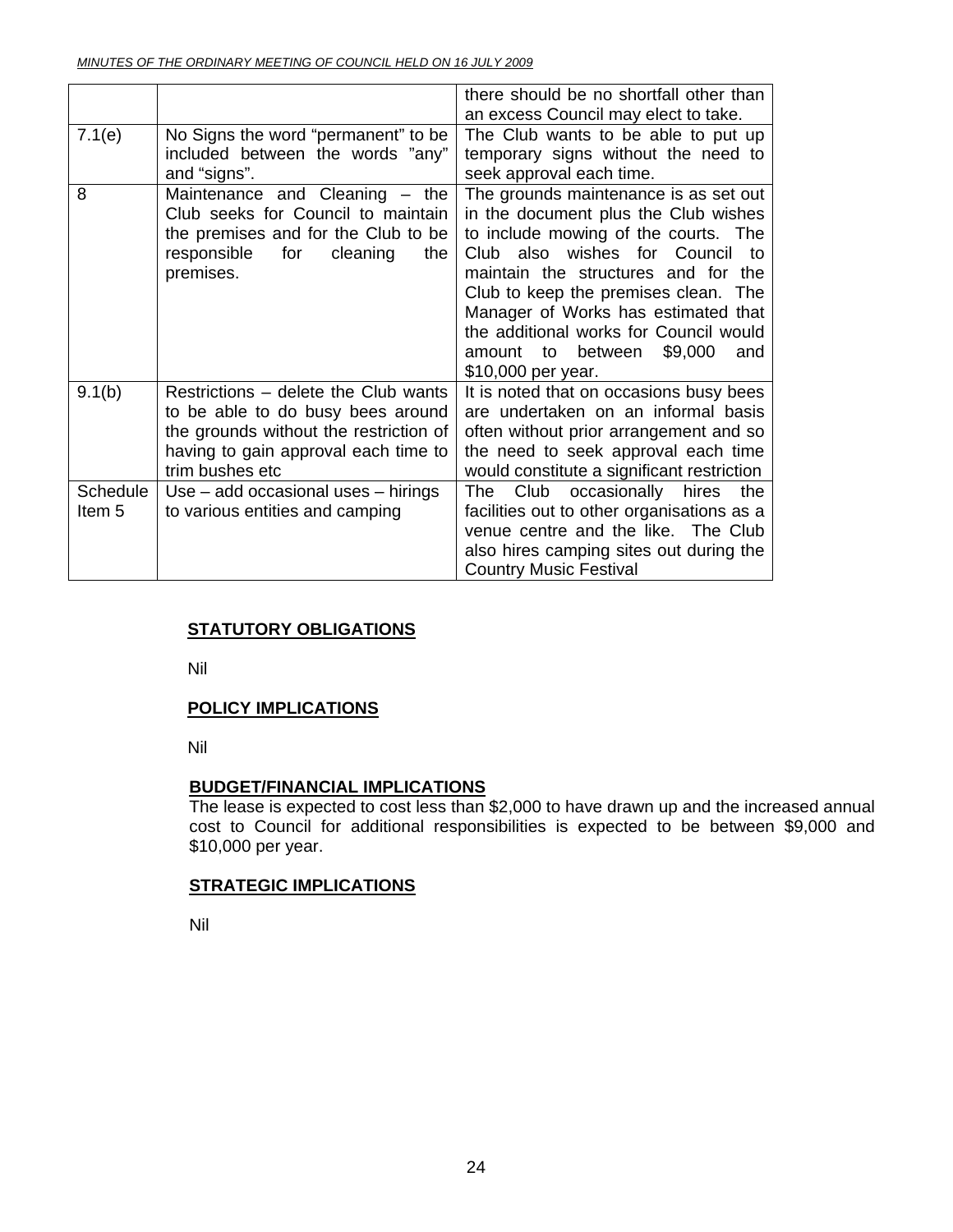#### **SUSTAINABILITY IMPLICATIONS**

#### ¾ **Environmental**

There are no known environmental issues at this stage.

#### ¾ **Economic**

The lease will give the Tennis Club more security and provide both parties with a clear division of agreed responsibilities.

#### ¾ **Social**

Council's increased maintenance role will take the load off volunteers and should result in more participation and increased membership.

4.58pm – Cr Giles left the Chambers

#### **VOTING REQUIREMENTS**

Absolute Majority

#### **OFFICER RECOMMENDATION – ITEM 7.3.4**

**That Council lease a portion of Reserve 1454 to the Boyup Brook Tennis Club and that the Shire President and Chief Executive Officer be empowered to affix the common seal to a draft lease that is the same as the draft lease attached to the agenda amended as follows:** 

| <b>Clause</b>     | <b>Amendment</b>                                                                     |
|-------------------|--------------------------------------------------------------------------------------|
| 3(b)              | Lessor to pay for lease preparation fees                                             |
| 6                 | Indemnity clause to be deleted                                                       |
| 7.1(e)            | No Signs the word "permanent" to be included between the words "any" and<br>"signs". |
| 8                 | Maintenance and Cleaning - Council to maintain the premises and the Club to          |
|                   | be responsible for cleaning the premises.                                            |
| 9.1(b)            | Restrictions - delete                                                                |
| Schedule          | Use – add occasional uses – hirings to various entities and camping                  |
| Item <sub>5</sub> |                                                                                      |

#### **COUNCIL MOVED INTO COMMITTEE**

**MOVED: Cr Broadhurst SECONDED: Cr Muncey** 

**That the Council move into a committee of the whole under clause 15.6 of the Standing Orders, Local Law No.1**.**to allow members free discussion on the matter.** 

#### **CARRIED 6/0 Res 148/09**

5.00pm – Cr Giles returned to the Chambers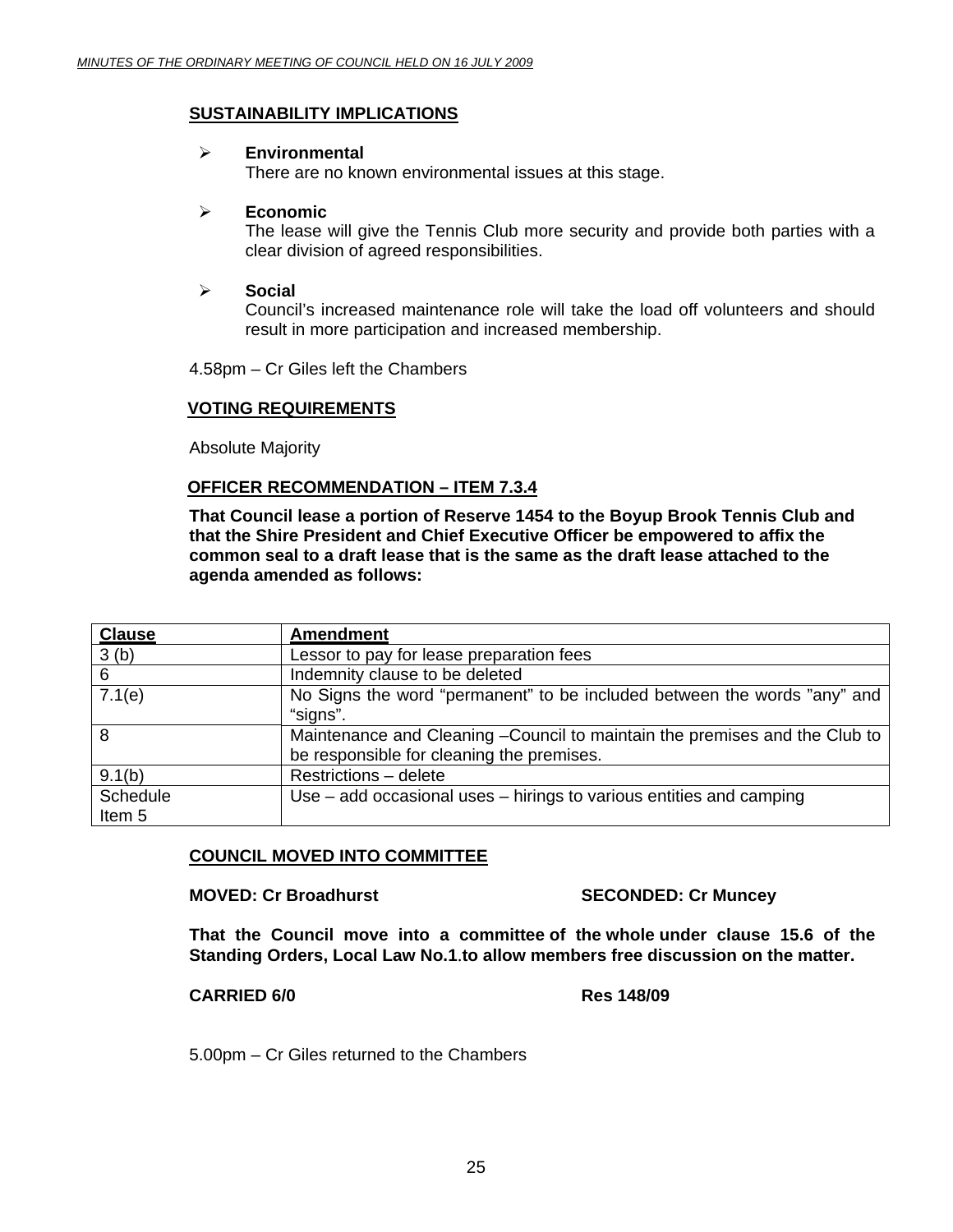#### **COUNCIL MOVED OUT OF COMMITTEE**

**MOVED: Cr Piper SECONDED: Cr Ginnane** 

**That the Council moves out of committee of the whole under clause 15.6 of the Standing Orders, Local Law No.1.** 

**CARRIED 7/0 Res 149/09** 

**COUNCIL DECISION – ITEM 7.3.4**

#### **MOVED: Cr Piper SECONDED: Cr Ginnane**

**1. That Council lease a portion of Reserve 1454 to the Boyup Brook Tennis Club and that the Shire President and Chief Executive Officer be empowered to affix the common seal to a draft lease that is the same as the draft lease attached to the agenda amended as follows:** 

| <b>Clause</b>   | <b>Amendment</b>                                                          |
|-----------------|---------------------------------------------------------------------------|
| 3(b)            | Lessor to pay for lease preparation fees                                  |
| 6               | Termination option to be extended to the lessor or the lessee             |
| 7.1(e)          | No Signs the word "permanent" to be included between the words "any" and  |
|                 | "signs" to its satisfaction.                                              |
| 8               | Maintenance and Cleaning - Council to maintain the premises to its        |
|                 | satisfaction and the Club to be responsible for cleaning the premises and |
|                 | interior of the buildings.                                                |
| 9.1(b)          | Restrictions - delete                                                     |
| Schedule Item 2 | Term to be 10 years                                                       |
| Schedule Item 5 | Use – add occasional uses – hirings to various entities and camping       |
| Schedule Item 6 | Termination option be extended to the lessor                              |

#### **CARRIED 4/3 Res 150/09**

#### **COUNCIL DECISION – LAY ON THE TABLE**

**MOVED: Cr Marshall SECONDED: Cr Muncey** 

**That Item 7.3.4 lay on the table Pending further information.** 

**LOST 3/4 Res 151/09**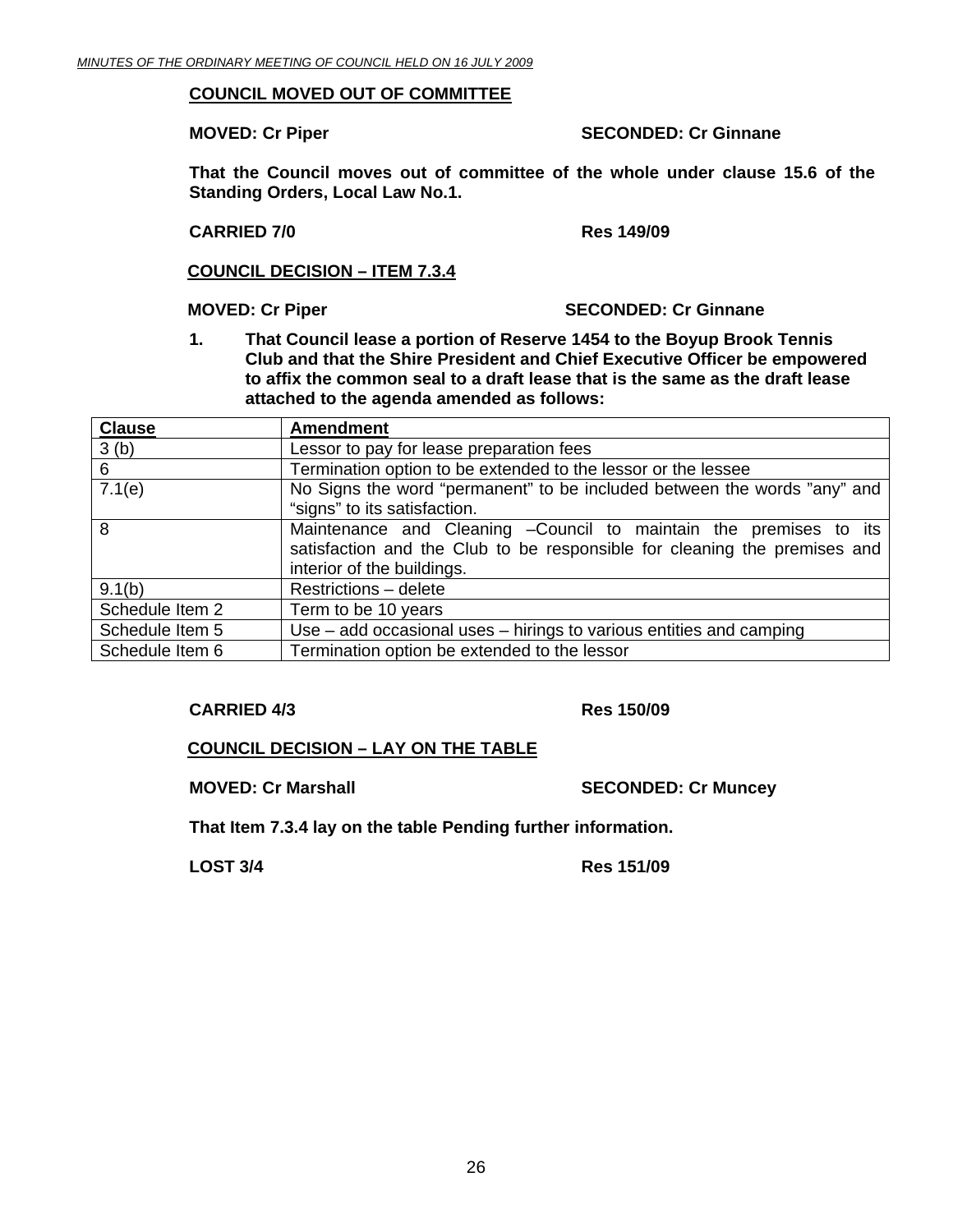#### <span id="page-26-0"></span>**7.3.5 Subdivision Application (WAPC Ref 140117) Kojonup Road**

| Lots 595 & 2768 Boyup Brook Kojonup Road |
|------------------------------------------|
| <b>Harley Survey Group</b>               |
| AS7065                                   |
| Disclosure of Officer Interest:<br>Nil   |
| 8 July 2009                              |
| Geoffrey Lush (Council Consultant)       |
| Alan Lamb - Chief Executive Officer      |
| Location Plan<br>1                       |
| 2<br><b>Existing Boundaries</b>          |
| <b>Proposed Subdivision</b><br>3         |
|                                          |

#### **SUMMARY**

This report is to consider a referral of a subdivision application from the Western Australian Planning Commission. The subject land comprises of Lots 595 & 2768 Boyup Brook – Kojonup Road (*as shown in Attachment 1*).

It is proposed to realign the boundaries of the subject land so that Lot 2768 no longer crosses Boyup brook – Kojonup Road. The subdivision concept is shown in Attachment 3. For clarity this is a prepared diagram and not the actual plan included with the application.

The subject land is owned by Leyburn Farm Stays Pty Ltd, KM Sanders and TL Kilner.

#### **BACKGROUND**

The subject land is located approximately 43 kms east of Boyup Brook and is situated on the Boyup Brook – Kojonup Road (as shown in Attachment 1).

The subject land has a total area It has an area of 83.2 hectares comprising of:-

Lot 959 Plan 102970 – 40.54 hectares; and Lot 2768 Plan 129962 – 42.66 hectares.

The current configuration of the lots is shown in Attachment 2.

The registered proprietor Lot 959 is Leyburn Farm Stays Pty Ltd. The registered proprietors of Lot 2768 are Kim Montague Sanders and Tracey Lee Kilner.

The boundary realignment will create new lot sizes of 46.6ha and 36.5ha.

The land is currently vacant of all buildings.

The subject land slopes down to the north, from a high point of 295m AHD to 255m AHD. A central drainage line bisects the property in a north south direction. The site is largely cleared with some minor areas of remnant vegetation in scattered locations.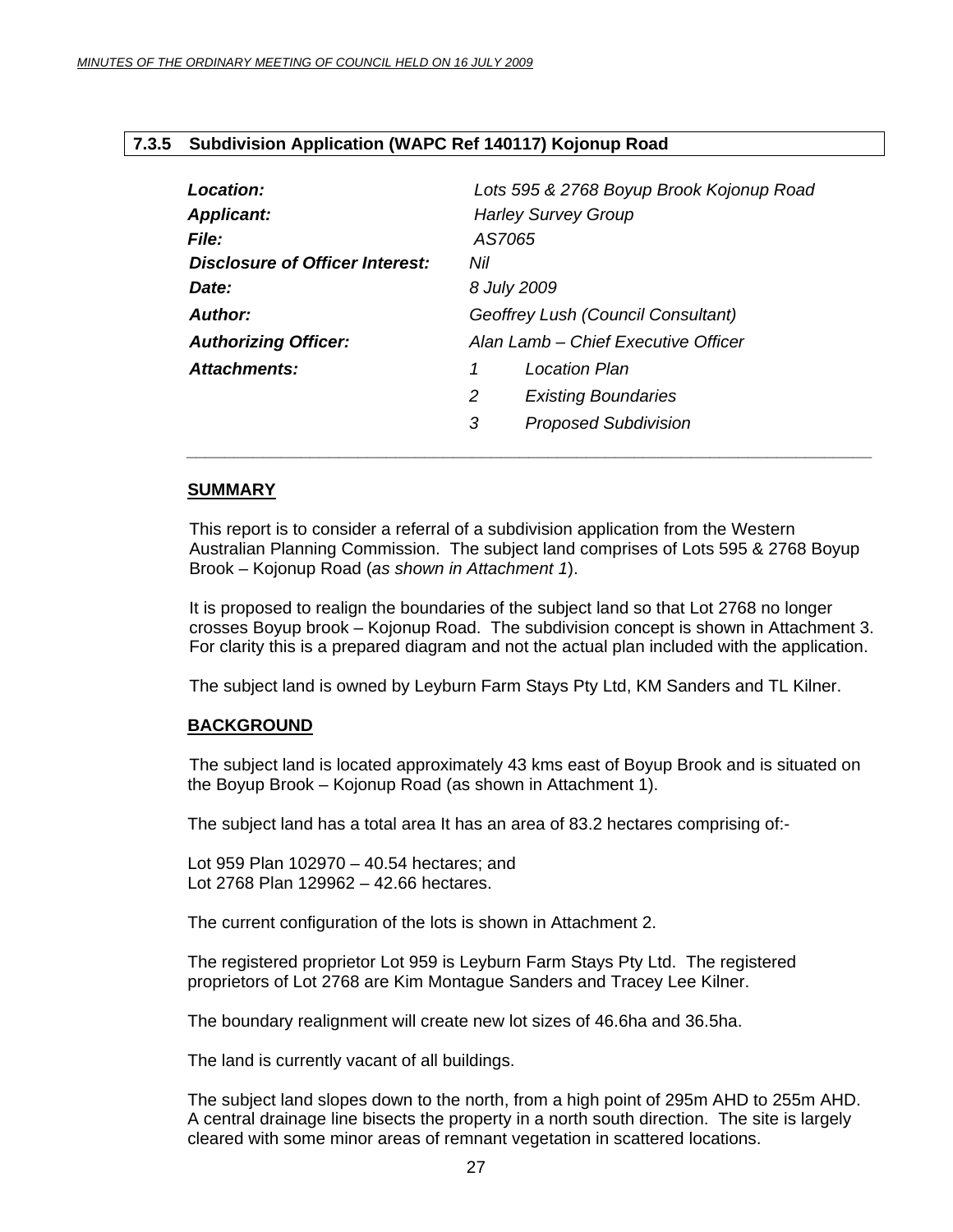Access to the subject land is currently from Boyup Brook – Kojonup Road via informal farm crossovers. The proposed boundary realignment will not change the access situation to the land.

#### **COMMENT**

The purpose of the application is to realign the boundary between the two existing lots.

It is acknowledged that Boyup Brook – Kojonup Road forms a significant physical division of the land. It is logical from a farm management perspective to realign the boundaries along the road.

The main issue will most likely be the interpretation of the boundary realignment provisions of the Warren Blackwood Rural Strategy by the Planning Commission and the implications for the Rural Strategy. This is documented further in the following sections.

In relation to rural property boundary realignments, the Commission is agreeing with a proposed 40ha minimum size where the land is located more than 10km from the townsite. However it is also applying the subdivision requirements that are applicable to greenfields subdivision where additional lots are being created. Specially, in addition to a 40 hectare minimum lot size the Commission also requires that the lots to contain a minimum of 30 hectares of Class 1 or 2 land for agriculture.

This has been a key difference of opinion between Council and the Planning Commission. It has been Council's contention that the above provision should not apply to the current proposal as a boundary realignment is not creating "additional" allotments.

The key criteria which Council promoted in the original draft Rural Strategy and associated Farm Restructure Policy was that the boundary realignment/resubdivision is "subject to maintaining or reducing the original number of lots."

While there had been reluctant acceptance of the 40 hectare lot size, this did not include the requirement for a minimum of 30 hectares of Class 1 or 2 land for agriculture. This was because where a boundary realignment is proposed it is normally the 'poorer' land which is included in the smaller lot so that there is more 'good' (Class 1 or 2) land left in the larger farming lot.

As a simple boundary re-alignment no specific conditions are required.

#### **CONSULTATION**

Nil

#### **STATUTORY OBLIGATIONS**

*Town Planning Scheme* 

The subject land is zoned 'Rural' in Town Planning Scheme No.2. The surrounding area is generally zoned 'Rural'.

Clause 5.1 of the Scheme states that in considering applications for subdivision, rezoning and planning consent in the Rural zone, Council shall have regard to: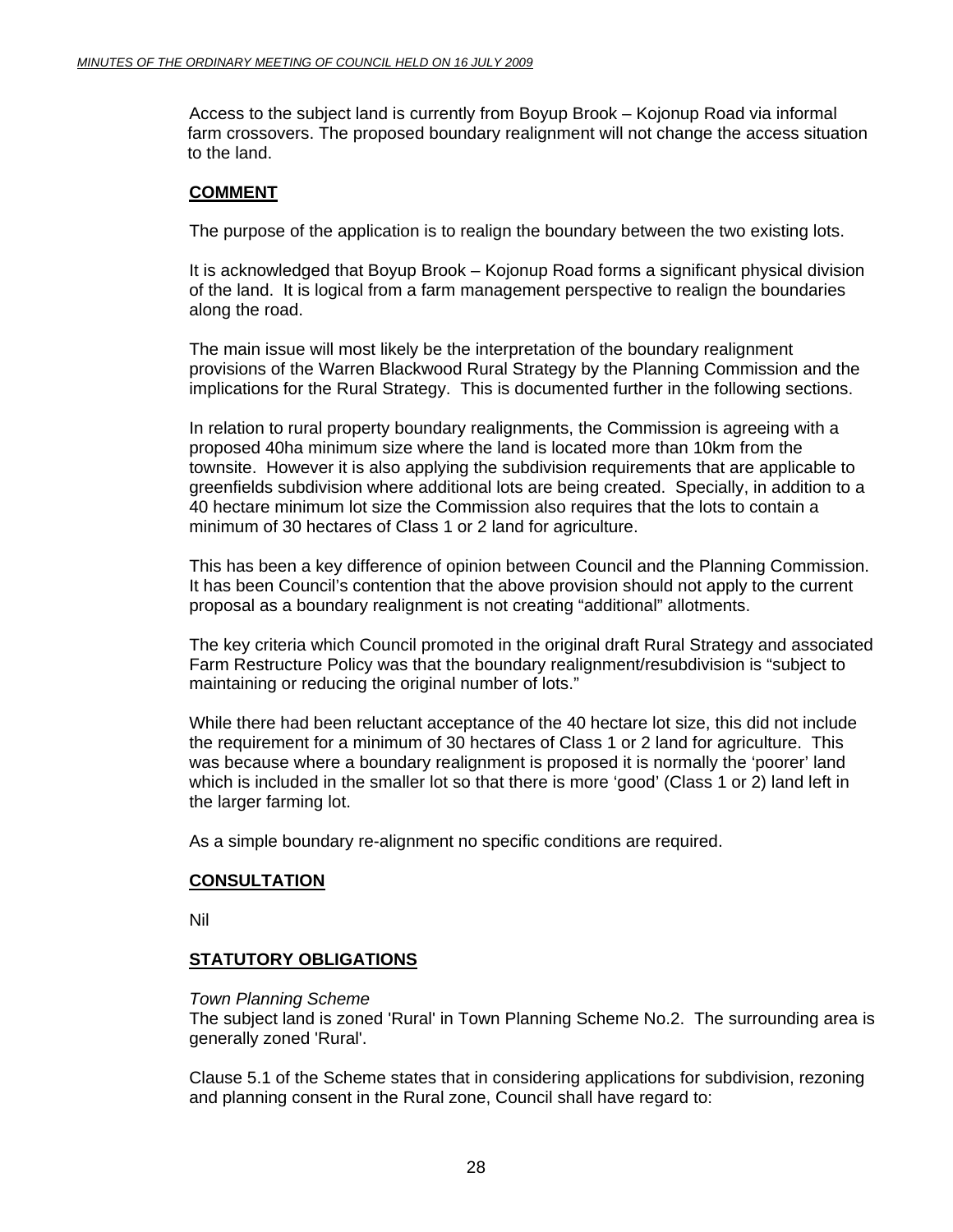- i) the need to protect the agricultural practices of the Rural zone in light of its importance to the District's economy;
- ii) the need to protect the area from uses which will reduce the amount of land available for agriculture;
- iii) the need to preserve the rural character and rural appearance of the area; and
- iv) where rural land is being subdivided for closer development, the proposal should be supported with evidence outlining the land's suitability and capability for further development.

The application is considered to be consistent with these objectives.

#### *Draft Local Rural Strategy*

Within the draft Local Rural Strategy the subject land is situated in the BBR2 Western Policy Area.

In relation to boundary realignments the draft Rural Strategy recommendations include:-

- 8 Council's objective is to encourage the redesign of existing (multiple lot) farms into a more appropriate configuration of lot boundaries relative to land management and land capability factors, subject to maintenance or reduction of the original number of lots.
- 9 The smaller lots have sufficient size to allow for the construction of a dwelling and other small farm infrastructure and buildings with sufficient setback from adjoining properties so as not to restrict potential agricultural productivity on those properties.
- 10 The smaller lots are located to have minimal adverse impact on the viability and sustainability of the main farming property.
- 11 The total number of resulting lots is not greater than the original number of lots.
- 12 In the case of lifestyle lots, the land is located within 10kms of a major townsite.
- 13 That for the purpose of the above provision a "lifestyle" lot is defined as having a minimum area of 20 hectares (being within 10kms of the townsite).
- 14 That areas more than 10kms distance from the townsite the smaller lot shall have a minimum size of 40 hectares.

The application is considered to be consistent with these recommendations excepting that in relation to Recommendation 14 one of the lots is less than 40 hectares in area. However the proposal maintains a 40 hectare average lot size.

#### **POLICY IMPLICATIONS**

Council Policy P.03 relates to Subdivisions and Amalgamations. It addresses the general matters contained within Clause 5.2 of the Scheme, the WAPC Policies, Warren Blackwood Rural Strategy and draft Local Rural Strategy

It states that boundary realignments can be considered where no additional allotments are created.

#### **BUDGET/FINANCIAL IMPLICATIONS**

Nil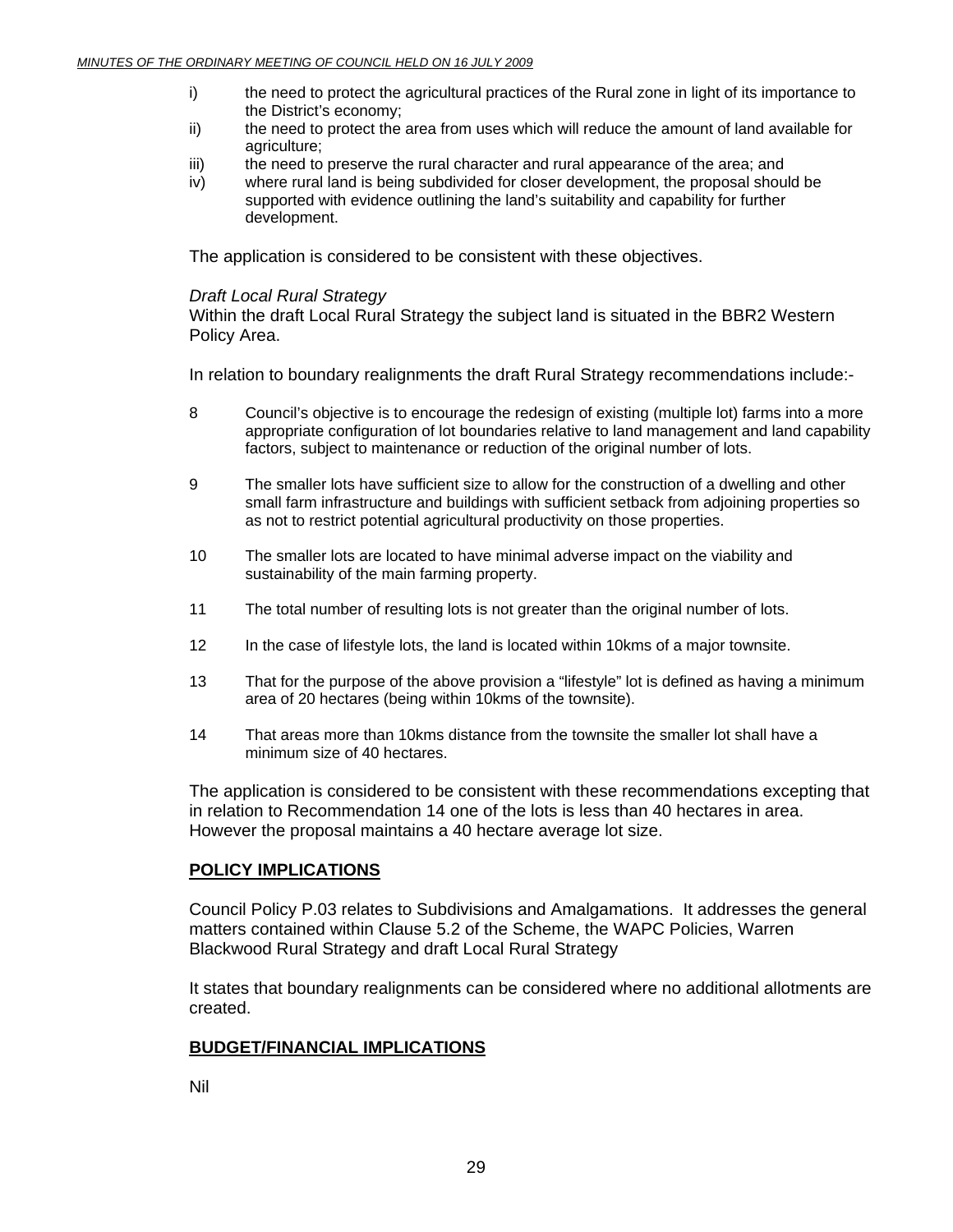#### **STRATEGIC IMPLICATIONS**

*Western Australian Planning Commission*  There are several WAPC Policies affecting boundary realignments for rural land including:-

DC 3.4 – Subdivision of Rural Land; and Warren Blackwood Regional Rural Strategy.

The Warren Blackwood Regional Rural Strategy recommends in relation to farm rationalization that the principal issue will be improving the sustainability and long-term agricultural viability of the farming operation and observing the primary principle of protecting and enhancing the productive capacity of agricultural land.

The proposal is consistent with these provisions.

However in the case of broad acre subdivisions creating "new or additional lots", the Warren Blackwood Regional Rural Strategy recommends new lots of less than 80ha will not be supported, except where the lot is a minimum of 40ha and all of the following criteria are met:

- An agronomist's report or similar demonstrates that each new lot will contain a minimum of 30ha of land with a high-capability rating (class 1 or 2) for annual or perennial horticultural production.
- A hydrologist's report or similar demonstrates that each new lot has long-term, secure access to a supply of water of a sufficient quantity and quality as applicable to the potential agricultural production on that land, and the Department of Environment is prepared to agree that the capture of that water is within the limits of an endorsed water allocation management plan or is within the sustainable yield for that sub-catchment.
- The total lot area incorporates **the minimum area of 30ha of high capability land,** plus the water capture and/or storage area (as necessary), plus an area for farm infrastructure and buildings with sufficient setback from adjoining properties so as not to restrict potential agricultural productivity on those properties, setbacks from watercourses and wetlands, plus the retention of any remnant vegetation that should be protected from clearing.

The application does not meet the above provisions, however it is accepted that these should not be applied to the current application as it is not creating additional allotments.

#### **SUSTAINABILITY IMPLICATIONS**

- ¾ **Environmental**  There are no known significant environmental issues.
- ¾ **Economic**  There are no known significant economic issues.
- ¾ **Social**

There are no known significant social issues.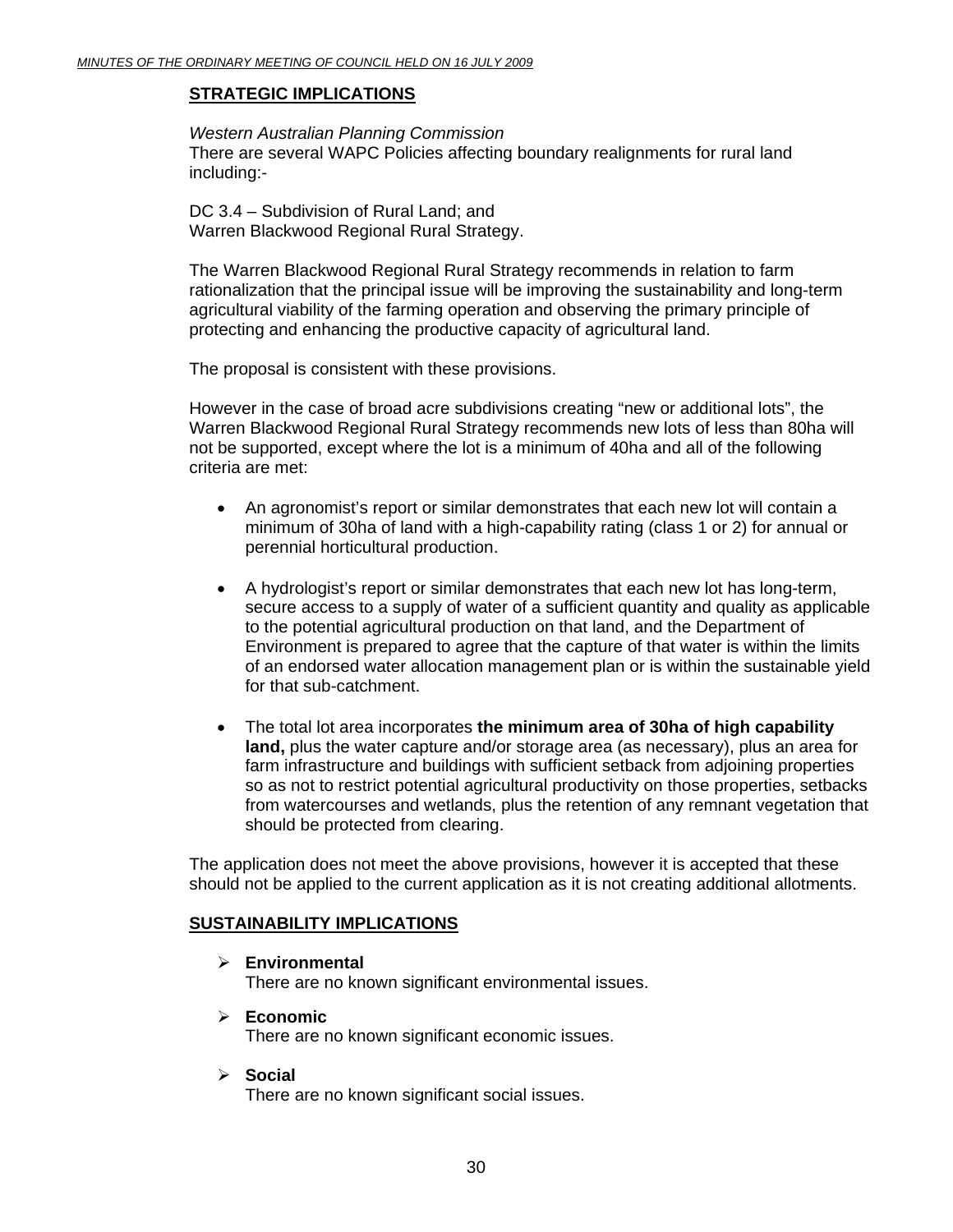<span id="page-30-0"></span>5.20pm – Ms Sue White left the Chambers

#### **VOTING REQUIREMENTS**

Simple Majority

#### **COUNCIL DECISION & OFFICER RECOMMENDATION – ITEM 7.3.5**

**MOVED: Cr Marshall SECONDED: Cr Broadhurst** 

**That Council advises the Western Australian Planning Commission that it supports the proposed boundary re-alignment of Lots 595 & 2768 Boyup Brook - Kojonup Road.** 

#### **CARRIED 6/1 Res 152/09**

#### **7.3.6 Planning and Development Regulations 2009**

| <b>Location:</b>                       | Not applicable                               |
|----------------------------------------|----------------------------------------------|
| <b>Applicant:</b>                      | Not applicable                               |
| <i><b>File:</b></i>                    | DE/29/001                                    |
| <b>Disclosure of Officer Interest:</b> | Nil                                          |
| Date:                                  | 8 July 2009                                  |
| Author:                                | Geoffrey Lush (Council's Consultant Planner) |
| <b>Authorizing Officer:</b>            | Alan Lamb – Chief Executive Officer          |
| <b>Attachments:</b>                    | Yes – Amendments & Structure Plans           |

 *\_\_\_\_\_\_\_\_\_\_\_\_\_\_\_\_\_\_\_\_\_\_\_\_\_\_\_\_\_\_\_\_\_\_\_\_\_\_\_\_\_\_\_\_\_\_\_\_\_\_\_\_\_\_\_\_\_\_\_* 

#### **SUMMARY**

The Planning and Development Regulations 2009 commenced operation on the 1<sup>st</sup> July 2009. At the same time Division 3 of Part 13 of the Planning and Development Act 2005 dealing with Infringement Notices also commenced operations.

#### **BACKGROUND**

The Planning and Development Act 2005 (PD Act) and related legislation commenced operation on 9 April 2006. The PD Act consolidated and repealed the Town Planning and Development Act 1928, the Metropolitan Region Scheme Act 1959 and the Western Australian Planning Commission Act 1985.

The Planning and Development Regulations 2009 consolidate the following:

The Planning and Development Act 2005 (PD Act) and related legislation commenced operation on 9 April 2006. The PD Act consolidated and repealed the Town Planning and Development Act 1928, the Metropolitan Region Scheme Act 1959 and the Western Australian Planning Commission Act 1985.

The Planning and Development Regulations 2009 consolidate the following: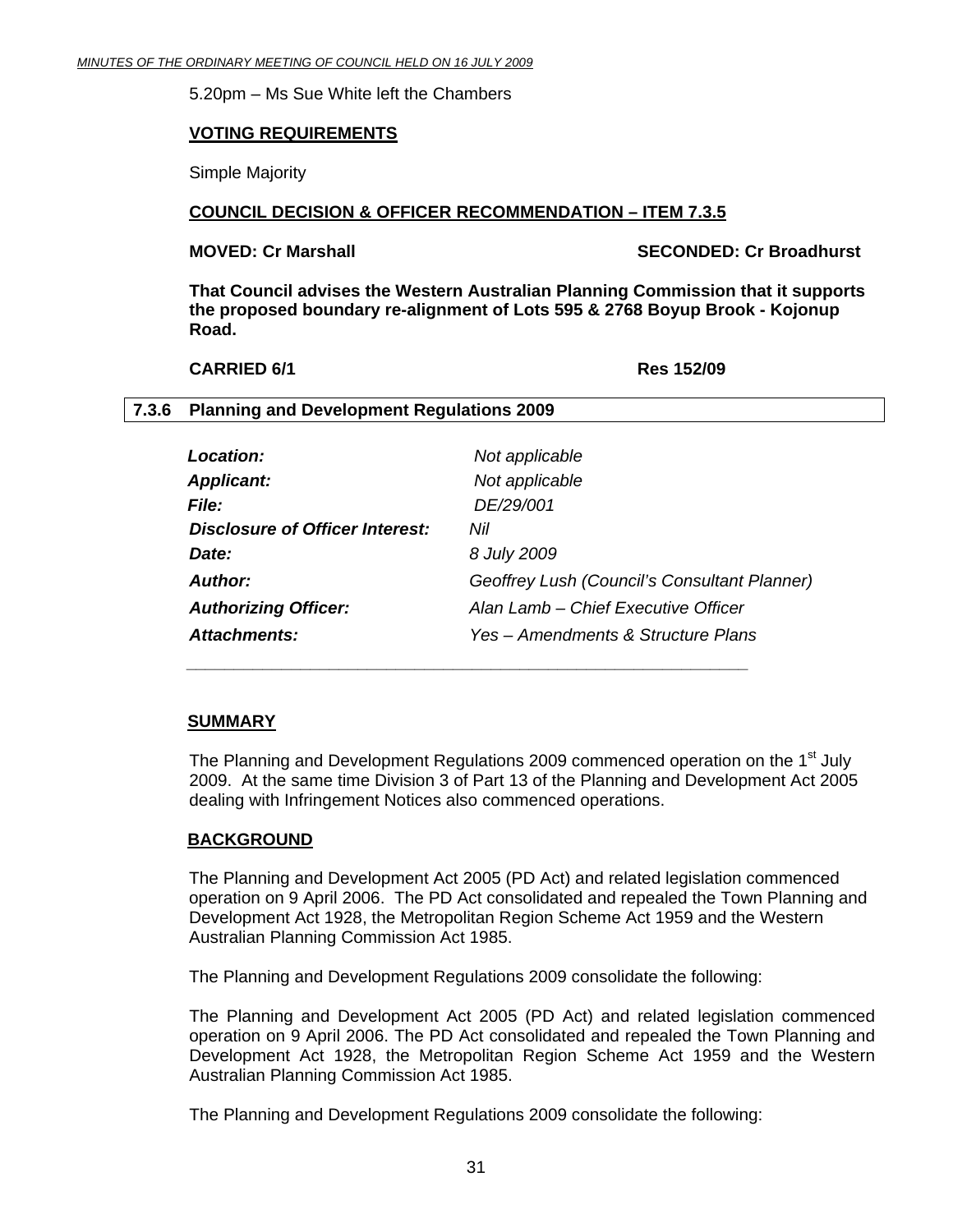- the Metropolitan Region (Valuation Board) Regulations 1967;
- the Metropolitan Region Planning Authority (Reserved Land) Regulations;
- the Planning and Development (Local Government Planning Fees) Regulations 2000;
- the Town Planning and Development (Easement) Regulations 1983;
- the Town Planning and Development (Ministerial Determinations) Regulations 2003; and
- the Town Planning and Development (Subdivisions) Regulations 2000.

The Planning and Development Regulations 2009 do not replace the existing Town Planning Regulations 1967 which operated under the previous Act and are still being reviewed.

The main features of the new Regulations relate to:

#### **Subdivision**

The Regulations set out the processes to be followed by applicants lodging either an application for subdivision. It also sets out what actions the Western Australian Planning Commission (WAPC) is required to take following determination of the application.

#### Leases

The Regulations set out the process to be followed by an applicant lodging an application for approval of a lease or a class of lease under the Planning and Development Act 2005

#### Road Access (new provision)

The Regulations set out how a road access condition imposed by the WAPC in accordance are to be depicted on a plan of subdivision. This only relates to the restriction of access from an adjoining parcel of land. It also states that it is an offence to contravene a road access condition, which may attract a penalty of up to \$50,000 depending on the seriousness of the contravention).

#### Infringement Notices (new provision)

These provisions allow designated person appointed by the responsible authority under to issue an infringement notice to a person (the 'alleged offender') where the designated person has reason to believe that the person has committed a prescribed offence.

The following offences are prescribed under regulation 42 as offences for which an infringement notice can be issued by a designated person:

- failing to comply with a direction given by a responsible authority regarding unauthorised development;
- contravening a planning scheme;
- commencing, continuing or carrying out development in a planning control area without obtaining prior approval;
- contravening an interim development order;
- undertaking a prohibited activity on State land; and
- contravening a road access condition.

#### Local Government Planning Charges

The provisions of the previous Planning and Development (Local Government Planning Fees) Regulations 2000 have been included in the new Regulations.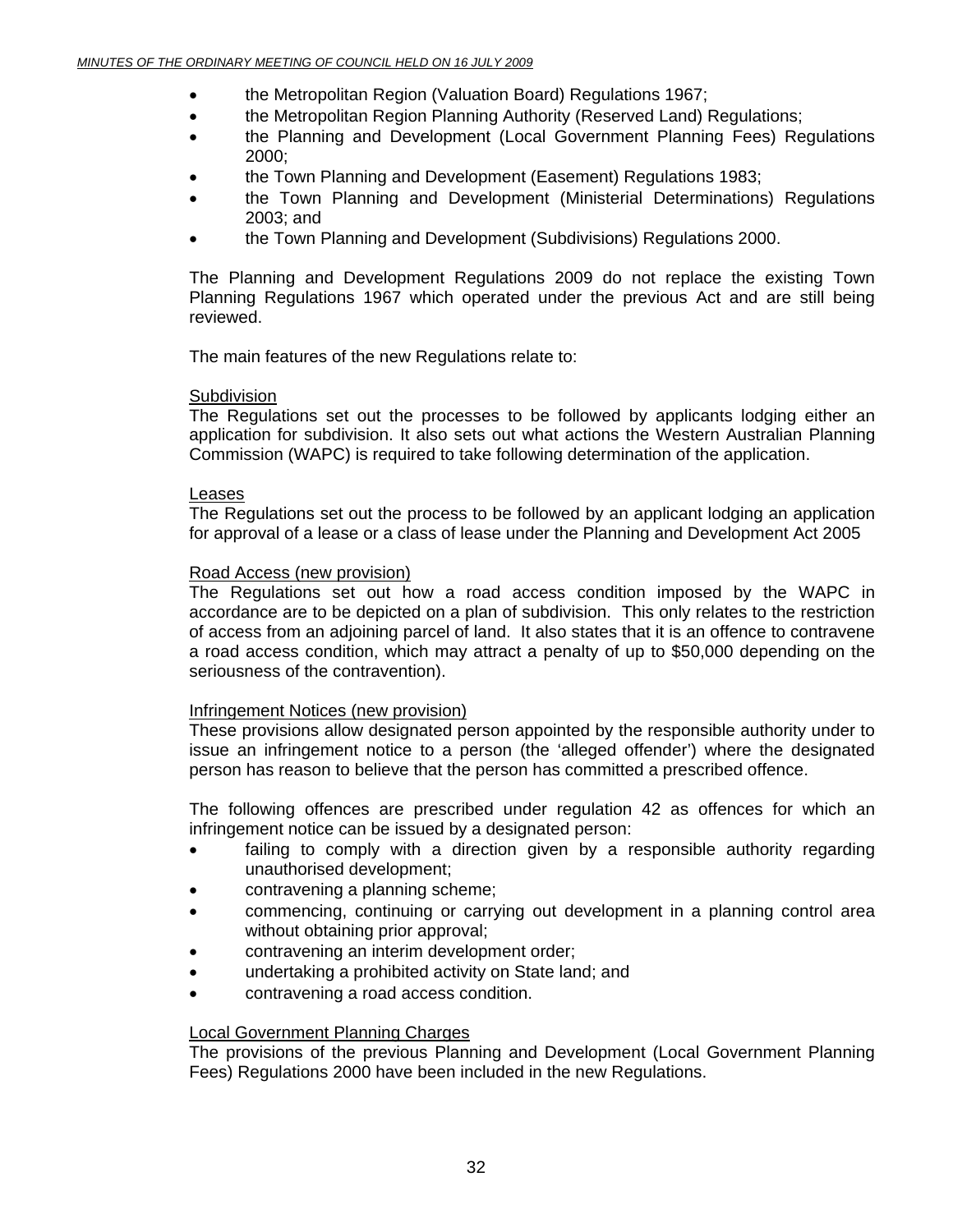### **COMMENT**

The two most significant issues for Council are:-

- The introduction of Infringement Notices; and
- The updating of the planning application fees.

#### Infringement Notices

It is intended that infringement notices would be used in straightforward matters where it is clear than an offence has been committed. This would normally relate to a minor offence and does not inhibit the other forms of enforcement or prosecution that Council has available under the Act.

It is intended that infringement notice might be issued include:-

- unauthorised erection of signs;
- unauthorised storage and wrecking of motor vehicles (for example, derelict vehicles in front yard of dwelling);
- unauthorised parking of motor vehicles (for example parking of commercial trucks in residential areas);
- operating a business or conducting an activity outside of the approved operating hours of such business or activity;
- exceeding the approved capacity limit of land or premises used for business or activity;
- failure to provide adequate car parking facilities;
- failure to provide appropriate access;
- failure to undertake and maintain landscaping (where this a condition of approval);
- unauthorised or non-conforming garden walls and/or retaining walls;
- unauthorised dumping of waste;
- unauthorised storage of materials;
- unauthorised clearing of vegetation;
- unauthorised use of land or buildings (for example, use of residential premises for commercial purposes);
- unauthorised change in the type of land use (for example, change from warehouse to showroom; or residential to consulting rooms); and
- unauthorised minor works.

The evidentiary burden that applies for a prosecution must be satisfied before an infringement notice is given to an alleged offender. From a practical perspective, if the alleged offender elects to go to court rather than pay the modified penalty, the responsible authority must have the evidence necessary to prosecute the alleged offender. As such, the responsible authority/ designated person should investigate the offence as if it was intended to prosecute the alleged offender for committing the offence.

The penalties for infringements are typically \$500.

Section 234 of the Act provides that the Chief Executive Officer of a responsible authority may, in writing, appoint person/s to be designated persons for the purposes of issuing infringement notices.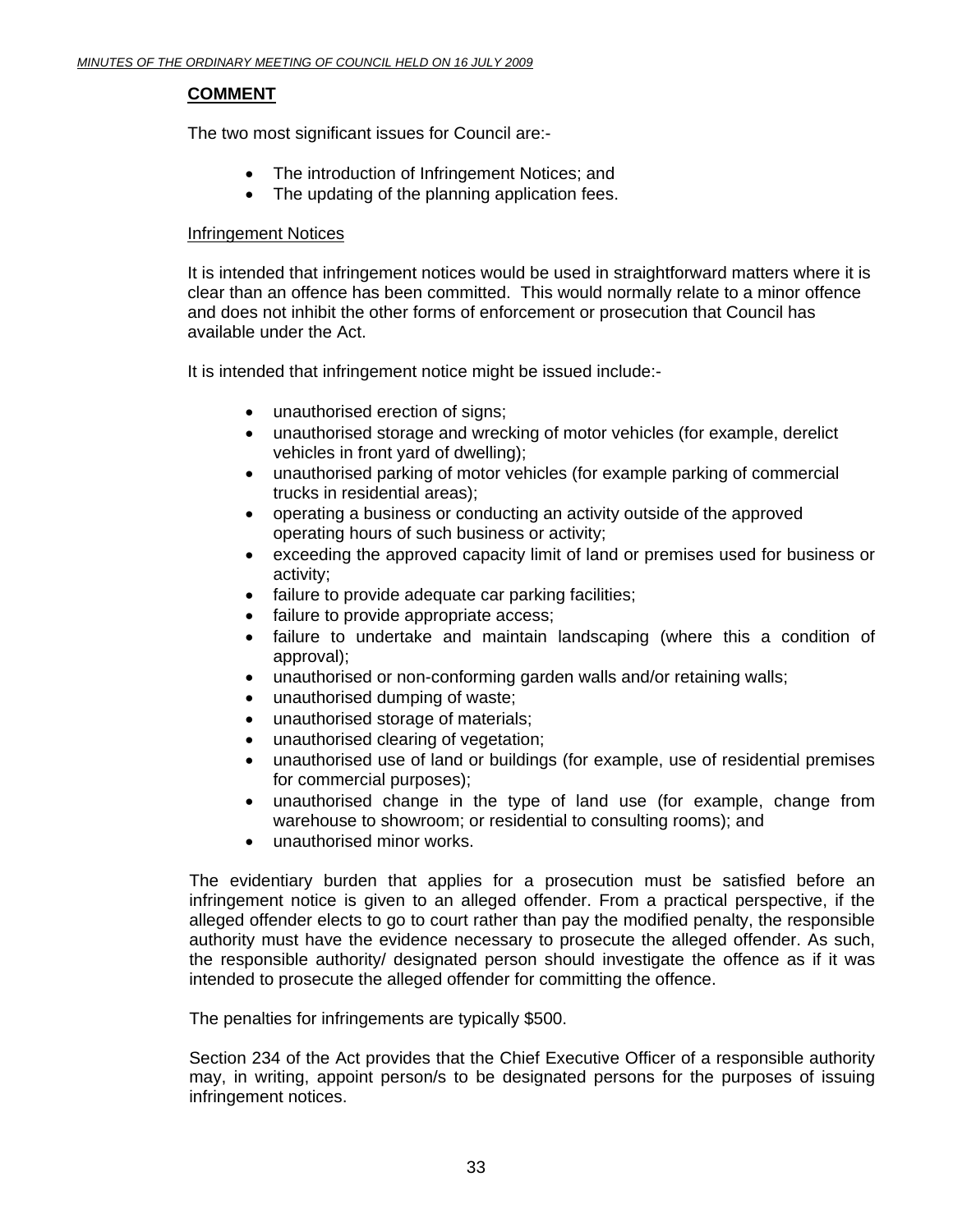#### Planning Fees

The imposition of planning fees provides a method for Council to recover costs associated with the administration of the Local Planning Scheme.

The statutory application fees are applicable to:

- (a) determination of a development application (see Attachment 1);
- (b) provision of a subdivision clearance;
- (c) determination of an application for a home occupation approval;
- (d) determination of an application for a change of use or for a change or continuation of a non conforming use;
- (e) provision of a zoning certificate;
- (f) replying to a property settlement questionnaire;
- (g) providing written planning advice;
- (h) planning scheme amendments; and
- (i) preparation of structure plans (see Attachment 1)

A Council can also recover the following costs and expenses:

- (a) costs and expenses of advertising the application and advertising matters related to the application;
- (b) costs and expenses of any specific assessment that is required in relation to the application, for example, environmental assessment;
- (c) costs and expenses of consultation procedures required in relation to the application;
- (d) costs and expenses of technical resources and equipment such as computer modelling;
- (e) costs and expenses of specialist advice required in relation to the application, for example, advice in relation to heritage matters.

A local government may waive or refund, in whole or in part, payment of a fee for a planning service.

#### **CONSULTATION**

None

#### **STATUTORY OBLIGATIONS**

Planning and Development Regulations 2009

#### **POLICY IMPLICATIONS**

None

#### **BUDGET/FINANCIAL IMPLICATIONS**

The revised application fee will assist in making Council's services more sustainable.

#### **STRATEGIC IMPLICATIONS**

None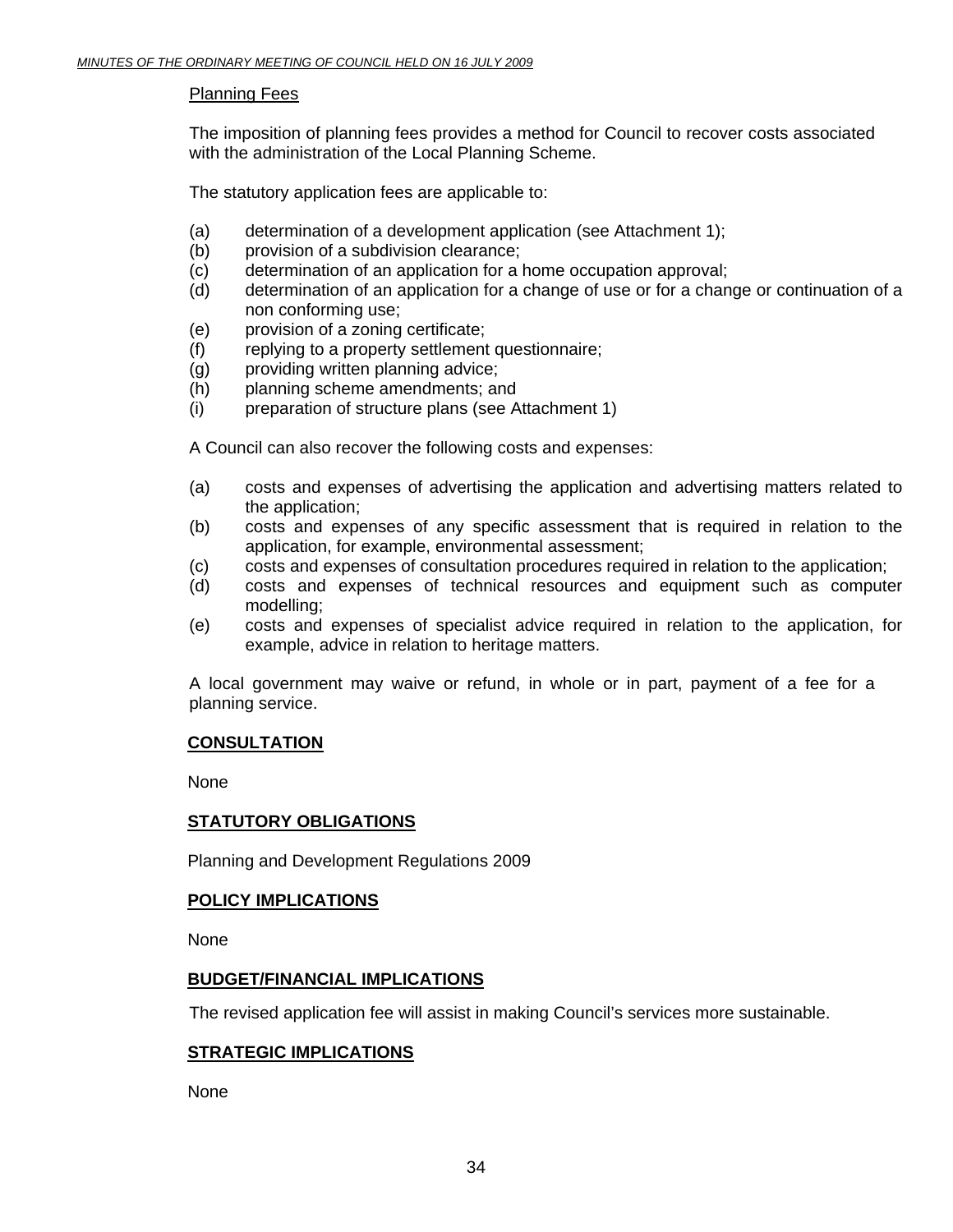#### **SUSTAINABILITY IMPLICATIONS**

- ¾ **Environmental:**  There are no known environmental issues at this stage.
- ¾ **Economic:**  There are no known economic issues at this stage.
- ¾ **Social:**  There are no known social issues at this stage.

#### **VOTING REQUIREMENTS**

Absolute Majority

#### **COUNCIL DECISION & OFFICER RECOMMENDATION – ITEM 7.3.6**

**MOVED: Cr Muncey SECONDED: Cr Piper** 

- **1. That pursuant to Section 234 of the Act Council appoint the Chief Executive Officer as a "designated person" for the purposes of issuing infringement notices.**
- **2. That Council acknowledge the fees prescribed in the Planning and Development Regulations 2009 in its Annual Budget.**

**CARRIED 7/0 Res 153/09**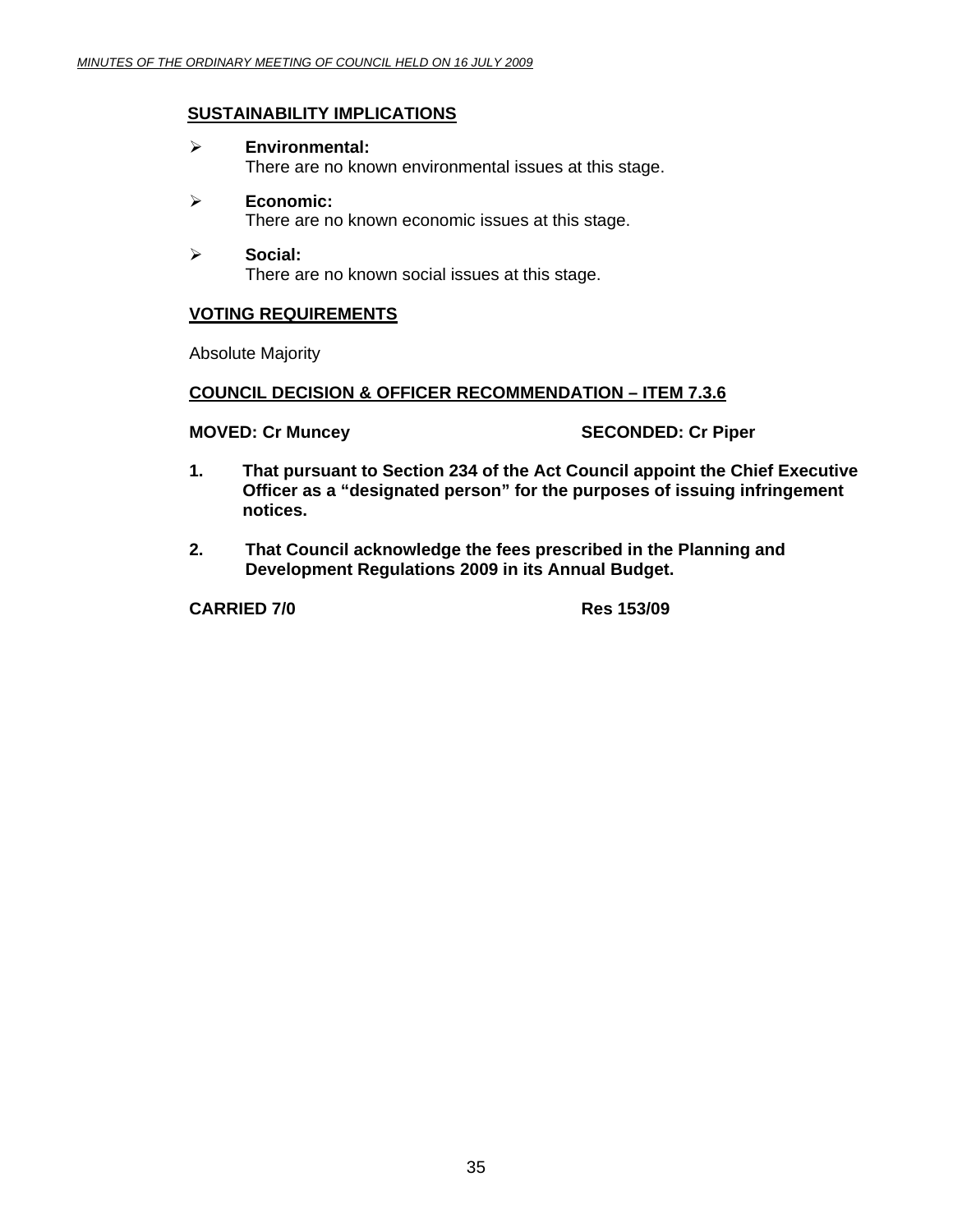#### <span id="page-35-0"></span>**7.3.7 Subdivision Application (WAPC Ref 138709) Jayes Road**

 *\_\_\_\_\_\_\_\_\_\_\_\_\_\_\_\_\_\_\_\_\_\_\_\_\_\_\_\_\_\_\_\_\_\_\_\_\_\_\_\_\_\_\_\_\_\_\_\_\_\_\_\_\_\_\_\_\_\_\_* 

| Location:                              | Lots 7918 and 11253 Jayes Road               |
|----------------------------------------|----------------------------------------------|
| <b>Applicant:</b>                      | <b>Harley Survey Group</b>                   |
| <b>File:</b>                           | AS13600                                      |
| <b>Disclosure of Officer Interest:</b> | none                                         |
| Date:                                  | 8 July 2009                                  |
| Author:                                | Geoffrey Lush - Council's Consultant Planner |
| <b>Authorizing Officer:</b>            | Alan Lamb - Chief Executive Officer          |
| Attachments:                           | 1 Subdivision Plan                           |

#### **SUMMARY**

 This report is to consider a 'reconsideration' request against the Planning Commission's refusal of a subdivision application in relation to Lots 9718 and 11253 Jayes Road Benjinup.

The subject land is owned by DJ & RJ Gibbs.

#### **BACKGROUND**

 The application was to 're-align' the boundary of the two allotments to create lots with areas of 74 and 62 hectares. The subdivision concept is shown in Attachment 1.

The Planning Commission refused this application on the  $28<sup>th</sup>$  January 2009. The applicants have lodged a reconsideration request with the Commission which is now seeking Council's comments.

This matter was originally presented to Council at its Meeting of the 20<sup>th</sup> November 2008 at which time the Officer Recommendation was:

That Council advise the Western Australian Planning Commission that it does not support the proposed re-subdivision of Lots 7918 and 11253 Jayes Road because Lot 11253 is a previous road reserve; and

- It could not reasonably be developed for a dwelling; nor
- Could it be used for rural purposes in its own right.

The Item was withdrawn by the CEO and was resubmitted to the December Ordinary Meeting of Council. At this Meeting Council resolved:

That Council advise the Western Australian Planning Commission that it supports the proposed resubdivision of Lots 7918 and 11253 Jayes Road with the following condition: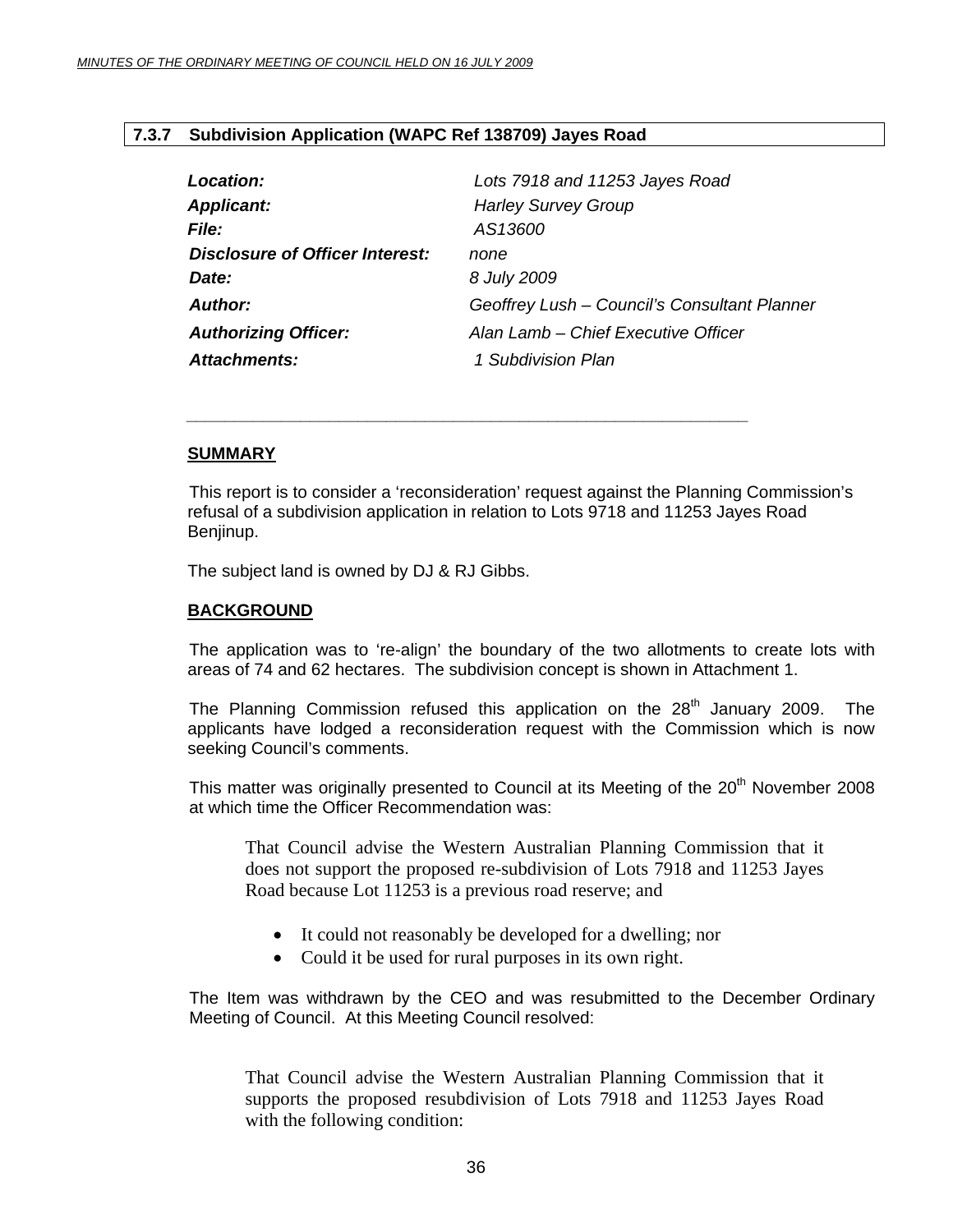The owner pay Council a Town Planning Scheme the usual amendment fee of \$3,500 toward an amendment that Council will make in the future to clear up a few issues with the current Scheme.

The subject land is located approximately 11 kms south west of Boyup Brook on the corner of Jayes Road and Flax Road. It has an area of 136 hectares and is used for general farming.

Lot 11253 appears to be an unmade road reserve that has been converted into a freehold lot. Pt Location 7918 is severed by this unmade road reserve. This land is not required for access to the subject land or the surrounding lots. The purpose of the boundary realignment is to rationalise the lot boundaries of the subject land to reflect the natural environmental features and improve management of the land.

In response to the Commission's refusal, the applicant has now submitted an Agronomy and Hydrology Assessment to the Commission. The applicants submission states that:-

The report has been prepared by Slade AG TECH in accordance with the requirements of the Warren-Blackwood Rural Strategy. A copy of the report is attached for the Commission's perusal.

The main findings of the assessment shows that the subject land has high capability for intensive agriculture and has the potential for increased water storage to accommodate intensive agricultural pursuits.

Up to 79% of the total lot area has been assessed as having Class 1 or 2 soils suitable for intensive perennial or annual horticulture. Proposed Lot A has a total of 49.2ha (66%) of Class 1 / 2 soils. Proposed Lot B has 50.lha (80%) of similar soils. Arability for both proposed lots therefore exceeds the 30ha minimum required by section 5.7 of the Warren-Blackwood Rural Strategy.

The existing and potential water supplies will be created by surface catchment. A thorough analysis of the catchment flows and required dam sites and designs is included in the Agronomy and Hydrology Assessment. The assessment shows that there is sufficient runoff and seepage to provide the required amount of water to cater for 30ha of grapes and 7ha of vegetable crops on each of the two proposed lots. Adding to this is the ability to expand or construct new dams that provide the total amount of water required plus 25% to cater for evaporation loss.

#### **COMMENT**

The following issues are relevant to the application.

#### *Status of Lot 11253*

The applicant has submitted evidence that in 1974 that Lot 11253 existed as a separate freehold allotment on the certificate of title. It therefore predates the introduction of Town Planning Scheme No 2 in 1997.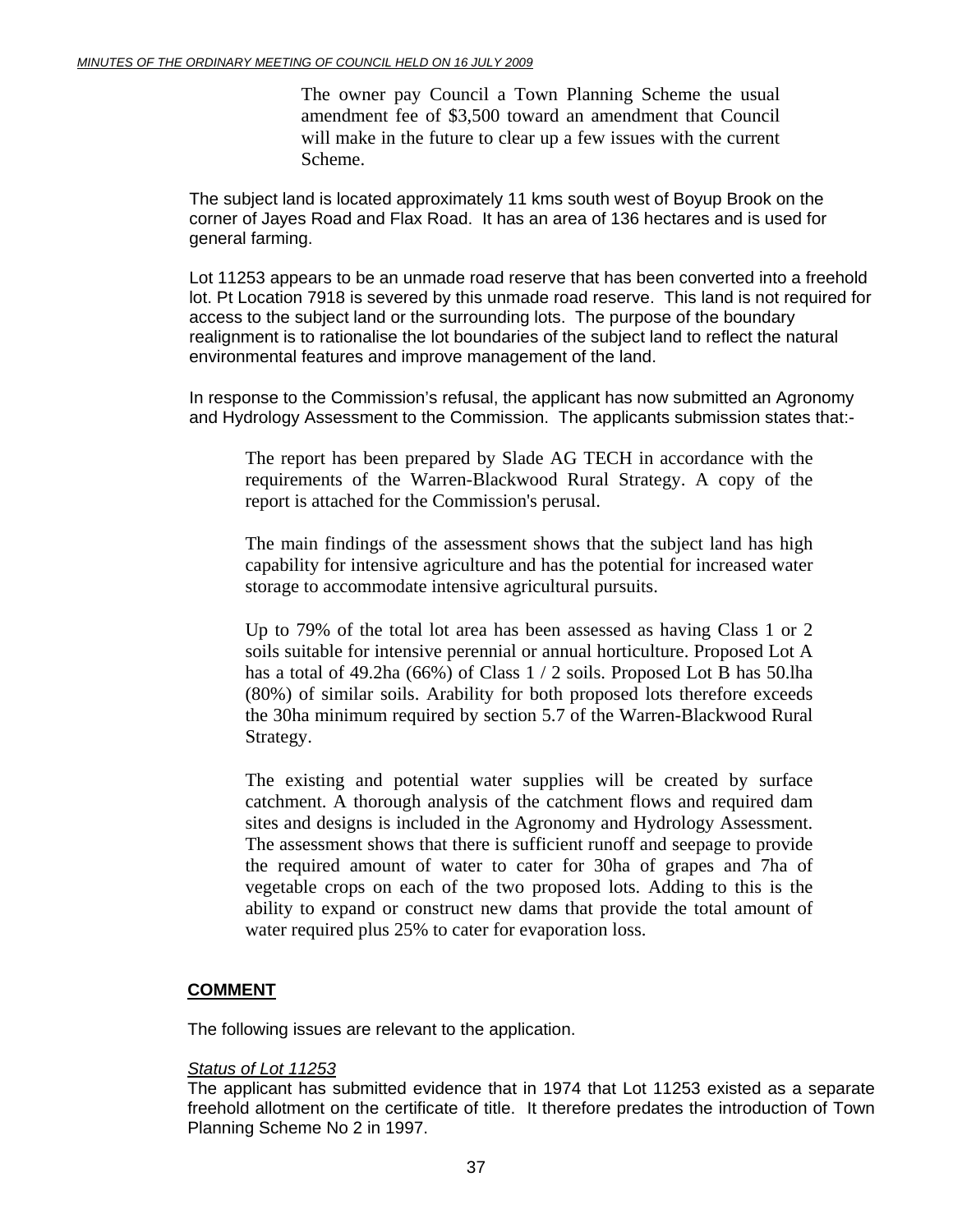The 'no zone' classification in the Scheme has been used to designate road reserves and it is noted that Lot 11253 is only 20 meters wide. Even if this land was zoned Rural, then Clause 5.2.5 effectively prohibits a dwelling from being developed as it must be setback a minimum of 10 meters from each boundary.

If there is no clear ability to develop a dwelling on Lot 11253, then a new development right should not be created by boundary realignment. This underpins the policies relating to boundary realignments not creating additional allotments.

#### *Criteria for Boundary Realignments*

Since December the provisions of the Rural Strategy have been finalized with the Planning Commission.

In relation to boundary realignments, the Commission is accepting a 40ha minimum lot size where the land is located more than 10km from the townsite. However it is also applying the subdivision requirements that are applicable to greenfields subdivision where additional lots are being created. Specially, in addition to a 40 hectare minimum lot size the Commission also requires that the lots to contain a minimum of 30 hectares of Class 1 or 2 land for agriculture.

The applicant has now submitted an Agronomy and Hydrology Assessment to demonstrate compliance with this.

#### *Rural Subdivision*

As Lot 7918 has an area of 134 hectares then it can be considered for subdivision in its own right. As any subdivision of the site would mean that the lots are less than 80 hectares the applicant would have to comply with the previously stated requirements relating having a minimum of 30ha of Class1 or 2 agricultural land.

This is independent of any boundary realignment.

The applicant has now submitted an Agronomy and Hydrology Assessment to demonstrate compliance with this.

#### *Summary*

Based upon the revised information which has been submitted, the application can be considered as a rural subdivision rather than just as a boundary realignment.

On this basis the issues associated with the zoning and development of a dwelling on Lot 11253 have less significance. As the use of Lot 11253 (for rural purposes) will not alter due to the application there is no immediate requirement to rezone the land. The zoning 'correction' can be done in conjunction with the future Scheme review.

If Lot 11253 did not exist, then Lot 7918 is still large enough and contains suitable Class 1 and 2 agricultural to substantiate its subdivision.

#### **CONSULTATION**

None

#### **STATUTORY OBLIGATIONS**

Town Planning Scheme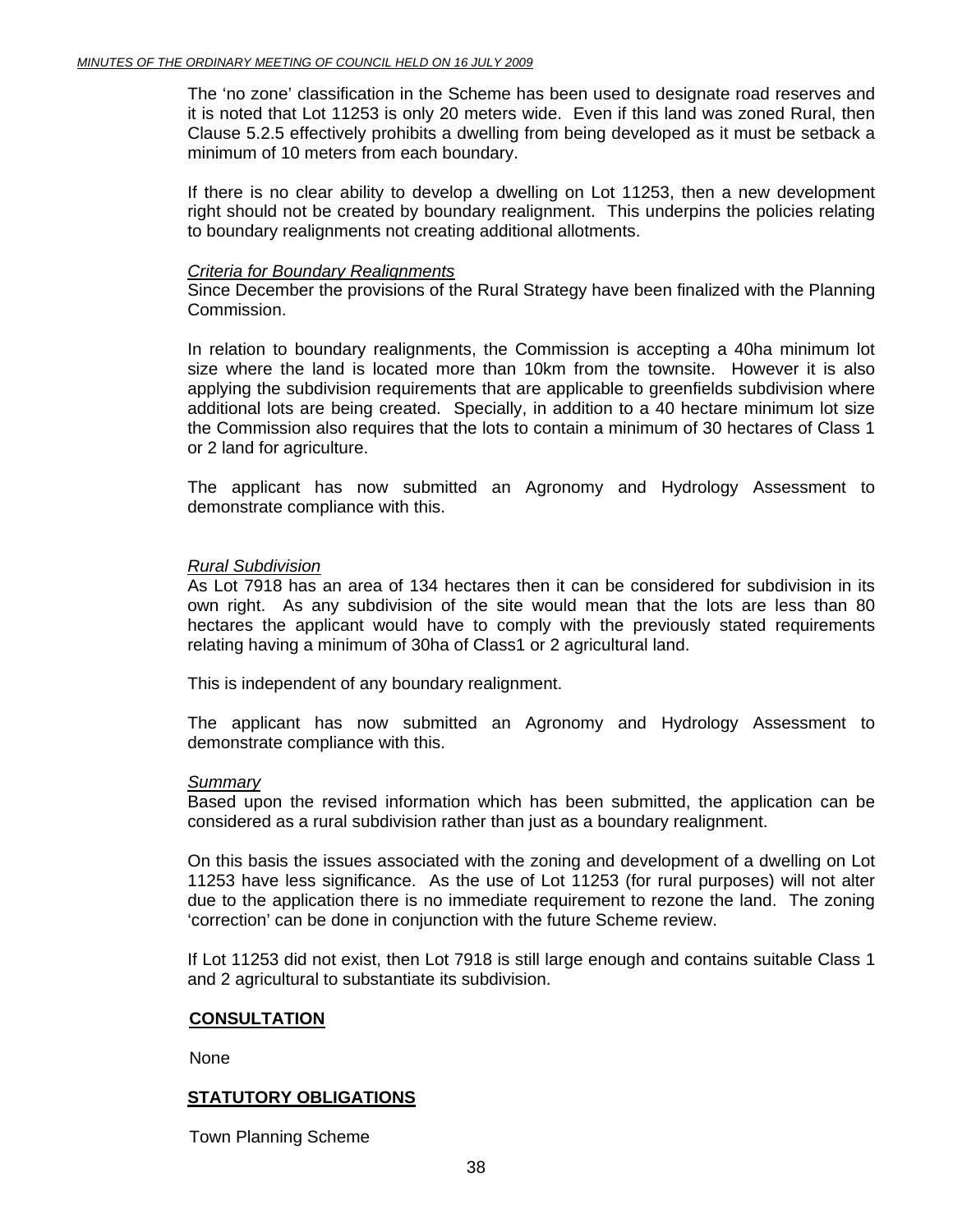Lot 7918 is zoned 'Rural' and Lot 11253 is classified as 'No Zone' in Town Planning Scheme No.2. The surrounding area is generally zoned 'Rural'.

Clause 5.2.5 of the Scheme states that no building development shall be located within 10 meters of any boundary of a lot in the Rural zone.

Clause 5.1 of the Scheme states that in considering applications for subdivision, rezoning and planning consent in the Rural zone, Council shall have regard to:

- i) the need to protect the agricultural practices of the Rural zone in light of its importance to the District's economy;
- ii) the need to protect the area from uses which will reduce the amount of land available for agriculture;
- iii) the need to preserve the rural character and rural appearance of the area; and
- iv) where rural land is being subdivided for closer development, the proposal should be supported with evidence outlining the land's suitability and capability for further development.

#### Draft Local Rural Strategy

The Rural Strategy recommendations for both rural subdivision and also boundary realignments are applicable to the proposal.

Recommendation No 2 (Rural Subdivision) states that:-

New lots of less than 80ha will not be supported, except where the lot is a minimum of 40ha and all of the following criteria are met:

An agronomist's report or similar demonstrates that each new lot will contain a minimum of 30ha of land with a high-capability rating (class 1 or 2) for annual or perennial horticultural production.

- a) An hydrologist's report or similar demonstrates that each new lot has long term secure access to a supply of water of a sufficient quantity and quality as applicable to the potential agricultural production on that land, and the State water management agency is prepared to agree that the capture of that water is within the limits of an endorsed Water Allocation Management Plan or is within the sustainable yield for that sub-catchment.
- b) The total lot area incorporates the minimum area of 30ha of high-capability land, plus the water capture and/or storage area (as necessary), plus an area for farm infrastructure and buildings with sufficient setback from adjoining properties so as not to restrict potential agricultural productivity on those properties, setbacks from water courses and wetlands, plus the retention of any remnant vegetation that should be protected from clearing.

The Strategy recommendations for boundary realignments are:-

- 8 Council's objective is to encourage the redesign of existing (multiple lot) farms into a more appropriate configuration of lot boundaries relative to land management and land capability factors, subject to maintenance or reduction of the original number of lots.
- 9 The smaller lots have sufficient size to allow for the construction of a dwelling and other small farm infrastructure and buildings with sufficient setback from adjoining properties so as not to restrict potential agricultural productivity on those properties.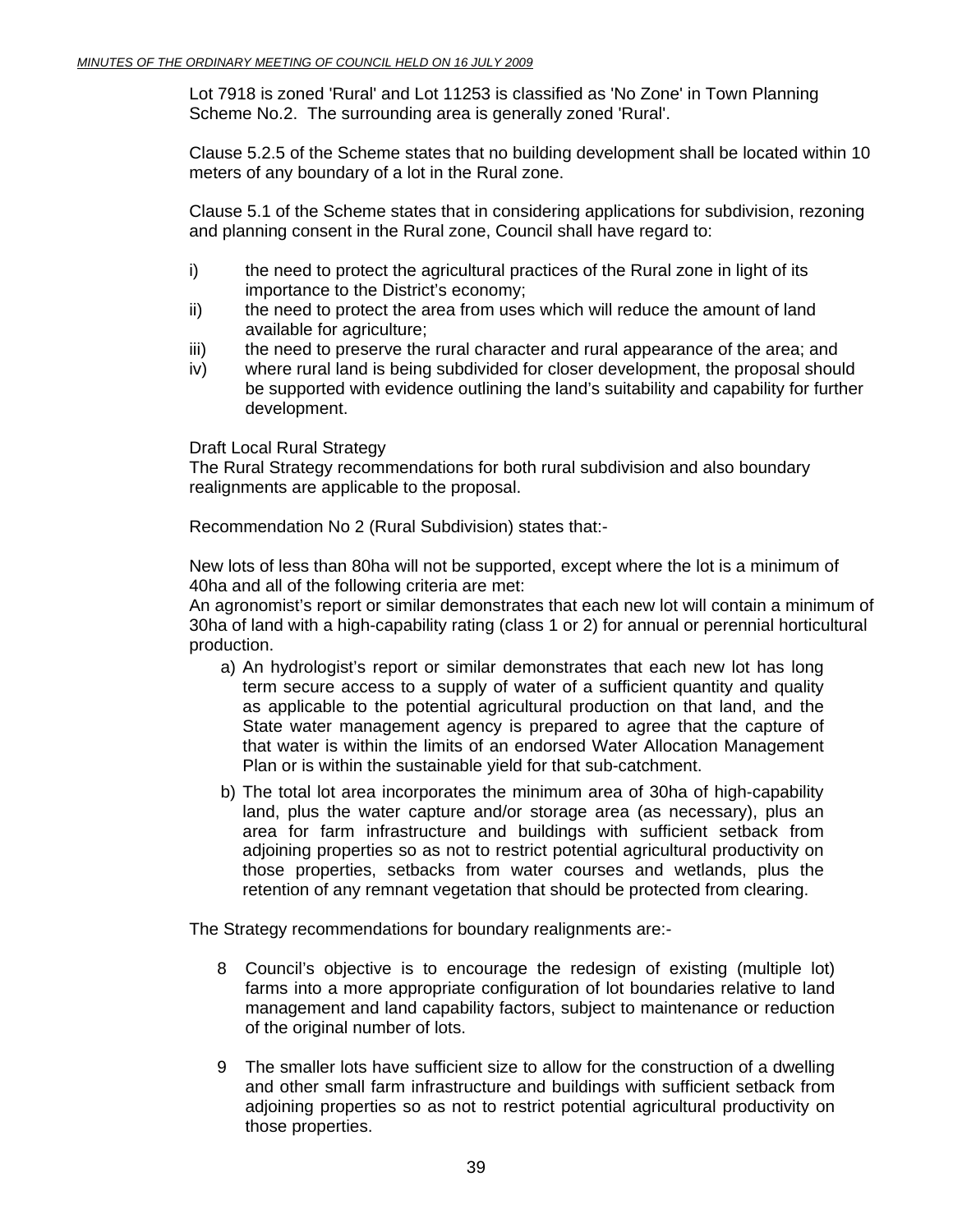- 10 The smaller lots are located to have minimal adverse impact on the viability and sustainability of the main farming property.
- 11 The total number of resulting lots is not greater than the original number of lots.
- 12 In the case of lifestyle lots, the land is located within 10kms of a major townsite.
- 13 That for the purpose of the above provision a "lifestyle" lot is defined as having a minimum area of 20 hectares (being within 10kms of the townsite).
- 14 That areas more than 10kms distance from the townsite the smaller lot shall have a minimum size of 40 hectares.

#### **POLICY IMPLICATIONS**

Council Policy P.03 relates to Subdivisions and Amalgamations. It addresses the general matters contained within Clause 5.2 of the Scheme, the WAPC Policies, Warren Blackwood Rural Strategy and draft Local Rural Strategy.

#### **BUDGET/FINANCIAL IMPLICATIONS**

None

#### **STRATEGIC IMPLICATIONS**

**Western Australian Planning Commission** 

There are several WAPC Policies affecting boundary realignments for rural land including:-

- DC 3.4 Subdivision of Rural Land; and
- Warren Blackwood Regional Rural Strategy.

#### **SUSTAINABILITY IMPLICATIONS**

¾ **Environmental:**  There are no known environmental issues at this stage

#### **Economic:**

There are no known economic issues at this stage.

¾ **Social:**  There are no known social issues at this stage.

#### **VOTING REQUIREMENTS**

Simple Majority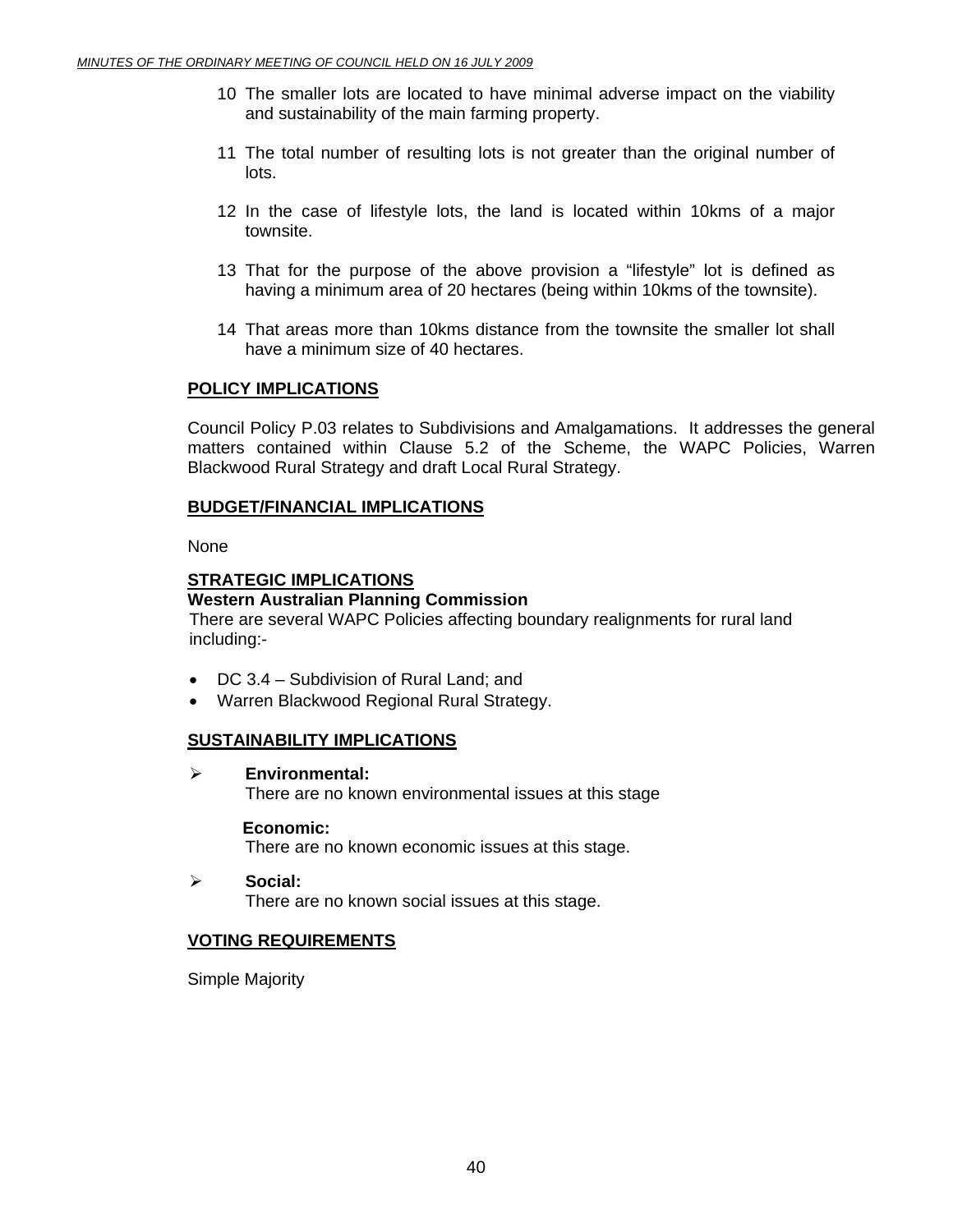#### <span id="page-40-0"></span>**COUNCIL DECISION & OFFICER RECOMMENDATION – ITEM 7.3.7**

**MOVED: Cr Giles SECONDED: Cr Muncey** 

**That the Western Australian Planning Commission and applicant be advised that:-** 

- **1 Council supports the proposed re-subdivision of Lots 7918 and 11253 Jayes Road as the application (as evidenced by the Agronomy and Hydrology Assessment) meets the pre-requisites for subdivision as contained in the Warren Blackwood Rural Strategy and Council's draft Rural Strategy.**
- **2 That the present zoning of lot 11253 does not prevent its continued use for rural purposes and this will be updated / corrected in the review of the Town Planning Scheme.**

**CARRIED 7/0 Res 154/09** 

5.24pm – Cr Muncey left the Chambers

#### **8 COMMITTEE REPORTS**

#### **8.1.1 Youth Advisory Committee Minutes**

| <b>Location:</b>                       | N/A                                 |
|----------------------------------------|-------------------------------------|
| <b>Applicant:</b>                      | N/A                                 |
| <b>File:</b>                           | IM/37/004                           |
| <b>Disclosure of Officer Interest:</b> | Nil                                 |
| Date:                                  | $9th$ July 2009                     |
| <b>Author:</b>                         | Alan Lamb - Chief Executive Officer |
| <b>Authorizing Officer:</b>            | <b>Not Applicable</b>               |
| <b>Attachments:</b>                    | Yes - Minutes                       |

#### **BACKGROUND:**

A meeting of the Youth Adviory Committee was held on  $16<sup>th</sup>$ ,  $23<sup>rd</sup>$  and  $30<sup>th</sup>$  June 2009.

Minutes of the meeting are laid on the table and circulated (*refer to appendix 8.1.1*)

#### **COUNCIL DECISION & OFFICER RECOMMENDATION – ITEM 8.1.1**

#### **MOVED: Cr Piper SECONDED: Cr Broadhurst**  SECONDED: Cr Broadhurst

**That the minutes of the Youth Advisory Committee held on 16th, 23rd and 30th June 2009** b**e received.** 

**CARRIED 6/0 Res 155/09**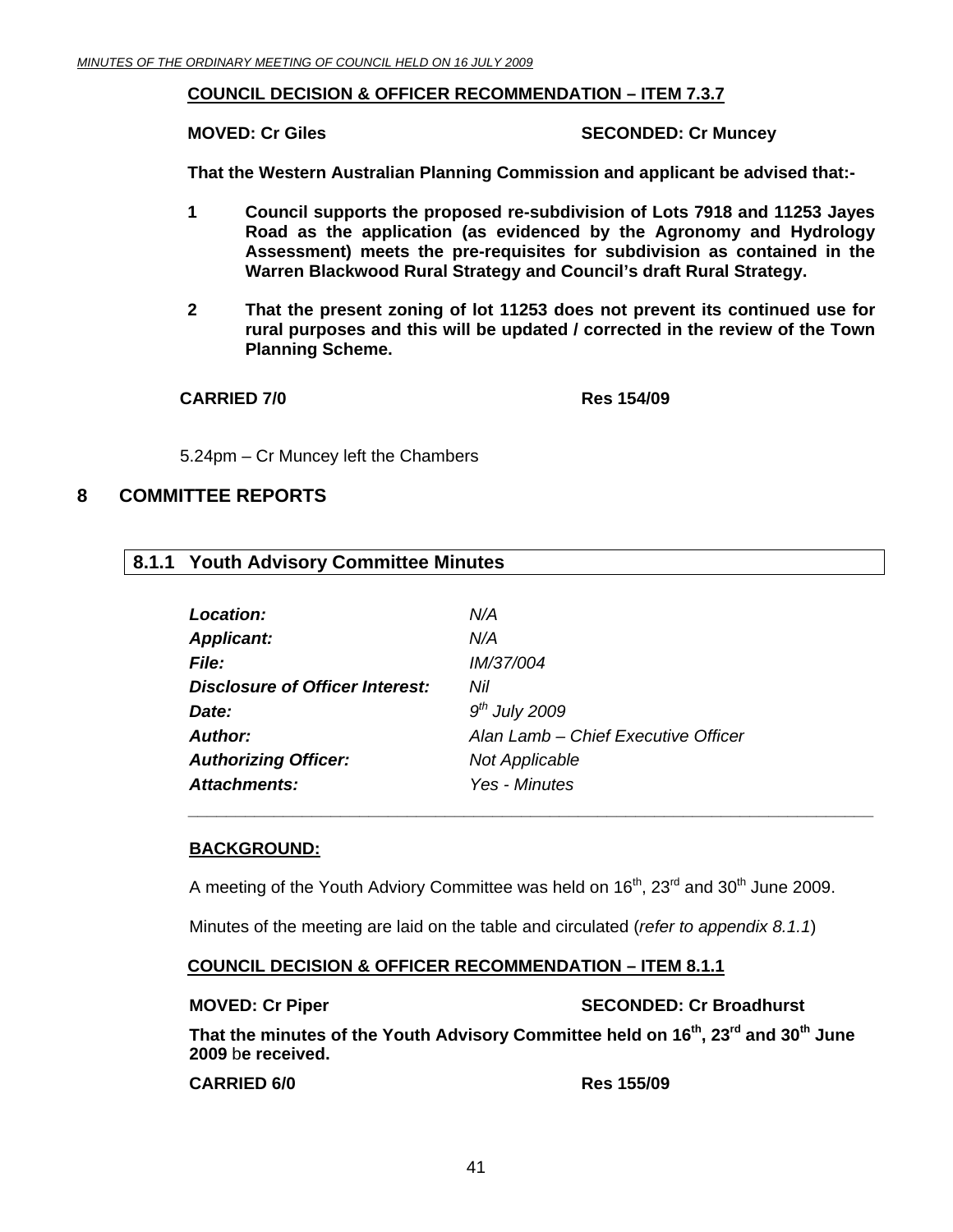### <span id="page-41-0"></span>**9 MOTIONS OF WHICH PREVIOUS NOTICE HAS BEEN GIVEN**

#### **10 URGENT BUSINESS – BY APPROVAL OF THE PRESIDENT OR A MAJORITY OF COUNCILLORS PRESENT**

#### **10.1 Country Local Government Fund – 2008/09 Grant**

| <b>Location:</b>                | N/A              |
|---------------------------------|------------------|
| <b>Applicant:</b>               | N/A              |
| File:                           | <i>FM/04/004</i> |
| Disclosure of Officer Interest: | Nil              |
| Date:                           | 15 July 2009     |
| Author:                         | Alan Lamb        |
| <b>Authorizing Officer:</b>     | Alan Lamb        |
| Attachments:                    | Nil              |

#### **SUMMARY**

The purpose of this report is to put a revised program for the 2008/09 Country Local Government Fund (CLGF).

#### **BACKGROUND**

Council previously sought to apply the 2008/09 CLGF grant as follows:

\_\_\_\_\_\_\_\_\_\_\_\_\_\_\_\_\_\_\_\_\_\_\_\_\_\_\_\_\_\_\_\_\_\_\_\_\_\_\_\_\_\_\_\_\_\_\_\_\_\_\_\_\_\_\_\_\_\_\_

| <b>CURRENT POSITION</b><br><b>2008/09 GRANT</b><br><b>COUNCIL AND DLGRD APPROVED PROGRAM</b> | 579,414           |
|----------------------------------------------------------------------------------------------|-------------------|
| <b>HERITAGE BUILDINGS</b><br>TOWN HALL AND FLAX MILL<br>SPORTING COMPLEX                     | 100,000           |
| <b>PRELIMINARY SITE WORKS</b><br>LIBRARY/OFFICE EXTENSIONS IMPROVEMENTS<br><b>AIRSTRIP</b>   | 39,707<br>400,000 |
| LAND PURCHASE AND WORKS                                                                      | 39.707            |
| TOTAL                                                                                        | 579,414           |

The foregoing program was approved by the Department for local Government and Regional Development (DLGRD)

The foregoing projects are in varying stages of progress and there has been some doubt that the funds could be spent by the end of the first half of 2009/10. This prompted a look at other eligible projects that might have already been completed in 2008/09 and a revised program has been developed for Council consideration.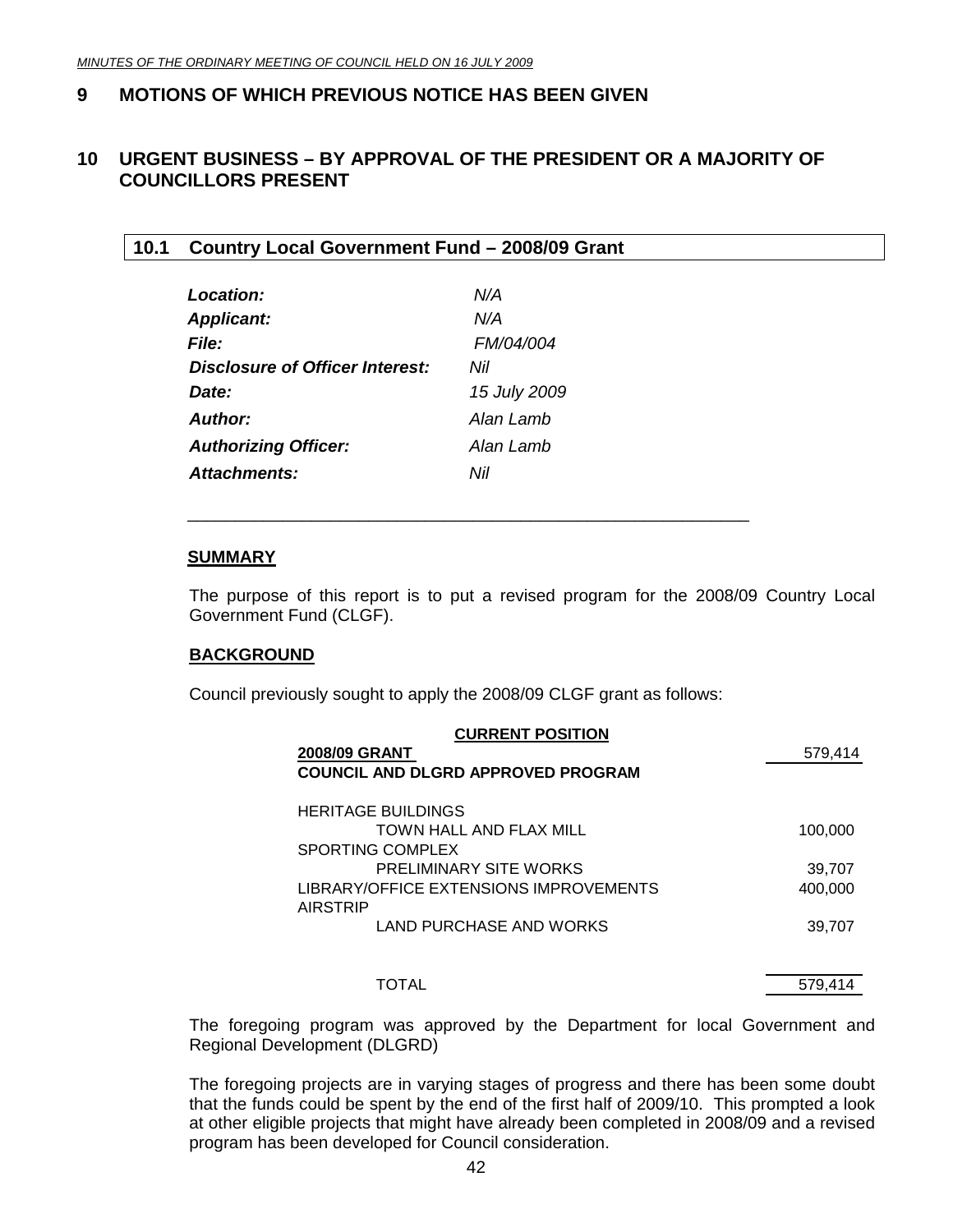#### **COMMENT**

It has been established with the DLGRD that the funds could be applied to projects that had already been planned and commenced during 2008/09 and that many Councils had used their grant funds for this type of purpose.

The suggested application of the 2008/09 grant is as follows;

| <b>PROPOSED</b>                               |         |
|-----------------------------------------------|---------|
| 2008/09 GRANT                                 | 579,414 |
| <b>DLGRD HAVE INDICATED WOULD BE APPROVED</b> |         |
| <b>CEO HOUSE</b>                              |         |
| ACTUAL PAYMENTS MADE 08/09                    | 324,981 |
| TO SPEND IN 09/10                             | 116,237 |
| POLICE HOUSES                                 |         |
| TO SPEND IN 09/10<br>168,414                  |         |
| LESS LOAN FUNDS -<br>78.142                   | 90.272  |
| TOWN FOOTPATHS                                |         |
| TO SPEND IN 09/10                             | 47.924  |
| TOTAL                                         | 579.414 |

#### **STATUTORY OBLIGATIONS**

Nil

#### **POLICY IMPLICATIONS**

Nil

#### **BUDGET/FINANCIAL IMPLICATIONS**

Applying the grant to jobs that have been partially completed last year and will be completed in the first half of the current year will take the pressure off meeting the grant expenditure timelines and free up Council's own resources to spend on projects the grant could not be used for.

#### **STRATEGIC IMPLICATIONS**

Nil

#### **SUSTAINABILITY ISSUES**

- ¾ **Environmental**  There are no known significant environmental issues.
- ¾ **Economic**  There are no known significant economic issues.

#### ¾ **Socia**l

There are no known significant social issues.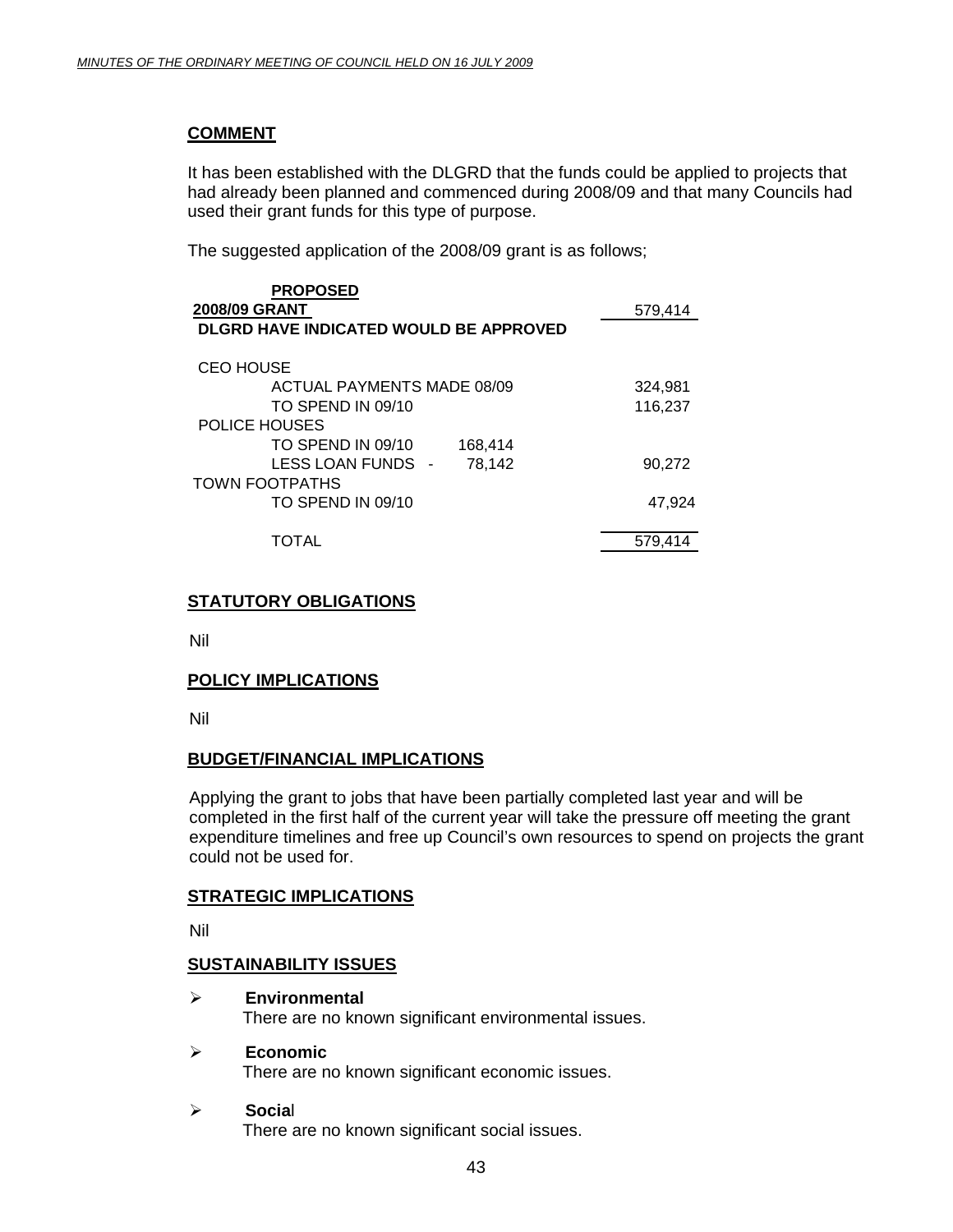#### <span id="page-43-0"></span>**VOTING REQUIREMENTS**

Absolute majority

#### **COUNCIL DECISION & OFFICER RECOMMENDATION – ITEM 10.1**

**MOVED: Cr Giles SECONDED: Cr Ginnane** 

**That Council seeks approval from the Department for Local Government and Regional Development to amend the approved program for the 2008/09 Country Local Government Fund grant and to apply the funds as follows:** 

- **Construction of Council owned houses \$415,253**
- **Construction of concrete footpaths in Boyup Brook \$ 47,924**

#### **CARRIED 6/0 Res 156/09**

5.25pm – Cr Muncey returned to the Chambers

#### **Behind Closed Doors**

**MOVED: Cr Broadhurst SECONDED: Cr Piper** 

**That in accordance with Section 5.23 (2) (b) of the Local Government Act 1995 the next part of the meeting be closed to members of the public to allow the Council to consider a matter dealing with the personal affairs of a person, the time being 5.26pm.** 

#### **CARRIED 7/0 Res 157/09**

5.26pm – Ms Lyn Mann, Mr Marcus Gifford and Mr Edward Jasen left the Chambers.

### **11 CONFIDENTIAL MATTERS**

#### **11.1 Employment Contract Dr Mel**

| <b>Boyup Brook district</b> |
|-----------------------------|
| N/A                         |
| N/A                         |
| None                        |
| $9th$ July 2009             |
| Alan Lamb                   |
| <b>Not Applicable</b>       |
|                             |
|                             |

 *\_\_\_\_\_\_\_\_\_\_\_\_\_\_\_\_\_\_\_\_\_\_\_\_\_\_\_\_\_\_\_\_\_\_\_\_\_\_\_\_\_\_\_\_\_\_\_\_\_\_\_\_\_\_\_\_*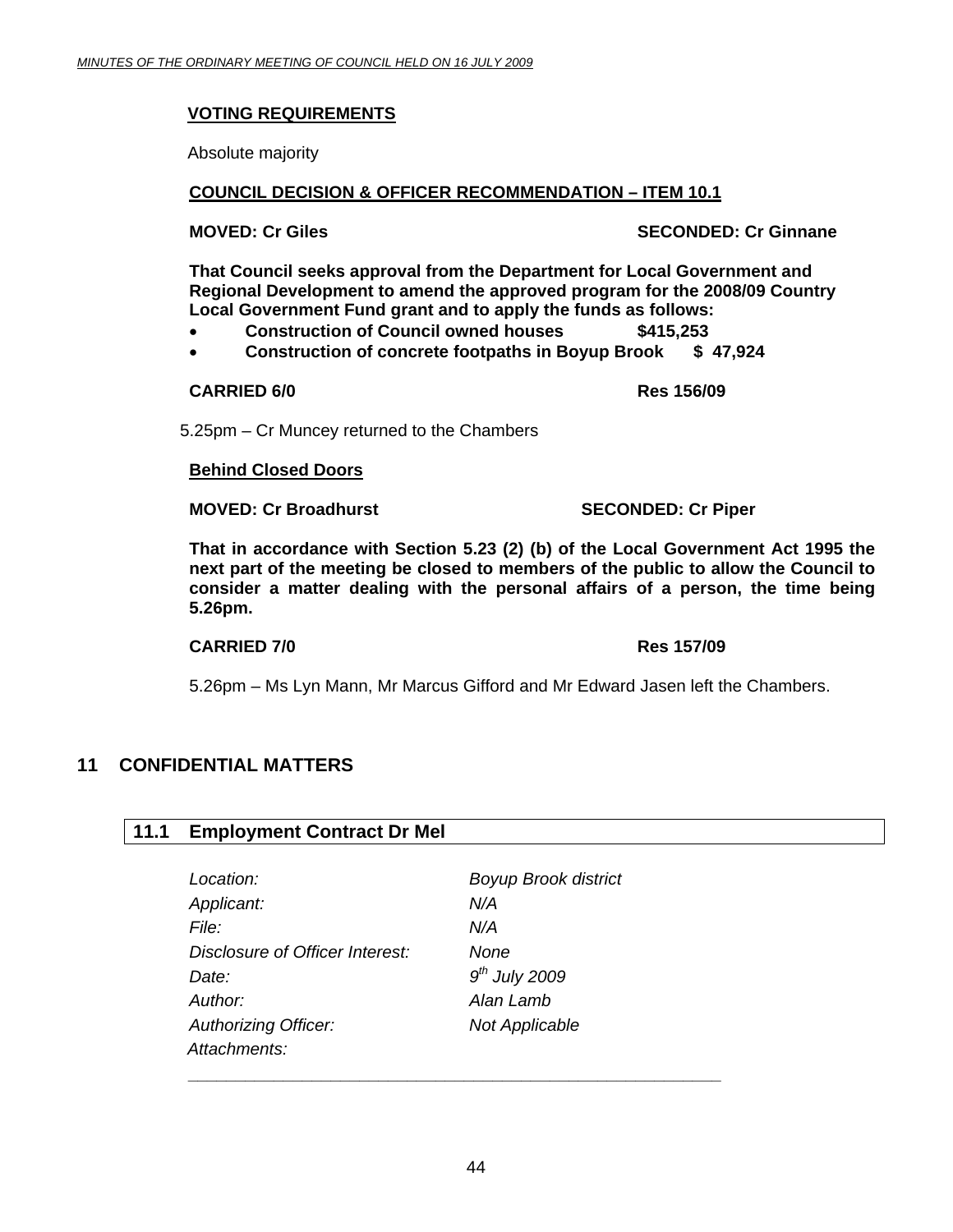#### **SUMMARY**

 The purpose of this item is to put before Council the matter of a renewal of the Contract of employment for Dr Mel.

#### **BACKGROUND**

Dr Mel's contract of employment is due to end 30 June 2009. Clause 2.2 of the agreement provides that whilst there is no compulsion on either party to agree to an extension, the employer is to invite the employee in writing not later than 6 months prior to the expiry of the term of the agreement to discuss the possibility of a new agreement for a further term.

Dr Mel's position has been determined by Council to be a Senior Position in accordance with the Local Government Act. Whilst Council does not appoint any employee other than the Chief Executive Officer that Act provides that before appointments to Senior Positions are made, Council is to be given the opportunity to reject the proposed appointee.

#### **COMMENT**

Council may wish to deal with this matter behind closed doors. Section 5.232(a) provides that Council may close a part of the meeting where it is to deal with a matter affecting an employee.

It is proposed that a new agreement be entered into with Doctor Mel for 5 years commencing 1 July 2009.

#### **STATUTORY OBLIGATIONS**

The following sections of the Local Government Act have relevance, especially Section 5.37(2):

#### *5.37. Senior employees*

- (1) A local government may designate employees or persons belonging to a class of employee to be senior employees.
- (2) The CEO is to inform the council of each proposal to employ or dismiss a senior employee, other than a senior employee referred to in section 5.39(1a), and the council may accept or reject the CEO's recommendation but if the council rejects a recommendation, it is to inform the CEO of the reasons for its doing so.
- (3) If the position of a senior employee of a local government becomes vacant, it is to be advertised by the local government in the manner prescribed, and the advertisement is to contain such information with respect to the position as is prescribed.
- (4) For the avoidance of doubt, subsection (3) does not impose a requirement to advertise a position where a contract referred to in section 5.39 is renewed.

 *[Section 5.37 amended by No. 49 of 2004 s. 45 and 46(4).]* 

#### *5.38. Annual review of certain employees' performances*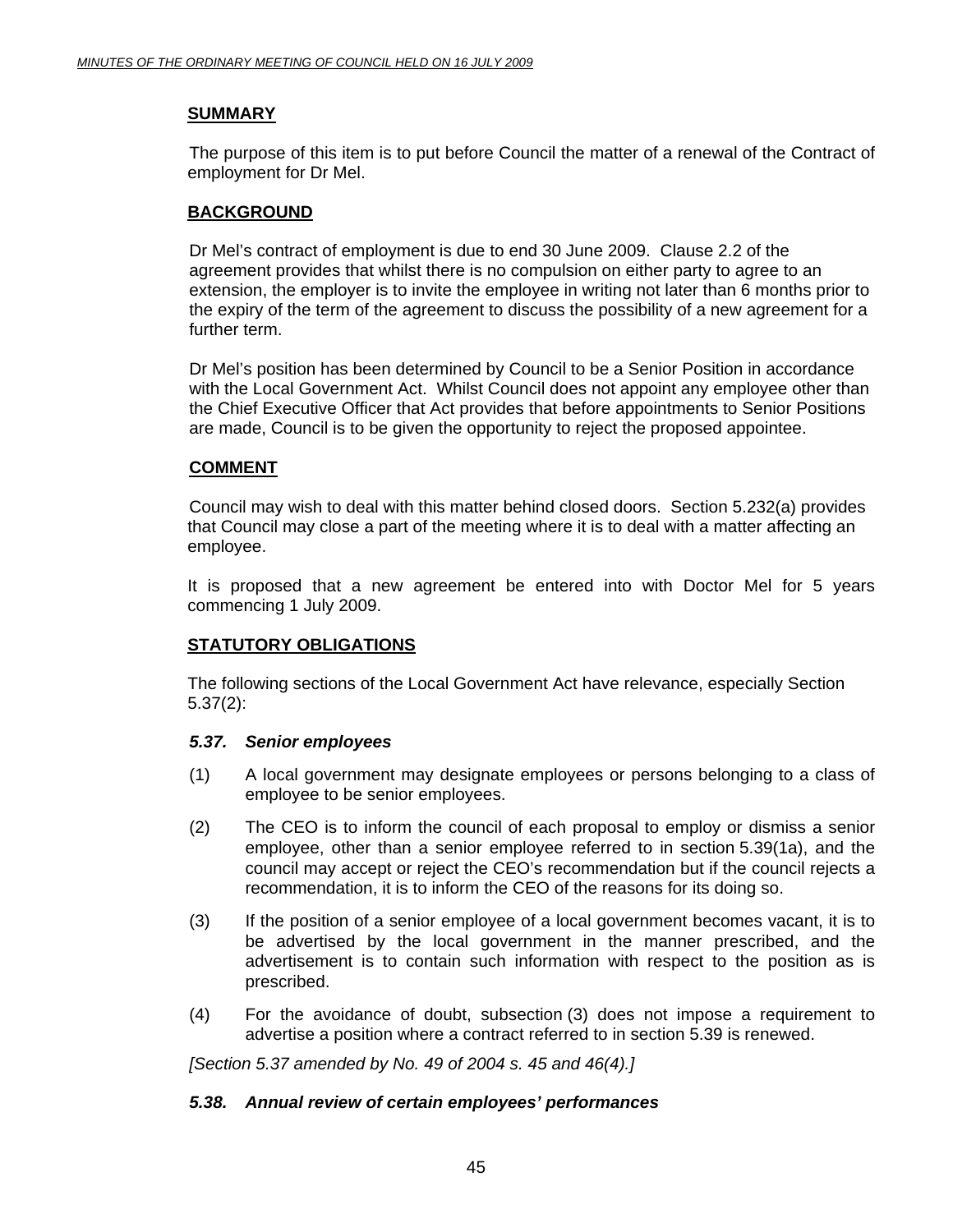The performance of each employee who is employed for a term of more than one year, including the CEO and each senior employee, is to be reviewed at least once in relation to every year of the employment.

#### *5.39. Contracts for CEO's and senior employees*

- (1) Subject to subsection (1a), the employment of a person who is a CEO or a senior employee is to be governed by a written contract in accordance with this section.
- $(1a)$  Despite subsection  $(1)$ 
	- (a) an employee may act in the position of a CEO or a senior employee for a term not exceeding one year without a written contract for the position in which he or she is acting; and
	- (b) a person may be employed by a local government as a senior employee for a term not exceeding 3 months, during any 2 year period, without a written contract.
- (2) A contract under this section
	- (a) in the case of an acting or temporary position, cannot be for a term exceeding one year;
	- $(b)$  in every other case, cannot be for a term exceeding 5 years.
- (3) A contract under this section is of no effect unless
	- (a) the expiry date is specified in the contract;
	- (b) there are specified in the contract performance criteria for the purpose of reviewing the person's performance; and
	- (c) any other matter that has been prescribed as a matter to be included in the contract has been included.
- (4) A contract under this section is to be renewable and subject to subsection (5), may be varied.
- (5) A provision in, or condition of, an agreement or arrangement has no effect if it purports to affect the application of any provision of this section.
- (6) Nothing in subsection (2) or (3)(a) prevents a contract for a period that is within the limits set out in subsection 2(a) or (b) from being terminated within that period on the happening of an event specified in the contract.
- (7) A report made by the Salaries and Allowances Tribunal, under section 7A of the *Salaries and Allowances Act 1975*, containing recommendations as to the remuneration to be paid or provided to a CEO is to be taken into account by the local government before entering into, or renewing, a contract of employment with a CEO.

The following section of the Act relates to meetings being open to the public:

#### *5.23. Meetings generally open to the public*

- (1) Subject to subsection (2), the following are to be open to members of the public-
	- (a) all council meetings; and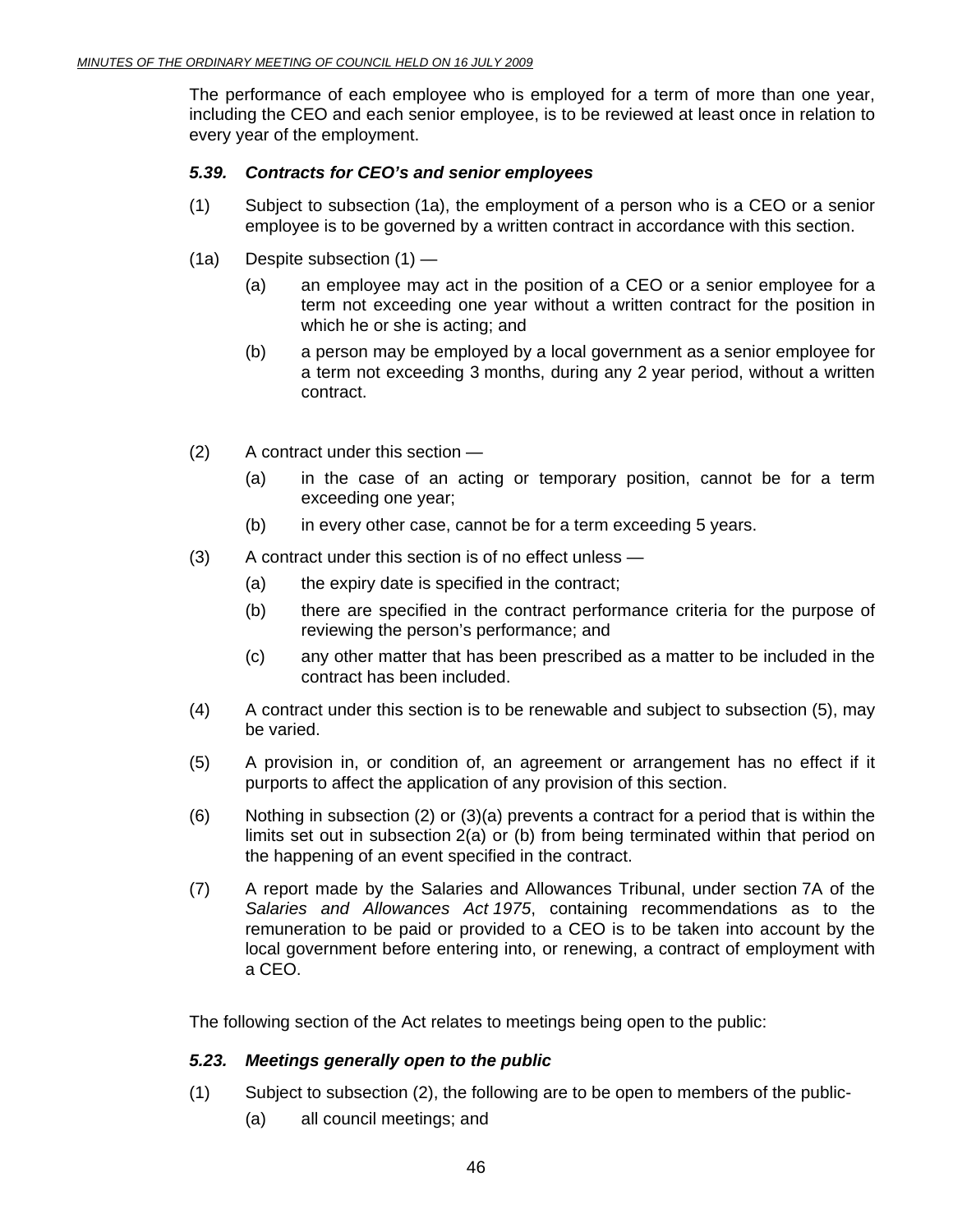- (b) all meetings of any committee to which a local government power or duty has been delegated.
- (2) If a meeting is being held by a council or by a committee referred to in subsection (1)(b), the council or committee may close to members of the public the meeting, or part of the meeting, if the meeting or the part of the meeting deals with any of the following —
	- (a) a matter affecting an employee or employees;
	- (b) the personal affairs of any person;
	- (c) a contract entered into, or which may be entered into, by the local government and which relates to a matter to be discussed at the meeting;
	- (d) legal advice obtained, or which may be obtained, by the local government and which relates to a matter to be discussed at the meeting;
	- (e) a matter that if disclosed, would reveal
		- (i) a trade secret;
		- (ii) information that has a commercial value to a person; or
		- (iii) information about the business, professional, commercial or financial affairs of a person,

where the trade secret or information is held by, or is about, a person other than the local government;

- $(f)$  a matter that if disclosed, could be reasonably expected to  $-$ 
	- (i) impair the effectiveness of any lawful method or procedure for preventing, detecting, investigating or dealing with any contravention or possible contravention of the law;
	- (ii) endanger the security of the local government's property; or
	- (iii) prejudice the maintenance or enforcement of a lawful measure for protecting public safety;
- (g) information which is the subject of a direction given under section 23(1a) of the *Parliamentary Commissioner Act 1971*; and
- (h) such other matters as may be prescribed.
- (3) A decision to close a meeting or part of a meeting and the reason for the decision are to be recorded in the minutes of the meeting.

#### **POLICY IMPLICATIONS**

Nil

#### **BUDGET/FINANCIAL IMPLICATIONS**

All costs associated with the contract of employment will be covered by provisions in the 2009/10 budget.

#### **STRATEGIC IMPLICATIONS**

Nil